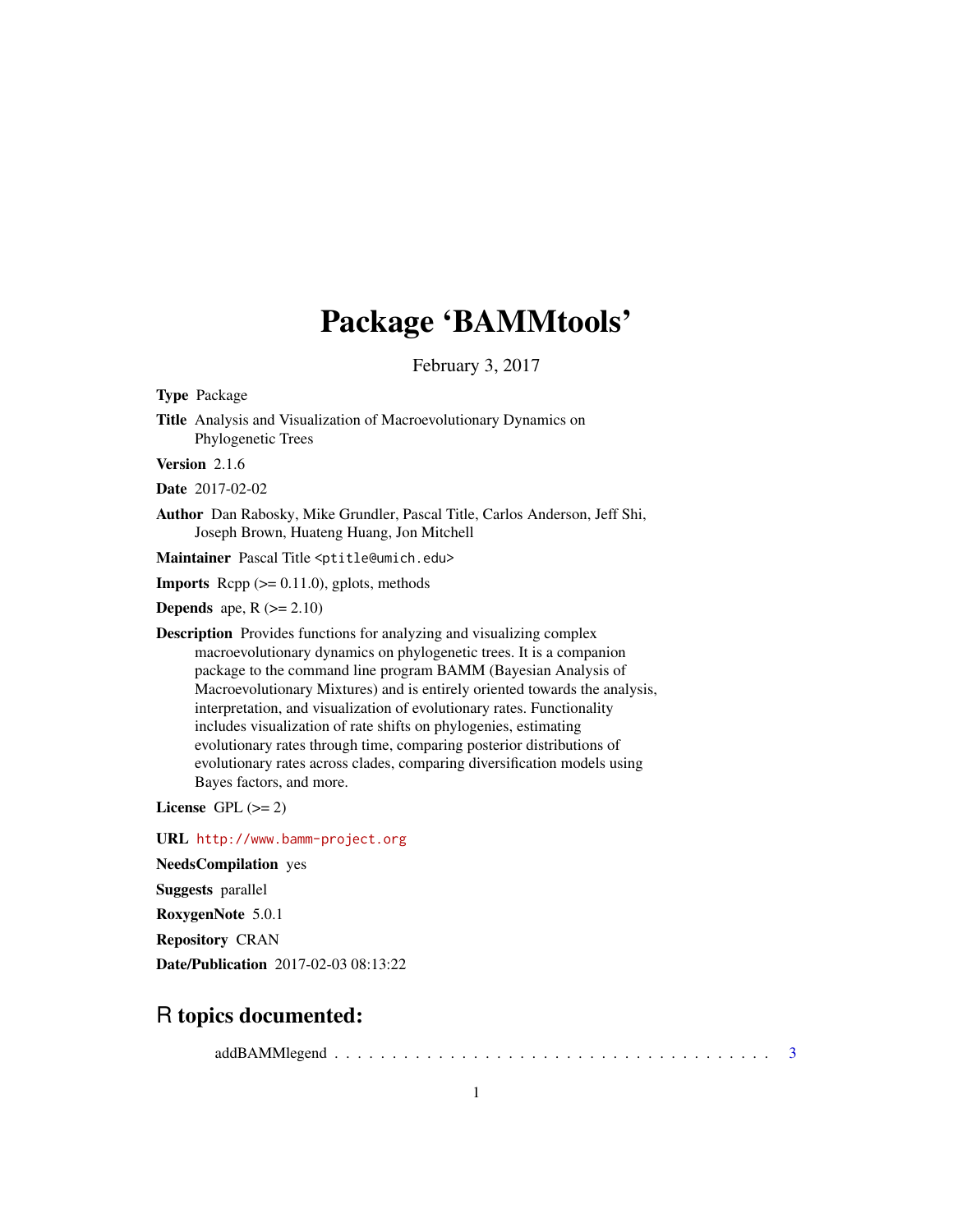| $\overline{4}$           |
|--------------------------|
| 6                        |
| 8                        |
| 9                        |
| 10                       |
| 11                       |
| 12                       |
| 14                       |
| 18                       |
| 19                       |
| 21                       |
| 22                       |
| 23                       |
| 25                       |
| 26                       |
| 28                       |
| 29                       |
| 32                       |
| 33                       |
| 34                       |
| 35                       |
| 36                       |
| 38                       |
| 39                       |
| 41                       |
| 42                       |
| 43                       |
| 48                       |
| 50                       |
| 51                       |
| 52                       |
| 55                       |
| 56                       |
| 57                       |
| 58                       |
| 60                       |
|                          |
| 62                       |
| subtreeBAMM<br>63        |
| 64                       |
| 65                       |
| 66                       |
| traitDependentBAMM<br>69 |
| transparentColor<br>71   |
| 72                       |
|                          |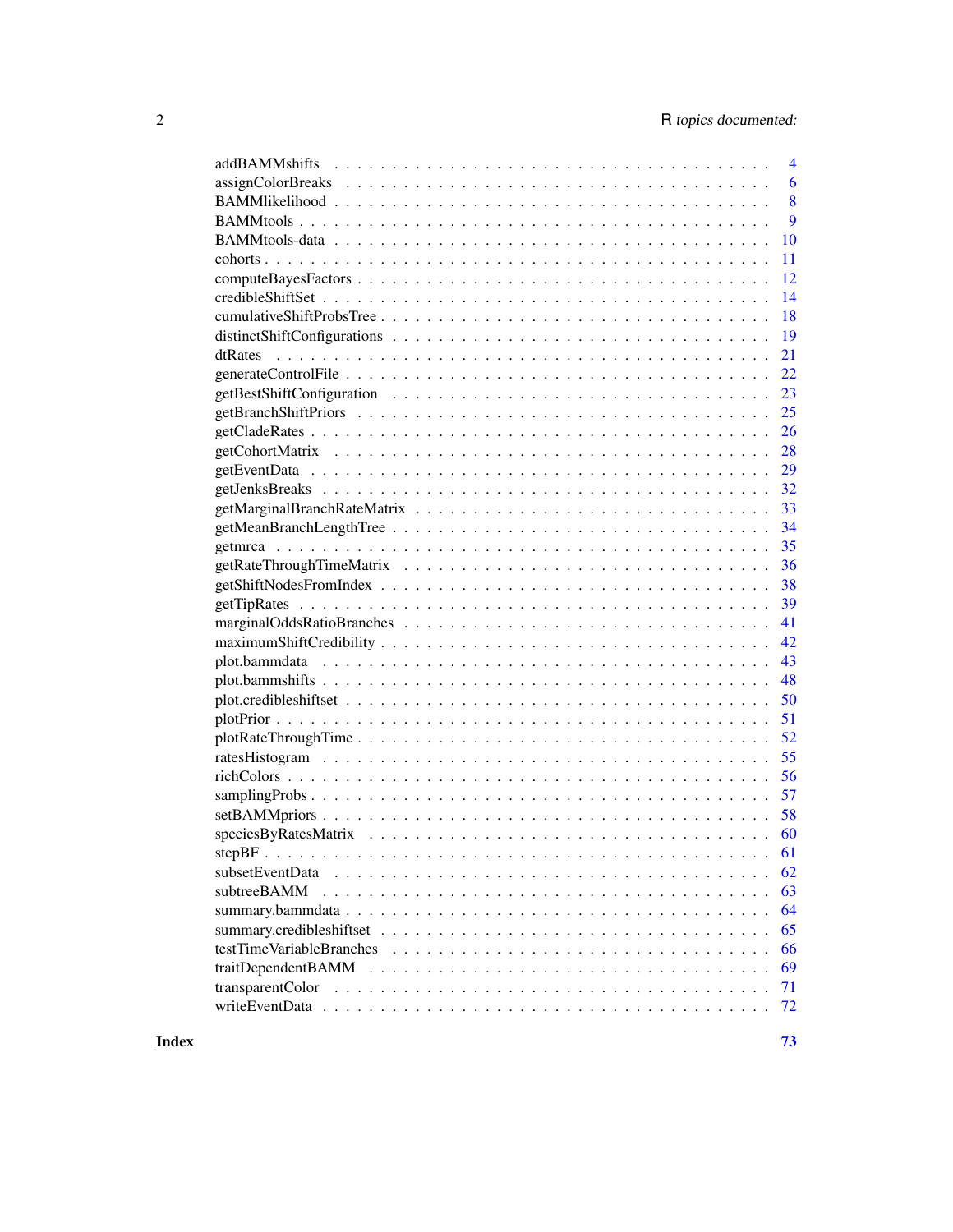<span id="page-2-0"></span>

# Description

Add a legend to a phylorate plot, with greater manual control.

# Usage

```
addBAMMlegend(x, direction, side, location = "topleft", nTicks = 2,shortFrac = 0.02, longFrac = 0.3, axisOffset = 0.002, cex.axis = 0.8,
  labelDist = 0.7, ...
```
# Arguments

| $\mathsf{x}$ | A plot.bammdata object.                                                                                                                 |
|--------------|-----------------------------------------------------------------------------------------------------------------------------------------|
| direction    | Direction of color ramp. If omitted, then direction is automatically inferred,<br>otherwise can be specified as horizontal or vertical. |
| side         | Side for tick marks, see axis documentation. Automatically inferred if omitted.                                                         |
| location     | Either a location name (see Details), or coordinates for the corners of the bar<br>legend c(xmin, xmax, ymin, ymax).                    |
| nTicks       | Number of tick marks, besides min and max.                                                                                              |
| shortFrac    | Percent of the plot width range that will be used as the short dimention of the<br>legend. Only applies to preset location options.     |
| longFrac     | Percent of the plot width range that will be used as the long dimension of the<br>legend. Only applies to preset location options.      |
| axisOffset   | Distance from color bar for labels, as a percent of the plot width.                                                                     |
| cex.axis     | Size of axis labels.                                                                                                                    |
| labelDist    | Distance from axis to axis labels (passed to mgp).                                                                                      |
| $\ddots$     | Additional parameters to be passed to axis.                                                                                             |

### Details

A number of predefined locations exist in this function to make it easy to add a legend to a phylorate plot. Preset locations are: topleft, topright, bottomleft, bottomright, left, right, top and bottom. If more fine-tuned control is desired, then a numeric vector of length 4 can be supplied to location, specifying the min x, max x, min y and max y values for the legend. See Examples.

# Value

Invisibly returns a list with the following components:

- coords A 2-column matrix of xy coordinates for each color bin in the legend.
- width Coordinates for the short dimension of the legend.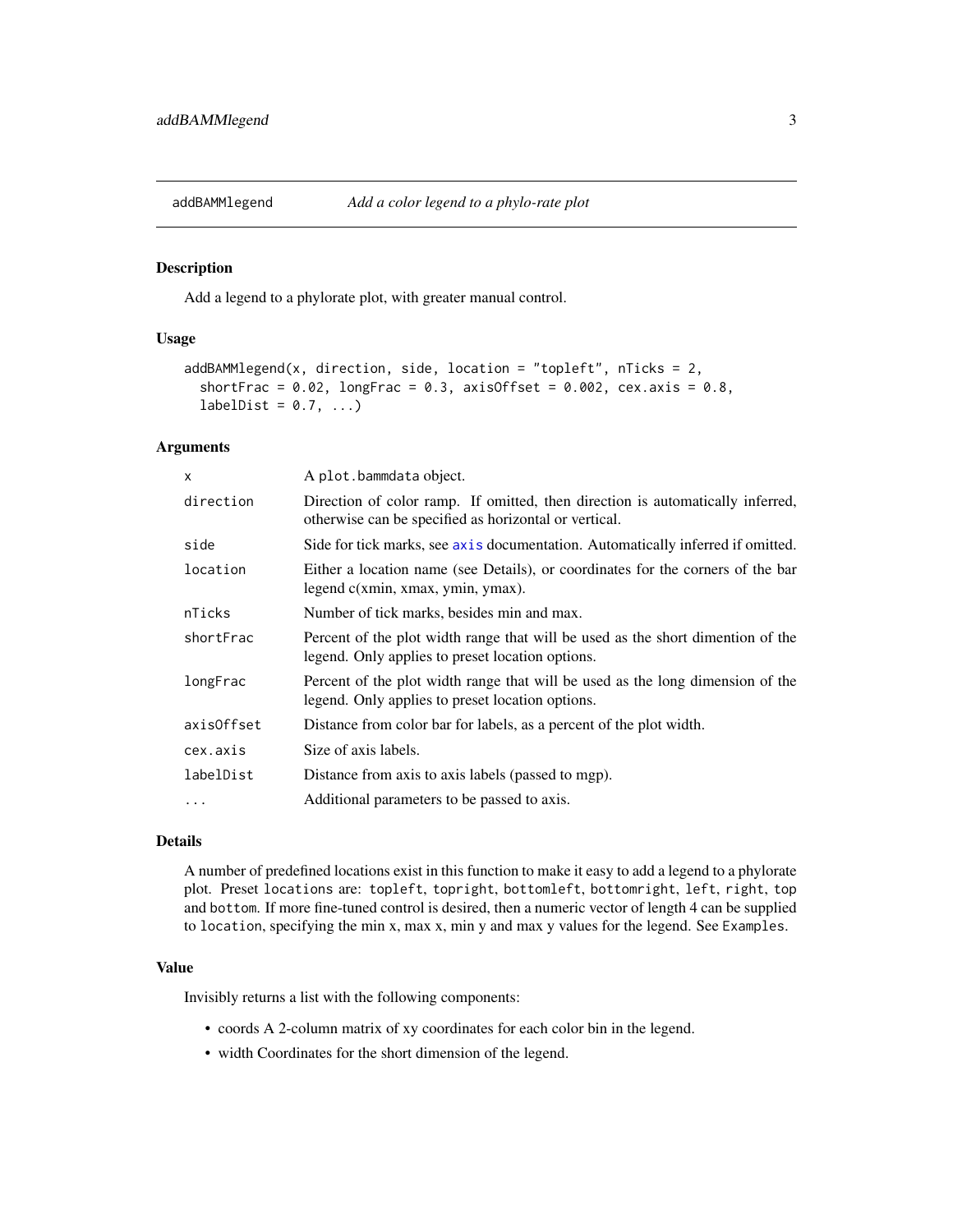- <span id="page-3-0"></span>• pal The color ramp.
- tickLocs The tick mark locations in plotting units.
- labels The rate values associated with those tick locations.

#### Author(s)

Pascal Title

# See Also

Requires an object created with [plot.bammdata](#page-42-1).

# Examples

```
data(whales, events.whales)
ephy <- getEventData(whales, events.whales, burnin = 0.25, nsamples = 300)
# plot phylorate with extra margin space
x \le - plot(ephy, lwd = 2, mar = c(5, 4, 4, 4))
# presets
addBAMMlegend(x, location = 'topleft')
addBAMMlegend(x, location = 'bottom')
addBAMMlegend(x, location = 'right')
# fine-tune placement
x \le - plot(ephy, lwd = 2, mar = c(5, 4, 4, 4))
axis(1); axis(2)addBAMMLegend(x, location = c(-1, -0.5, 40, 80), nTicks = 4)addBAMMLegend(x, location = c(5, 20, 60, 61), nTicks = 4, side = 3,cex. axis = 0.7# addBAMMlegend also automatically detects the use of color.interval
data(primates, events.primates)
ephy <- getEventData(primates, events.primates, burnin=0.25,
                     nsamples = 300, type = 'trait')
x <- plot(ephy, breaksmethod = 'linear',
          color.interval = c(NA, 0.12), lwd = 2)addBAMMlegend(x, location = c(0, 30, 200, 205), nTicks = 1, side = 3)
```
<span id="page-3-1"></span>addBAMMshifts *Add* BAMM*-inferred rate shifts to a phylogeny plot*

### Description

Adds symbols to a plotted tree to mark the location(s) where there is a shift in the macroevolutionary dynamics of diversification or trait evolution.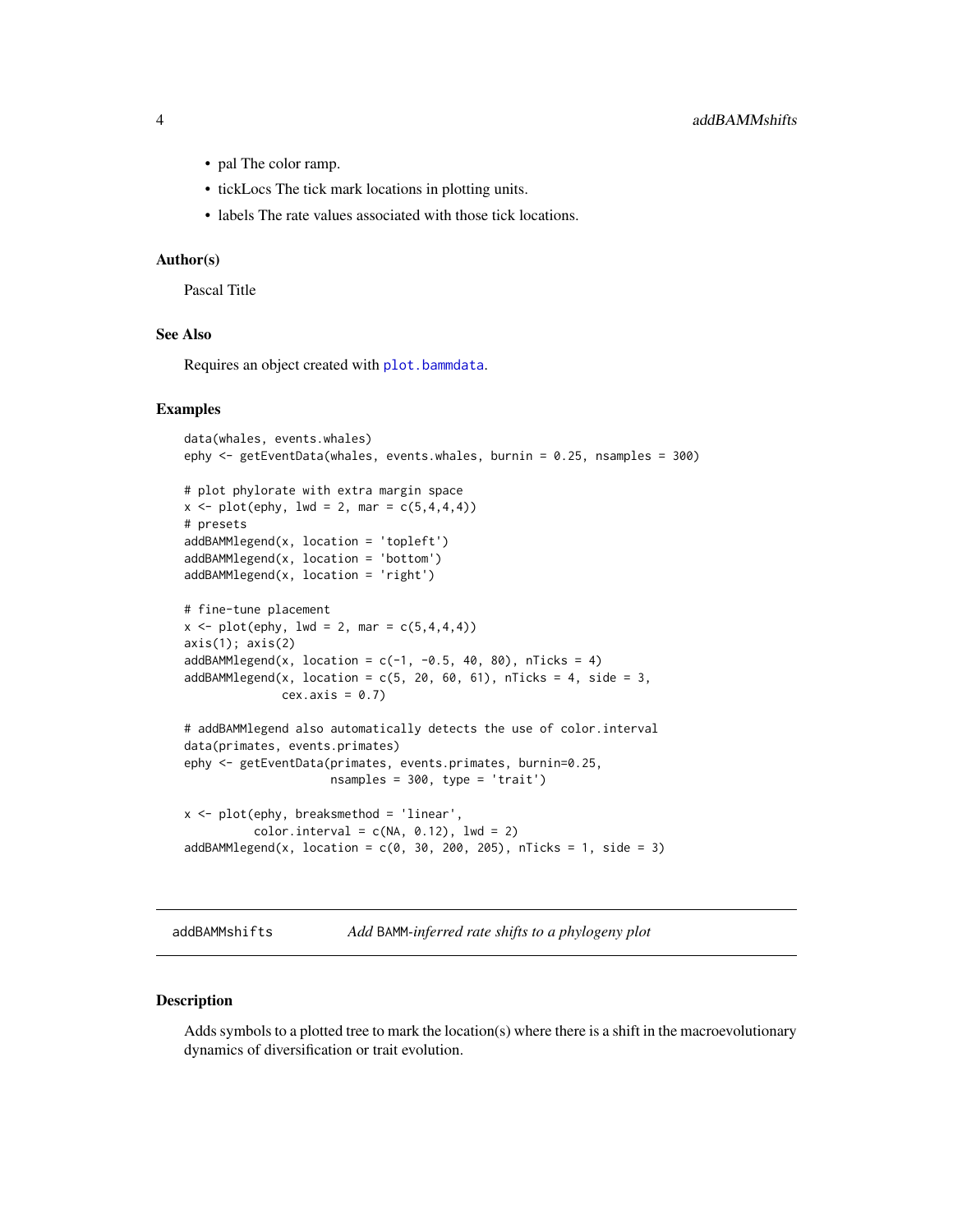# Usage

```
addBAMMshifts(ephy, index = 1, method = "phylogram", cex = 1, pch = 21,
 col = 1, bg = 2, msp = NULL, shiftnodes = NULL, par.reset = TRUE)
```
# Arguments

| ephy       | An object of class bammdata.                                                                                                                                                                                                  |
|------------|-------------------------------------------------------------------------------------------------------------------------------------------------------------------------------------------------------------------------------|
| index      | An integer indicating which posterior sample to use for adding shifts to the plot-<br>ted tree.                                                                                                                               |
| method     | A character string indicating the method used in plotting. Must be "polar" or<br>"phylogram".                                                                                                                                 |
| cex        | A numeric indicating the character expansion ("size") of the plotted points.                                                                                                                                                  |
| pch        | An integer indicating the choice of plotting symbol.                                                                                                                                                                          |
| col        | An integer or character string indicating the border color of the plotting symbol.                                                                                                                                            |
| bg         | An integer or character string indicating the background color of the plotting<br>symbol.                                                                                                                                     |
| msp        | If not NULL, an object of class phylo where each branch length is equal to the<br>marginal probability of a shift occurring on that branch. Plotted points corre-<br>sponding to shifts will be sized by these probabilities. |
| shiftnodes | An optional vector of node numbers indicating the locations of shifts to plot.                                                                                                                                                |
| par.reset  | A logical indicating whether to reset the graphical parameters before exiting.                                                                                                                                                |

# Details

Any given sample from the posterior distribution sampled using BAMM contains a potentially unique configuration of rate shifts and associated parameters. There is no single "best" rate shift, but rather a set of shift configurations (and associated parameters) - along with their relative probabilities sampled with MCMC. This function enables the user to plot the locations of shifts sampled with BAMM for a given sample from the posterior.

If the bammdata object contains just a single sample, these shifts will be plotted regardless of the value of index.

# Note

If a shiftnodes argument is passed care should be taken to ensure that the nodes are in the same order as in the event data for the sample index.

# Author(s)

Mike Grundler

# See Also

[getShiftNodesFromIndex](#page-37-1), [plot.bammdata](#page-42-1)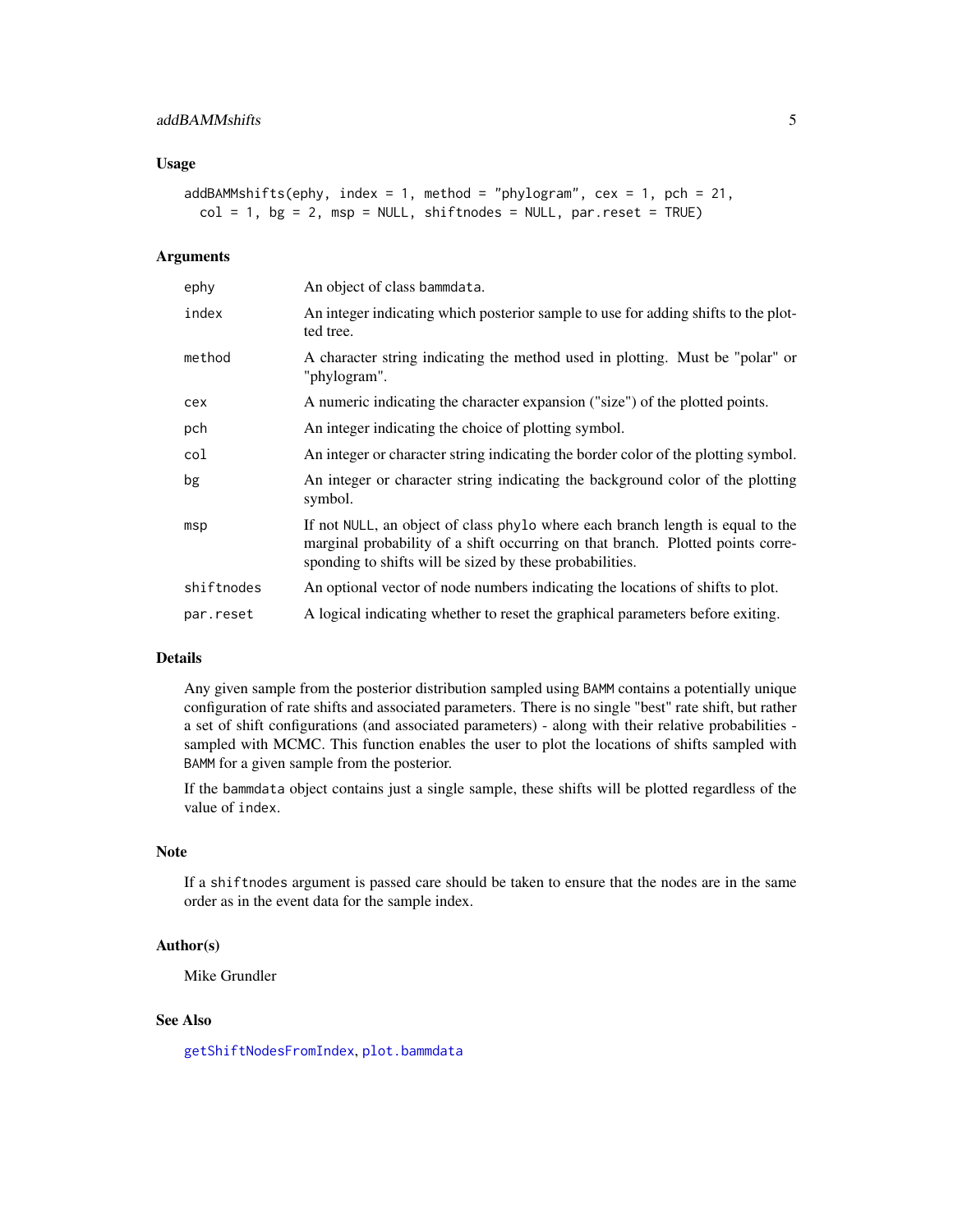# Examples

```
data(whales, events.whales)
ed <- getEventData(whales, events.whales, burnin=0.25, nsamples = 500)
# adding shifts to tree for specific posterior samples
plot(ed, method="polar")
addBAMMshifts(ed, index=5, "polar")
# multi-panel plotting and adding shifts
par(mfrow=c(2,3),mar=c(5,1,1,1))
samples = sample(1:length(ed$eventData), 6)
for (i in 1:6) {
  sed <- subsetEventData(ed, samples[i])
  plot(sed, par.reset=FALSE)
  addBAMMshifts(sed,index=1,method="phylogram",par.reset=FALSE)
}
```
<span id="page-5-1"></span>assignColorBreaks *Map macroevolutionary rates to colors*

# Description

Maps macroevolutionary rates to a set of NCOLORS.

# Usage

```
assignColorBreaks(rates, NCOLORS = 64, spex = "s", logcolor = FALSE,
 method = c("linear", "quantile", "jenks"), JenksSubset = NULL)
```
# Arguments

| rates          | A numeric vector of phenotypic rates or a list of numeric vectors of speciation<br>and extinction rates.                                                                                                       |
|----------------|----------------------------------------------------------------------------------------------------------------------------------------------------------------------------------------------------------------|
| <b>NCOLORS</b> | An integer number of colors to use for the mapping. Larger numbers do not<br>necessarily result in smoother looking color ramps. The default is 64 and is<br>probably sufficient for most purposes.            |
| spex           | A character string. "s" means that speciation rates are used to make the map, "e"<br>means that extinction rates are used. "netdiv" means that diversification rates<br>are used. Ignored for BAMM trait data. |
| logcolor       | Logical. Should the natural logarithm of rates be used for the color map.                                                                                                                                      |
| method         | Determines how the color breaks are created. See Details.                                                                                                                                                      |
| JenksSubset    | Number of regularly spaced samples to subset from rates. Only relevant when<br>method $=$ "jenks". See Details.                                                                                                |

<span id="page-5-0"></span>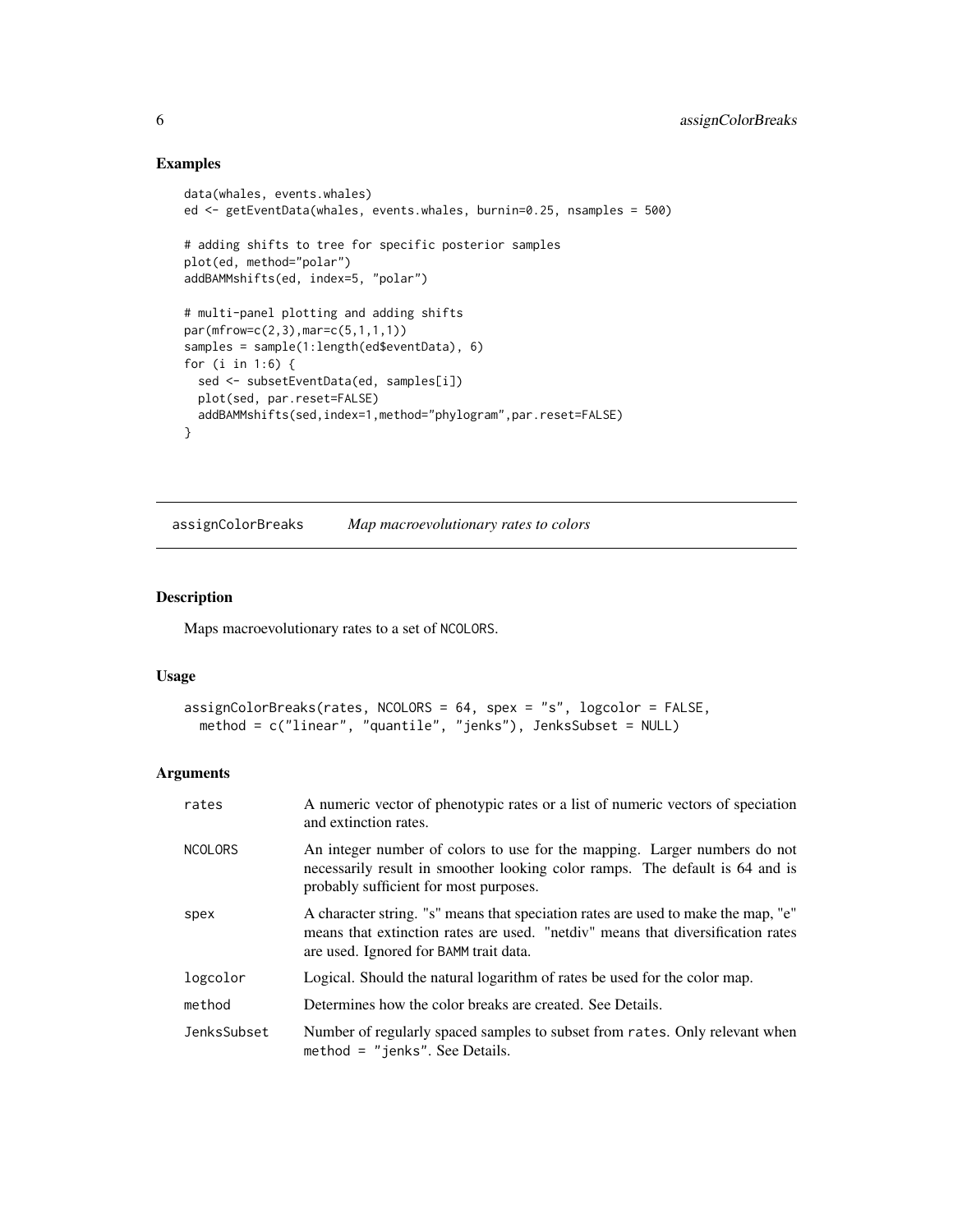# assignColorBreaks 7

# Details

If method = "quantile" macroevolutionary rates are binned into NCOLORS+1 percentiles and rates in each bin are mapped to a color determined by the pal argument in plot. bammdata. Alternatively, if method = "linear" macroevolutionary rates are binned into NCOLORS+1 equal length intervals between the minimum and maximum.

If method = "jenks", macroevolutionary rates are binned into NCOLORS+1 categories, according to the Jenks natural breaks classification method. This method is borrowed from the field of cartography, and seeks to minimize the variance within categories, while maximizing the variance between categories.

The Jenks natural breaks method was ported to C from code found in the classInt R package.

# Value

A numeric vector of rate percentiles/intervals.

# Author(s)

Mike Grundler, Pascal Title

### See Also

[plot.bammdata](#page-42-1)

# Examples

```
data(whales, events.whales)
ed <- getEventData(whales, events.whales, burnin = 0.2, nsamples = 500)
ed <- dtRates(ed, 0.01)
colors <- assignColorBreaks(ed$dtrates$rates, spex="s") #speciation rates
#colors <- assignColorBreaks(ed$dtrates$rates[[1]])
#this also works for speciation rates
plot(ed, colorbreaks = colors, spex="s")
colors <- assignColorBreaks(ed$dtrates$rates, spex="netdiv")
#diversification rates
#colors <- assignColorBreaks(ed$dtrates$rates[[1]] - ed$dtrates$rates[[2]])
#this also works for diversification rates
```

```
plot(ed, colorbreaks = colors, spex="netdiv")
```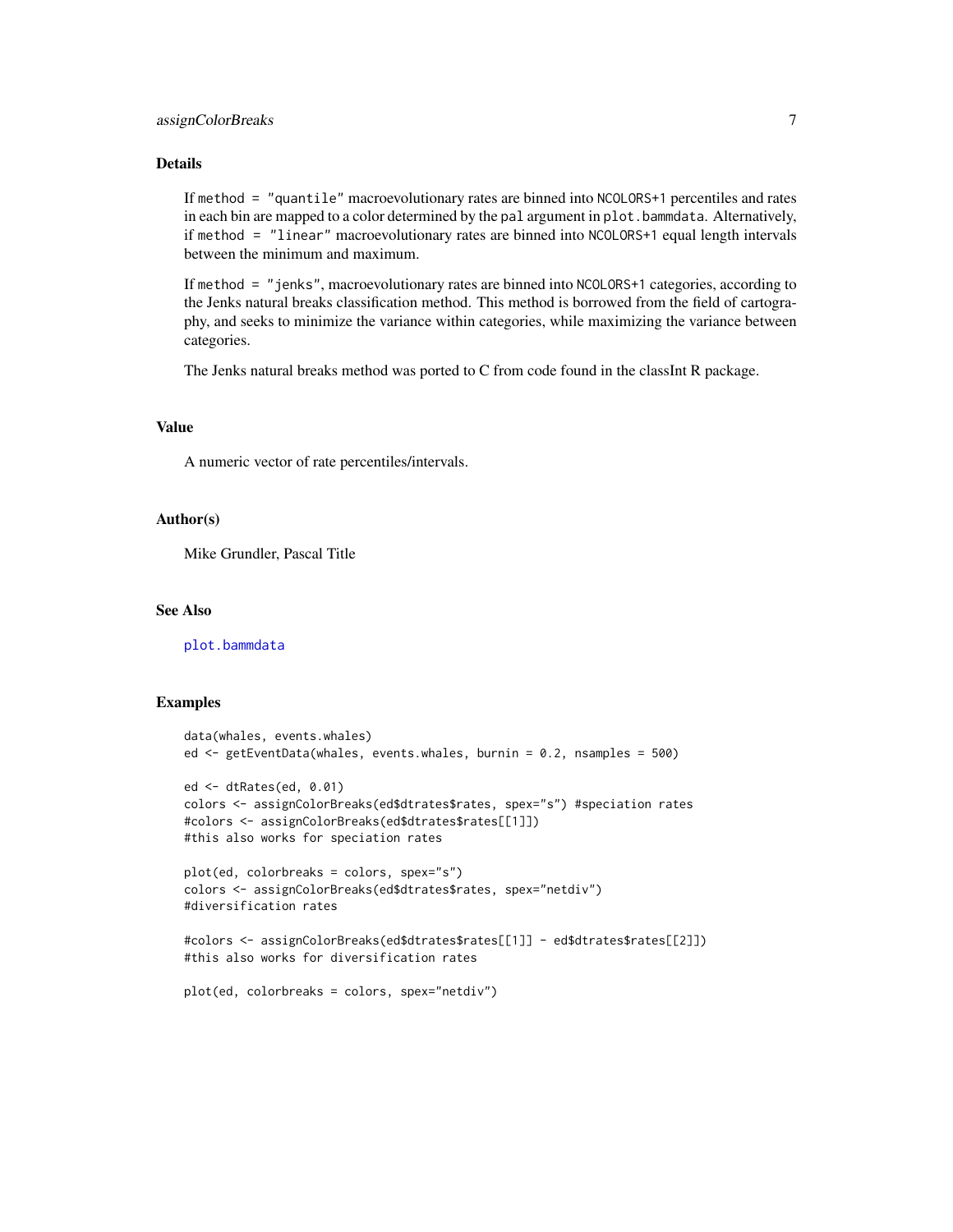<span id="page-7-0"></span>

### Description

Calculates the likelihood of a phylogeny exactly as is done by BAMM, given a set of events.

### Usage

```
BAMMlikelihood(phy, eventdata, gen = "last", segLength = 0.02, sf = 1,
 return.intermediates = FALSE, e_prob_condition = "if_different", ...)
```
# Arguments

| phy                  | Either an object of class phylo or the path to a tree file in newick format.                                                                                                                                                                                                               |  |
|----------------------|--------------------------------------------------------------------------------------------------------------------------------------------------------------------------------------------------------------------------------------------------------------------------------------------|--|
| eventdata            | A table of event data, as returned by BAMM, either as an object of class dataframe<br>or as the path to an event_data file. Alternatively, a named numeric vector of<br>length two holding speciation ("lambda") and extinction ("mu") rates for the<br>constant-rate birth-death process. |  |
| gen                  | The BAMM generation for which the likelihood should be calculated. Can be an<br>integer specifying a specific generation, or last, specifying the last generation,<br>or all, in which case the likelihood will be calculated for all generations.                                         |  |
| segLength            | The relative segment length, exactly as defined for BAMM.                                                                                                                                                                                                                                  |  |
| sf                   | The sampling fraction.                                                                                                                                                                                                                                                                     |  |
| return.intermediates |                                                                                                                                                                                                                                                                                            |  |
|                      | Debugging option, returns augmented phylo objects for each generation, see<br>Details.                                                                                                                                                                                                     |  |
| e_prob_condition     |                                                                                                                                                                                                                                                                                            |  |
|                      | Approach for how extinction probabilities are handled at nodes.                                                                                                                                                                                                                            |  |
| .                    | Additional arguments that will be passed to an internal function computeBAMMlikelihood.                                                                                                                                                                                                    |  |
|                      |                                                                                                                                                                                                                                                                                            |  |

# Details

This function allows the user to check the likelihoods computed by BAMM using an independent Rbased implementation. This is designed to provide a check on potential software bugs that might be introduced during future BAMM development and which might compromise the likelihood calculation. If you observe measurable discrepancies between the likelihood computed by this function and the corresponding likelihood returned by BAMM, please inform the BAMM development team.

### Value

If return. intermediates == TRUE, then phylo objects are returned with the following components:

event\_times A list of length (number of nodes), where event\_times[[k]] is the vector of absolute times, in order, of events that happened on a focal branch. If no event, it is NULL.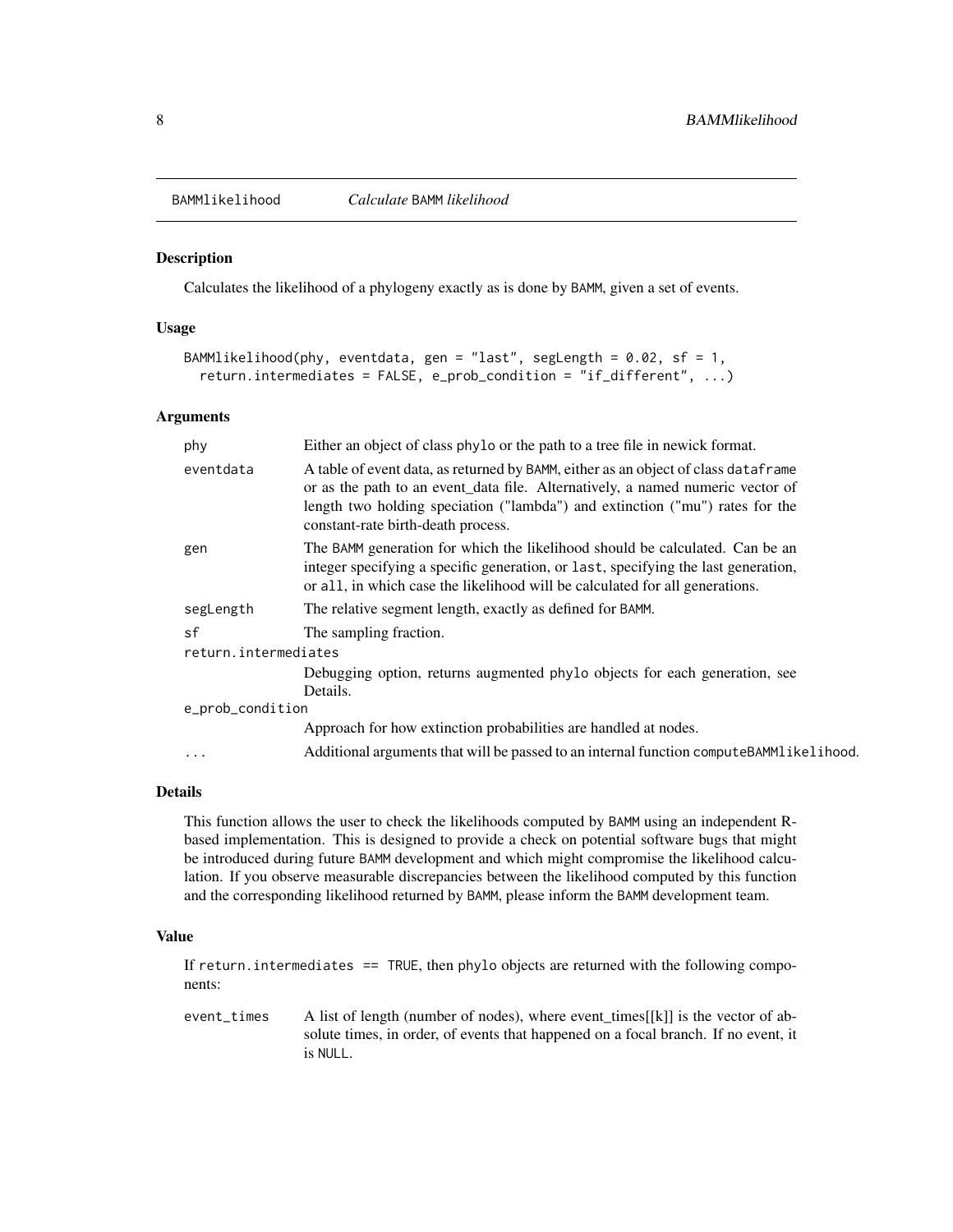### <span id="page-8-0"></span>BAMMtools **9**

| event id   | A list of length equal to number of nodes, as event times, but holding the corre-<br>sponding event id.                                                        |
|------------|----------------------------------------------------------------------------------------------------------------------------------------------------------------|
| events     | A data frame giving parameters and associated nodes (and unique index values)<br>of the event data.                                                            |
| node_event | The event governing the process realized at the node. This will be the first event<br>encountered as one moves rootwards towards the tips from the focal node. |

# Author(s)

Dan Rabosky, Pascal Title

#### Examples

```
# a global sampling fraction of 0.98 was used in generating the whales
# dataset.
data(whales, events.whales, mcmc.whales)
x <- BAMMlikelihood(whales, events.whales, gen = 'last', sf = 0.98)
# Does the likelihood generated by BAMM match the R implementation?
identical(round(x, 3), mcmc.whales[nrow(mcmc.whales), 'logLik'])
# an example with a constant-rate birth-death process:
pars <-c(0.5, 0.45)names(pars) <- c("lambda", "mu")
BAMMlikelihood(whales, pars, sf = 0.98)
```
BAMMtools *BAMMtools*

# Description

An R package for the analysis and visualization of complex macroevolutionary dynamics. Functions in BAMMtools are oriented entirely around analysis of results obtained using the BAMM software (<http://bamm-project.org/>).

# Author(s)

Dan Rabosky, Mike Grundler, Pascal Title, Jonathan Mitchell, Carlos Anderson, Jeff Shi, Joseph Brown, Huateng Huang

### References

# <http://bamm-project.org>

Rabosky, D., M. Grundler, C. Anderson, P. Title, J. Shi, J. Brown, H. Huang and J. Larson. 2014. BAMMtools: an R package for the analysis of evolutionary dynamics on phylogenetic trees. Methods in Ecology and Evolution 5: 701-707.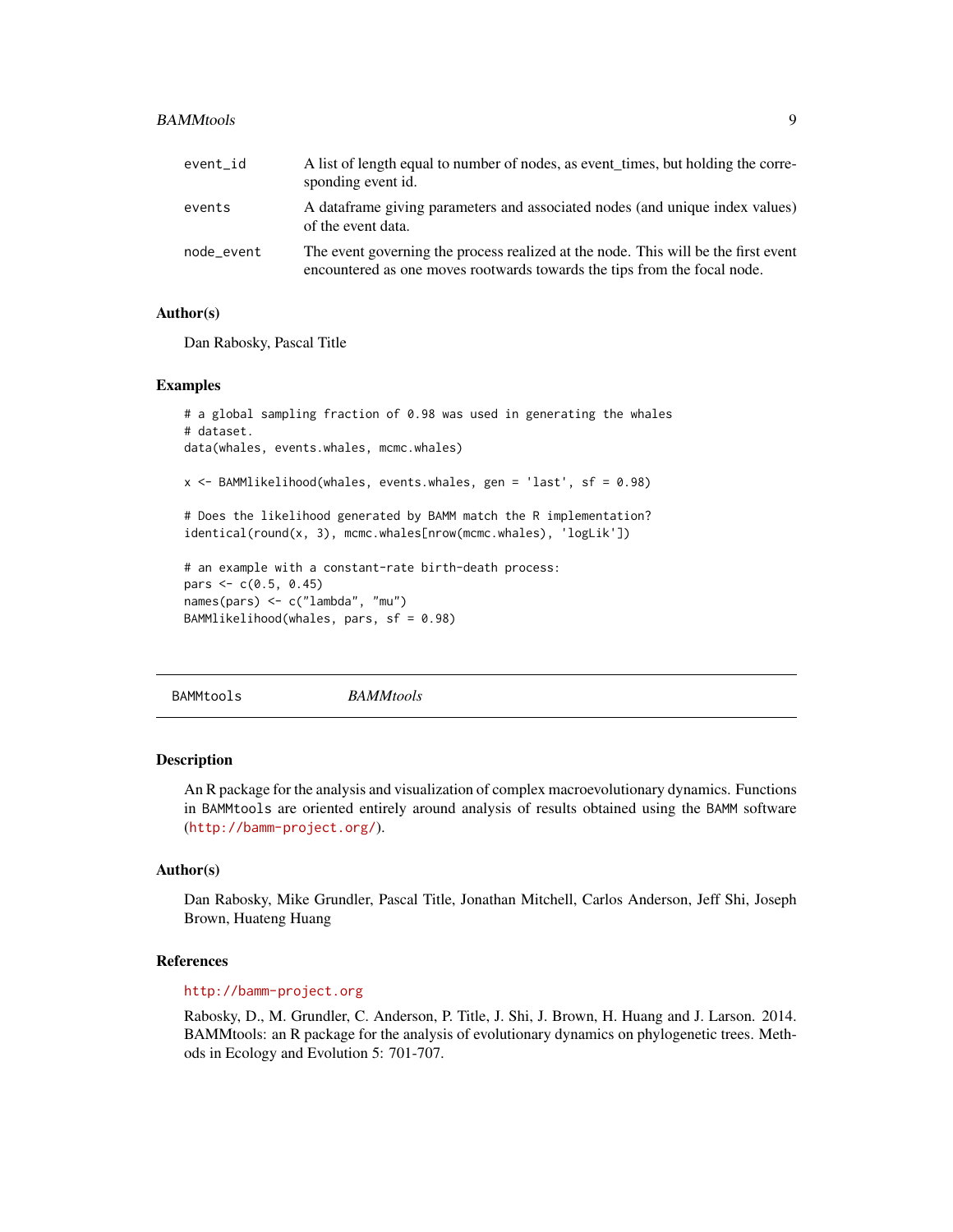Rabosky, D. L. 2014. Automatic detection of key innovations, rate shifts, and diversity-dependence on phylogenetic trees. PLoS ONE 9: e89543.

Shi, J. J., and D. L. Rabosky. 2015. Speciation dynamics during the global radiation of extant bats. Evolution 69: 1528-1545.

Rabosky, D. L., F. Santini, J. T. Eastman, S. A. Smith, B. L. Sidlauskas, J. Chang, and M. E. Alfaro. 2013. Rates of speciation and morphological evolution are correlated across the largest vertebrate radiation. Nature Communications DOI: 10.1038/ncomms2958.

BAMMtools-data *BAMMtools datasets*

# Description

Example datasets and sample BAMM output for the package BAMMtools.

#### Details

This includes both the raw data and the BAMM output for three example analyses. The first is an analysis of speciation and extinction rates during the radiation of modern whales, using a timecalibrated tree from Steeman et al. (2009). The second is a BAMM analysis of phenotypic evolutionary rates (body mass) during the radiation of extant primates, taken from Vos and Mooers (2006) and Redding et al. (2010).The third is a BAMM analysis of speciation and extinction rates for a 300 species subset of ray-finned fishes, along with body size data for these species from Rabosky et al. (2013).

Dataset whales is the raw time-calibrated tree that was analyzed with BAMM, primates is the corresponding time-calibrated phylogeny of 233 primate species, and fishes is the time-calibrated phylogeny of 300 fish species. Log-transformed body masses for primates are in dataset mass.primates, and fish body sizes are in dataset traits.fishes.

The MCMC output files (mcmc.whales and mcmc.primates) are dataframes containing the raw MCMC output as generated by BAMM. Column headers in the dataframes includes the sampling generation, the current number of shifts in the simulation (N\_shifts), the log-prior density of the parameters (logPrior), the log-likelihood of the data (logLik), the current parameter of the Poisson process governing the number of regime shifts (eventRate), and the MCMC acceptance rate (acceptRate). This is the file that would typically be analyzed as a first step towards assessing MCMC convergence (e.g., analyzing effective sample sizes of logLik and N\_shifts).

The "core" BAMM output is included in the *event data* files (events.whales, events.primates and events.fishes). These are all the parameters sampled with MCMC that are relevant to reconstructing the nature and location of evolutionary rate dynamics across a phylogeny. Please refer to BAMM documentation for a detailed overview of this output, but a brief description is as follows:

generation: The index value of the state in the MCMC simulation (the "generation").

leftchild, rightchild: This defines a unique topological location where a rate shift was sampled. Specifically, for given right-left pair, the shift is sampled on the branch leading to the node from which rightchild and leftchild are descended (these two taxa are part of the spanning set of taxa for the node). If leftchild is "NA", this simply means that the shift was sampled on a terminal branch.

<span id="page-9-0"></span>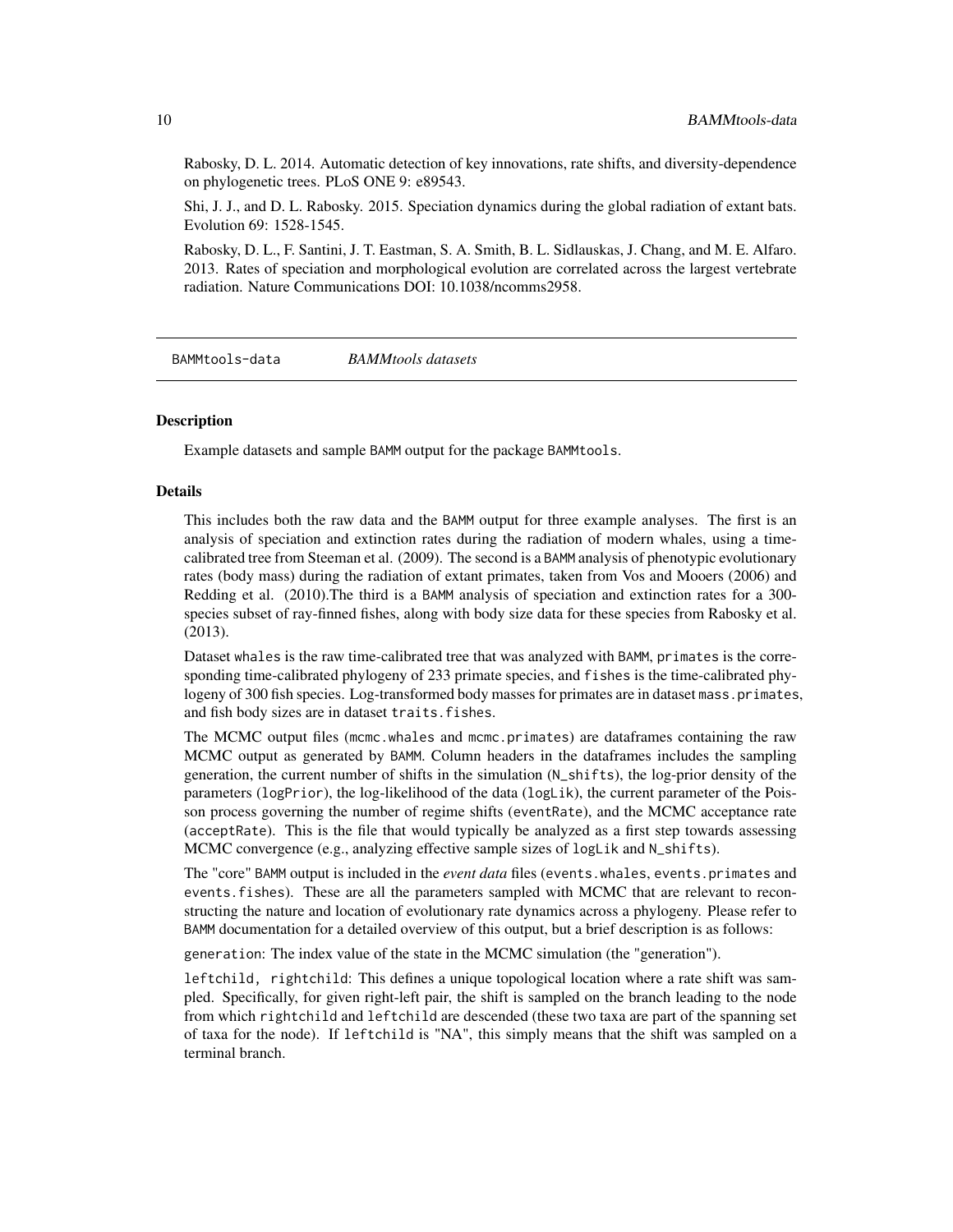### <span id="page-10-0"></span>cohorts and the cohorts of the cohorts of the cohorts of the cohorts of the cohorts of the cohorts of the cohorts of the cohorts of the cohorts of the cohorts of the cohorts of the cohorts of the cohorts of the cohorts of

abstime: The absolute occurrence time of the shift, assuming that the time of the root node is 0.0.

lambdainit, lambdashift: For speciation extinction model, the initial speciation rate and rate change parameter for the process.

muinit: For speciation extinction model, the extinction rate (time-invariant).

betainit, betashift: For phenotypic evolutionary model, the initial (betainit) rate of phenotypic evolution and the rate change parameter (betashift).

### Source

Vos R.A., A.O. Mooers. 2006. A new dated supertree of the Primates. Chapter 5. In Inferring large phylogenies: the big tree problem (R Vos, Ph.D. thesis) Simon Fraser University.

Redding D.W., C. DeWolff, A.O. Mooers. 2010. Evolutionary distinctiveness, threat status and ecological oddity in primates. Conservation Biology 24: 1052-1058. DOI: 10.1111/j.1523-1739.2010.01532.x

Steeman, M.E., M.B. Hebsgaard, R.E. Fordyce, S.W.Y. Ho, D.L. Rabosky, R. Nielsen, C. Rahbek, H. Glenner, M.V. Sorensen, E. Willerslev. 2009. Radiation of Extant Cetaceans Driven by Restructuring of the Oceans. Systematic Biology. 58: 573-585. DOI: 10.1093/sysbio/syp060

Rabosky, D. L., F. Santini, J.T. Eastman, S. . Smith, B.L. Sidlauskas, J. Chang, and M.E. Alfaro. 2013. Rates of speciation and morphological evolution are correlated across the largest vertebrate radiation. Nature Communications DOI: 10.1038/ncomms2958.

cohorts *Visualize macroevolutionary cohorts*

# Description

Plots the matrix of pairwise correlations in rate regimes between all tips in a phylogeny.

# Usage

```
cohorts(x, ephy, col, pal, lwd = 1, ofs = 0, use.plot.bammdata = FALSE,
  useraster = FALSE, LARGE = 500, ...
```
#### Arguments

| $\mathsf{x}$ | A matrix of pairwise correlations generated by getCohortMatrix.                                                                                                                                                                      |
|--------------|--------------------------------------------------------------------------------------------------------------------------------------------------------------------------------------------------------------------------------------|
| ephy         | An object of class bammdata.                                                                                                                                                                                                         |
| col          | A vector of colors passed to the function image. These will be used to color the<br>values in x. See documentation for image. If $col = 'temperature',$ the color<br>palette from rich. colors from the gplots package will be used. |
| pal          | The palette to use if use plot. bammdata=TRUE. See options documented in the<br>help file for plot.bammdata.                                                                                                                         |
| lwd          | A numeric indicating the width of branches in the phylogeny.                                                                                                                                                                         |
| ofs          | A numeric controlling the offset of the phylogeny from the matrix plot. Appro-<br>priate values will probably be in the interval $[0,0.1]$ .                                                                                         |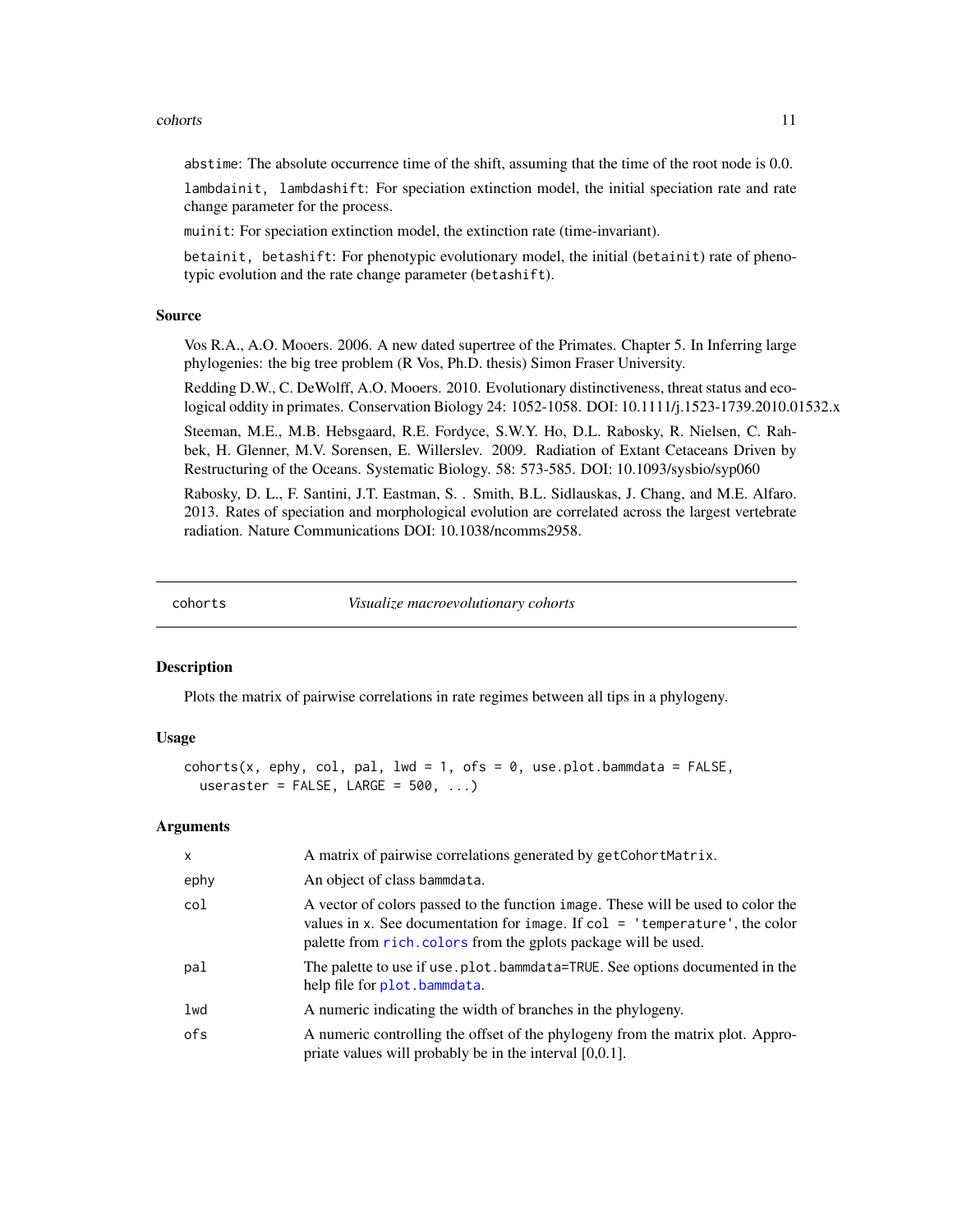<span id="page-11-0"></span>

| use.plot.bammdata       |                                                                                        |  |
|-------------------------|----------------------------------------------------------------------------------------|--|
|                         | Logical. should a phylorate plot be generated?                                         |  |
| useraster               | A logical indicating whether the function image should plot the matrix as a<br>raster. |  |
| LARGE                   | An integer. If trees have more tips than LARGE, user aster will be coerced to<br>TRUE. |  |
| $\cdot$ $\cdot$ $\cdot$ | Further arguments passed to plot.bammdata if use.plot.bammdata=TRUE.                   |  |

#### Details

The plotting function creates an image of the BAMM correlation matrix between tip lineages of the phylogeny. Each correlation is the posterior frequency with which a pair of lineages occurs in the same macroevolutionary rate regime. Correlations are mapped to a set of colors, with warmer colors corresponding to higher correlations than cooler colors. The set of colors is specified by the col argument and a legend is plotted to guide interpretation of the color-correlation map. Trees are plotted on the margins of the matrix image. The correlation between any two tips can be inferred by finding their intersection within the matrix image.

IMPORTANT: the legend DOES NOT apply to the phylorate plots shown in the margin if use.plot.bammdata=TRUE.

# Author(s)

Mike Grundler

# See Also

[plot.bammdata](#page-42-1), [getCohortMatrix](#page-27-1), [image](#page-0-0)

# Examples

```
data(whales, events.whales)
ed <- getEventData(whales, events.whales, burnin=0.1, nsamples=500)
x <- getCohortMatrix(ed)
cohorts(x, ed)
cohorts(x, ed, col='temperature')
cohorts(x, ed, ofs=0.05, col='temperature')
cohorts(x, ed, pal="temperature", col='temperature', use.plot.bammdata=TRUE)
# gray scale
cohorts(x, ed, col=gray(seq(0.2,0.9,length.out=128)),
       use.plot.bammdata=FALSE)
```
computeBayesFactors *Compute Bayes Factors*

### Description

Computes pairwise Bayes factors for a set of macroevolutionary models sampled using BAMM, using MCMC simulation output.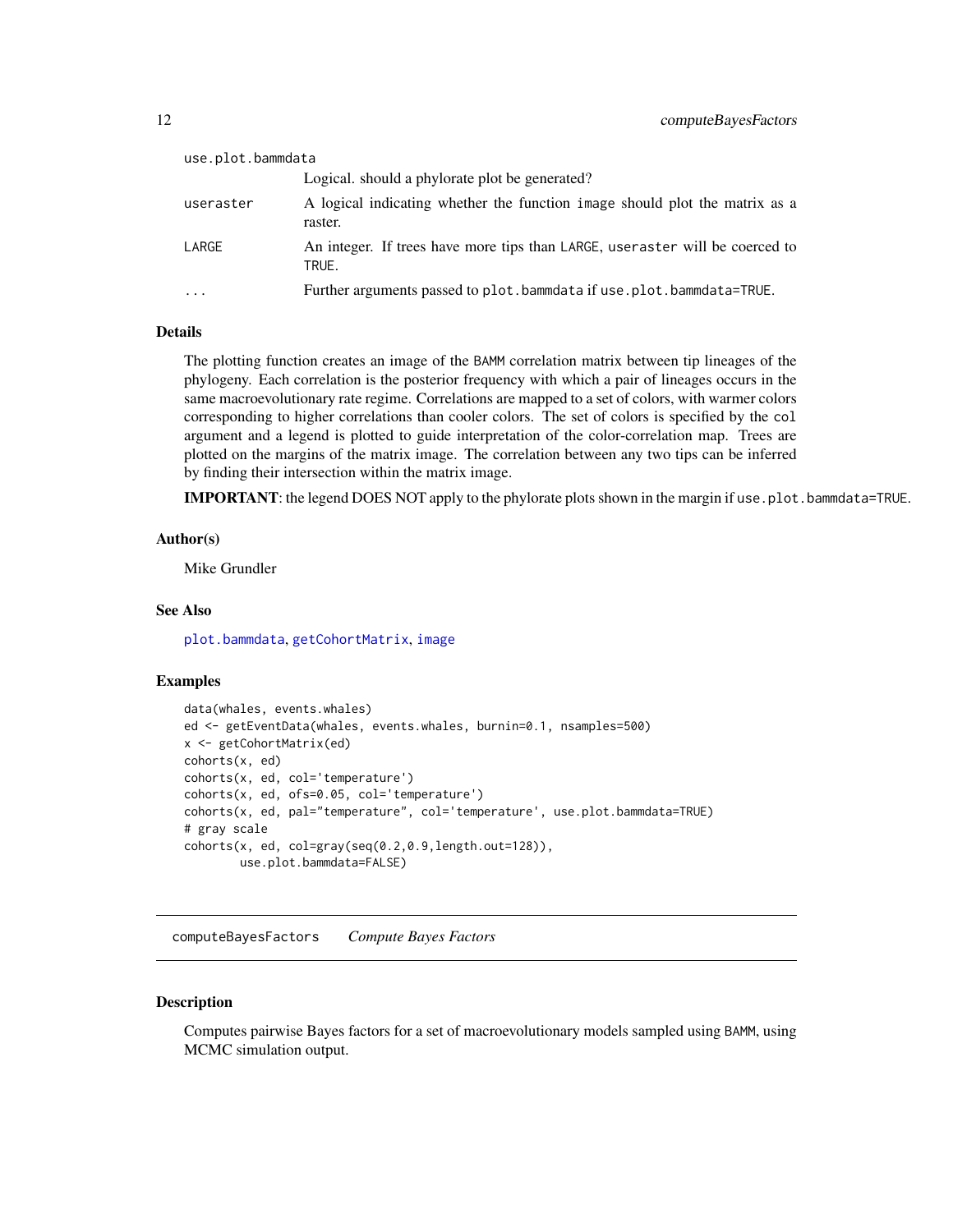# computeBayesFactors 13

### Usage

```
computeBayesFactors(postdata, expectedNumberOfShifts, burnin = 0.1, ...)
```
# Arguments

| postdata               | Filename for the MCMC output file from a BAMM run. Alternatively, a dataframe<br>containing this information. |
|------------------------|---------------------------------------------------------------------------------------------------------------|
| expectedNumberOfShifts |                                                                                                               |
|                        | Expected number of shifts under the prior.                                                                    |
| burnin                 | What fraction of samples to discard from postdata as burnin?                                                  |
| $\cdots$               | Additional arguments to compute Bayes Factors.                                                                |

### Details

This function returns a matrix of pairwise Bayes factors, where the Bayes factor is the ratio of marginal likelihoods between two models M\_i and M\_j. Numerator models are given as rows, and denominator models as columns. Row names and column names give the number of shifts in the corresponding model. Suppose you have an output matrix with row and column names 0:3 (0, 1, 2, 3). Model 0 is a model with just a single process (starting at the root), and no among-lineage rate heterogeneity.

If computeBayesFactors gives a matrix mm, and mm[2,1] is 10.0, this implies Bayes factor evidence of 10 in favor of the 2nd row model (a model with 1 process; e.g., rownames(mm)[2]) over the first column model (a model with a single process).

This function will only compute Bayes factors between models which were actually sampled during simulation of the posterior. Hence, if a model has such low probability that it is never visited by BAMM during the simulation of the posterior, it will be impossible to estimate its posterior probability (and thus, you will get no Bayes factors involving this particular model). This is likely to change in the future with more robust methods for estimating posterior probabilities in the tails of the distribution.

#### Value

A matrix of pairwise Bayes factors between models.

### Author(s)

Dan Rabosky

# Examples

```
data(mcmc.whales)
computeBayesFactors(mcmc.whales, expectedNumberOfShifts = 1, burnin = 0.1)
```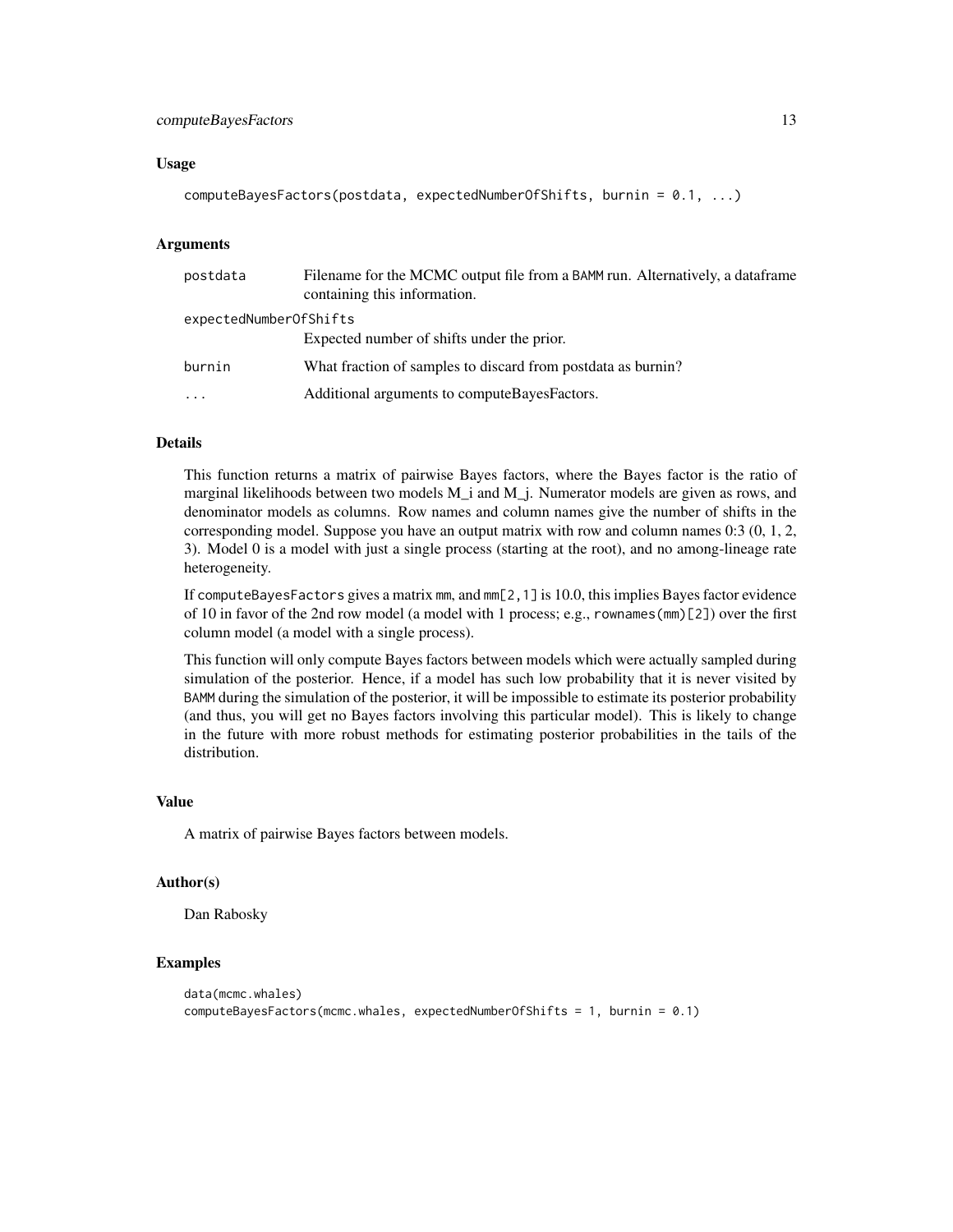<span id="page-13-1"></span><span id="page-13-0"></span>

### **Description**

Computes the 95% (or any other %) credible set of macroevolutionary rate shift configurations from a bammdata object. These results can be analyzed further and/or plotted.

#### Usage

```
credibleShiftSet(ephy, expectedNumberOfShifts, threshold = 5,
  set .limit = <math>0.95, ...
```
# Arguments

| ephy                   | An object of class bammdata.                                                                                                       |
|------------------------|------------------------------------------------------------------------------------------------------------------------------------|
| expectedNumberOfShifts |                                                                                                                                    |
|                        | The expected number of rate shifts under the prior.                                                                                |
| threshold              | The marginal posterior-to-prior odds ratio for a rate shift on a specific branch,<br>used to distinguish core and non-core shifts. |
| set.limit              | The desired limit to the credible set. A value of 0.95 will return the $95\%$ credible<br>set of shift configurations.             |
| $\cdots$               | Other arguments to credibleShiftSet.                                                                                               |

### Details

Computes the 95% credible set (or XX% credible set, depending on set.limit) of diversification shift configurations sampled using BAMM. This is analogous to a credible set of phylogenetic tree topologies from a Bayesian phylogenetic analysis.

To understand how this calculation is performed, one must first distinguish between "core" and "non-core" rate shifts. A "core shift" is a rate shift with a marginal probability that is substantially elevated above the probability expected on the basis of the prior alone. With BAMM, every branch in a phylogenetic tree is associated with some non-zero prior probability of a rate shift. Typically this is a very low per-branch shift probability (this prior is determined by the value of the "poissonRatePrior" parameter in a BAMM analysis).

If we compute distinct shift configurations with every sampled shift (including those shifts with very low marginal probabilities), the number of distinct shift configurations will be overwhelmingly high. However, most of these configurations include shifts with marginal probabilities that are expected even under the prior alone. Hence, using these shifts to identify distinct shift configurations simply generates noise and isn't particularly useful.

The solution adopted in BAMMtools is, for each branch in the phylogeny, to compute both the posterior and prior probabilities of a rate shift occurring. The ratio of these probabilities is a branchspecific marginal odds ratio: it is the marginal posterior frequency of one or more rate shifts normalized by the corresponding prior probability. Hence, any branch with a marginal odds ratio of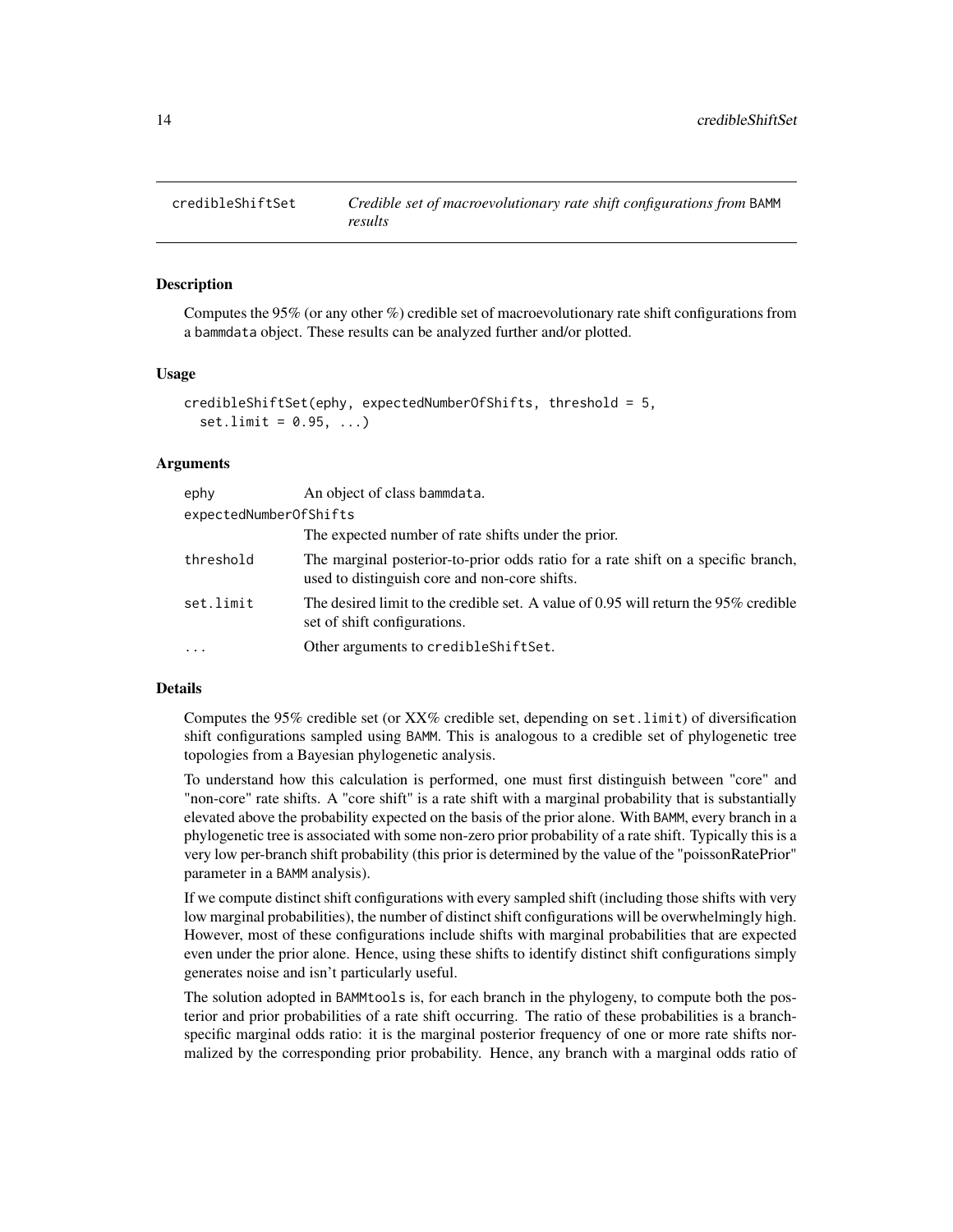# credibleShiftSet 15

1.0 is one where the observed (posterior) odds of a rate shift are no different from the prior odds. A value of 10 implies that the posterior probability is 10 times the prior probability.

The user of credibleShiftSet must specify a threshold argument. This is simply a cutoff value for identifying "important" shifts for the purposes of identifying distinct shift configurations. This does not imply that it is identifying "significant" shifts. See the online documentation on this topic available at  $http://bamm-project.org$  for more information. If you specify threshold = 5 as an argument to credibleShiftSet, the function will ignore all branches with marginal odds ratios less than 5 during the enumeration of topologically distinct shift configurations. Only shifts with marginal odds ratios greater than or equal to threshold will be treated as core shifts for the purposes of identifying distinct shift configurations.

For each shift configuration in the credible set, this function will compute the average diversification parameters. For example, the most frequent shift configuration (the maximum a posteriori shift configuration) might have 3 shifts, and 150 samples from your posterior (within the bammdata object) might show this shift configuration. However, the parameters associated with each of these shift configurations (the actual evolutionary rate parameters) might be different for every sample. This function returns the mean set of rate parameters for each shift configuration, averaging over all samples from the posterior that can be assigned to a particular shift configuration.

# Value

A class credibleshiftset object with many components. Most components are an ordered list of length L, where L is the number of distinct shift configurations in the credible set. The first list element in each case corresponds to the shift configuration with the maximum a posteriori probability.

| frequency       | A vector of frequencies of shift configurations, including those that account for<br>set. limit (typically, 0.95 or 0.99) of the probability of the data. The index<br>of the i'th element of this vector is the i'th most probable shift configuration<br>(excepting ties).                                                                                                                                            |  |
|-----------------|-------------------------------------------------------------------------------------------------------------------------------------------------------------------------------------------------------------------------------------------------------------------------------------------------------------------------------------------------------------------------------------------------------------------------|--|
| shiftnodes      | A list of the "core" rate shifts (marginal probability > threshold) that occurred<br>in each distinct shift configuration in the credible set. The i'th vector from this<br>list gives the core shift nodes for the i'th shift configuration. They are sorted by<br>frequency, so x\$shiftnodes[[1]] gives the shift nodes that occurred together<br>in the shift configuration with the highest posterior probability. |  |
| indices         | A list of vectors containing the indices of samples in the bammedata object that<br>are assigned to a given shift configuration. All are sorted by frequency.                                                                                                                                                                                                                                                           |  |
| cumulative      | Like frequency, but contains the cumulative frequencies.                                                                                                                                                                                                                                                                                                                                                                |  |
| threshold       | The marginal posterior-to-prior odds for rate shifts on branches used during enu-<br>meration of distinct shift configurations.                                                                                                                                                                                                                                                                                         |  |
| number.distinct |                                                                                                                                                                                                                                                                                                                                                                                                                         |  |
|                 | Number of distinct shift configurations in the credible set.                                                                                                                                                                                                                                                                                                                                                            |  |
| set.limit       | which credible set is this $(0.9, 0.95, \text{etc})$ ?                                                                                                                                                                                                                                                                                                                                                                  |  |
| coreshifts      | A vector of node numbers corresponding to the core shifts. All of these nodes<br>have a Bayes factor of at least BFcriterion supporting a rate shift.                                                                                                                                                                                                                                                                   |  |

In addition, a number of components that are defined similarly in class phylo or class bammdata objects: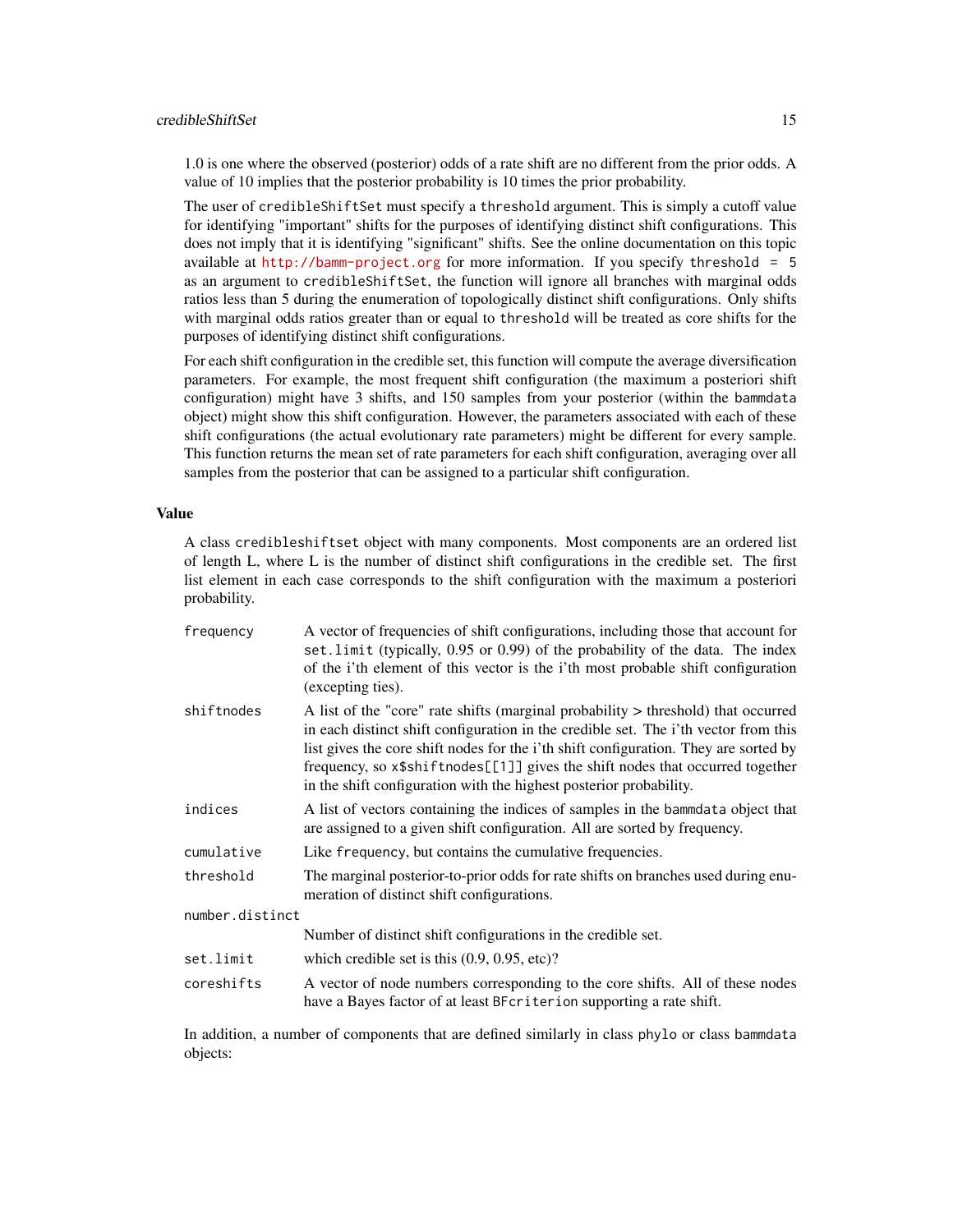| edge            | See documentation for class phylo in package ape.                                                                                                                                                                                                                                                                                                                                                                                                                                                                                                                                                                                                                                                                                                                                                          |
|-----------------|------------------------------------------------------------------------------------------------------------------------------------------------------------------------------------------------------------------------------------------------------------------------------------------------------------------------------------------------------------------------------------------------------------------------------------------------------------------------------------------------------------------------------------------------------------------------------------------------------------------------------------------------------------------------------------------------------------------------------------------------------------------------------------------------------------|
| Nnode           | See documentation for class phylo in package ape.                                                                                                                                                                                                                                                                                                                                                                                                                                                                                                                                                                                                                                                                                                                                                          |
| tip.label       | See documentation for class phylo in package ape.                                                                                                                                                                                                                                                                                                                                                                                                                                                                                                                                                                                                                                                                                                                                                          |
| edge.length     | See documentation for class phylo in package ape.                                                                                                                                                                                                                                                                                                                                                                                                                                                                                                                                                                                                                                                                                                                                                          |
| begin           | The beginning time of each branch in absolute time (the root is set to time zero)                                                                                                                                                                                                                                                                                                                                                                                                                                                                                                                                                                                                                                                                                                                          |
| end             | The ending time of each branch in absolute time.                                                                                                                                                                                                                                                                                                                                                                                                                                                                                                                                                                                                                                                                                                                                                           |
| numberEvents    | An integer vector with the number of core events contained in the bammdata<br>object for each shift configuration in the credible set. The length of this vector<br>is equal to the number of distinct shift configurations in the credible set.                                                                                                                                                                                                                                                                                                                                                                                                                                                                                                                                                           |
| eventData       | A list of dataframes. Each element holds the average rate and location parame-<br>ters for all samples from the posterior that were assigned to a particular distinct<br>shift configuration. Each row in a dataframe holds the data for a single event.<br>Data associated with an event are: node - a node number. This identifies the<br>branch where the event originates. time - this is the absolute time on that branch<br>where the event originates (with the root at time $0$ ). $1$ am $1$ - an initial rate of spe-<br>ciation or trait evolution.lam2 - a decay/growth parameter. mu1 - an initial rate of<br>extinction. mu2 - a decay/growth parameter. index - a unique integer associated<br>with the event. See 'Details' in the documentation for getEventData for more<br>information. |
| eventVectors    | A list of integer vectors. Each element is for a single shift configuration in the<br>posterior. For each branch in the bammdata object, gives the index of the event<br>governing the (tipwards) end of the branch. Branches are ordered increasing<br>here and elsewhere.                                                                                                                                                                                                                                                                                                                                                                                                                                                                                                                                |
| eventBranchSegs |                                                                                                                                                                                                                                                                                                                                                                                                                                                                                                                                                                                                                                                                                                                                                                                                            |
|                 | A list of matrices. Each element of the list is a single distinct shift configuration.<br>Each matrix has four columns: Column 1 identifies a node in phy. Column 2<br>identifies the beginning time of the branch or segment of the branch that sub-<br>tends the node in Column 1. Column 3 identifies the ending time of the branch<br>or segment of the branch that subtends the node in Column 1. Column 4 identi-<br>fies the index of the event that occurs along the branch or segment of the branch<br>that subtends the node in Column 1.                                                                                                                                                                                                                                                        |
| tipStates       | A list of integer vectors. Each element is a single distinct shift configuration.<br>For each tip the index of the event that occurs along the branch subtending the<br>tip. Tips are ordered increasing here and elsewhere.                                                                                                                                                                                                                                                                                                                                                                                                                                                                                                                                                                               |
| tipLambda       | A list of numeric vectors. Each element is a single distinct shift configura-<br>tion. For each tip is the average rate of speciation or trait evolution at the end<br>of the terminal branch subtending that tip (averaged over all samples that are<br>assignable to this particular distinct shift configuration).                                                                                                                                                                                                                                                                                                                                                                                                                                                                                      |
| tipMu           | A list of numeric vectors. Each element is a single distinct shift configuration.<br>For each tip the rate of extinction at the end of the terminal branch subtending<br>that tip. Meaningless if working with BAMM trait results.                                                                                                                                                                                                                                                                                                                                                                                                                                                                                                                                                                         |
| type            | A character string. Either "diversification" or "trait" depending on your BAMM<br>analysis.                                                                                                                                                                                                                                                                                                                                                                                                                                                                                                                                                                                                                                                                                                                |
| downseq         | An integer vector holding the nodes of phy. The order corresponds to the order<br>in which nodes are visited by a pre-order tree traversal.                                                                                                                                                                                                                                                                                                                                                                                                                                                                                                                                                                                                                                                                |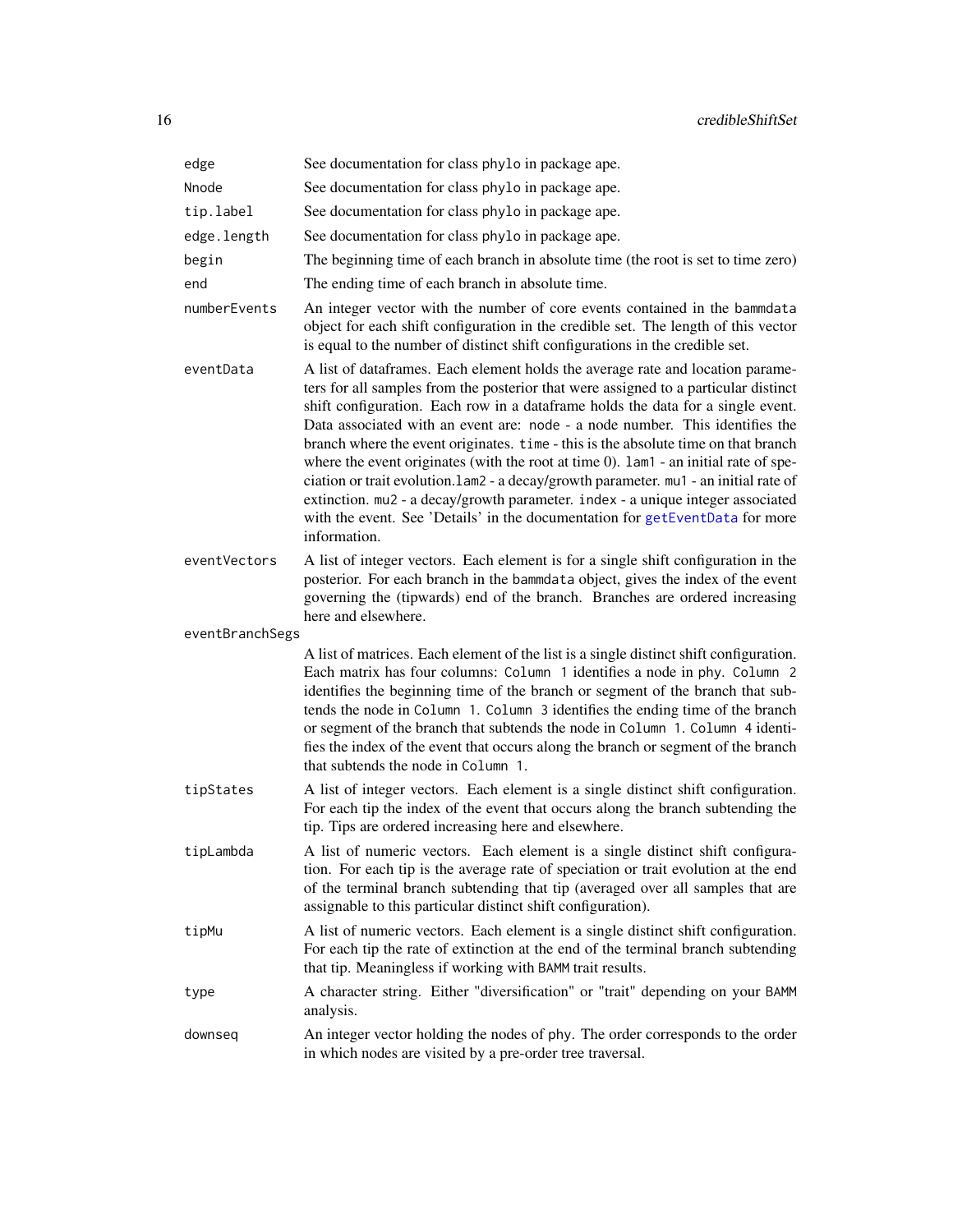# credibleShiftSet 17

lastvisit An integer vector giving the index of the last node visited by the node in the corresponding position in downseq. downseq and lastvisit can be used to quickly retrieve the descendants of any node. e.g. the descendants of node 89 can be found by downseq[which(downseq==89):which(downseq==lastvisit[89]).

# Author(s)

Dan Rabosky

# References

<http://bamm-project.org>

# See Also

[distinctShiftConfigurations](#page-18-1), [plot.bammshifts](#page-47-1), [summary.credibleshiftset](#page-64-1), [plot.credibleshiftset](#page-49-1), [getBranchShiftPriors](#page-24-1)

# Examples

```
data(events.whales, whales)
ed <- getEventData(whales, events.whales, burnin=0.1, nsamples=500)
cset <- credibleShiftSet(ed, expectedNumberOfShifts = 1, threshold = 5)
# Here is the total number of samples in the posterior:
length(ed$eventData)
# And here is the number of distinct shift configurations:
cset$number.distinct
# here is the summary statistics:
summary(cset)
# Accessing the raw frequency vector for the credible set:
cset$frequency
#The cumulative frequencies:
cset$cumulative
# The first element is the shift configuration with the maximum
# a posteriori probability. We can identify all the samples from
# posterior that show this shift configuration:
cset$indices[[1]]
# Now we can plot the credible set:
plot(cset, plotmax=4)
```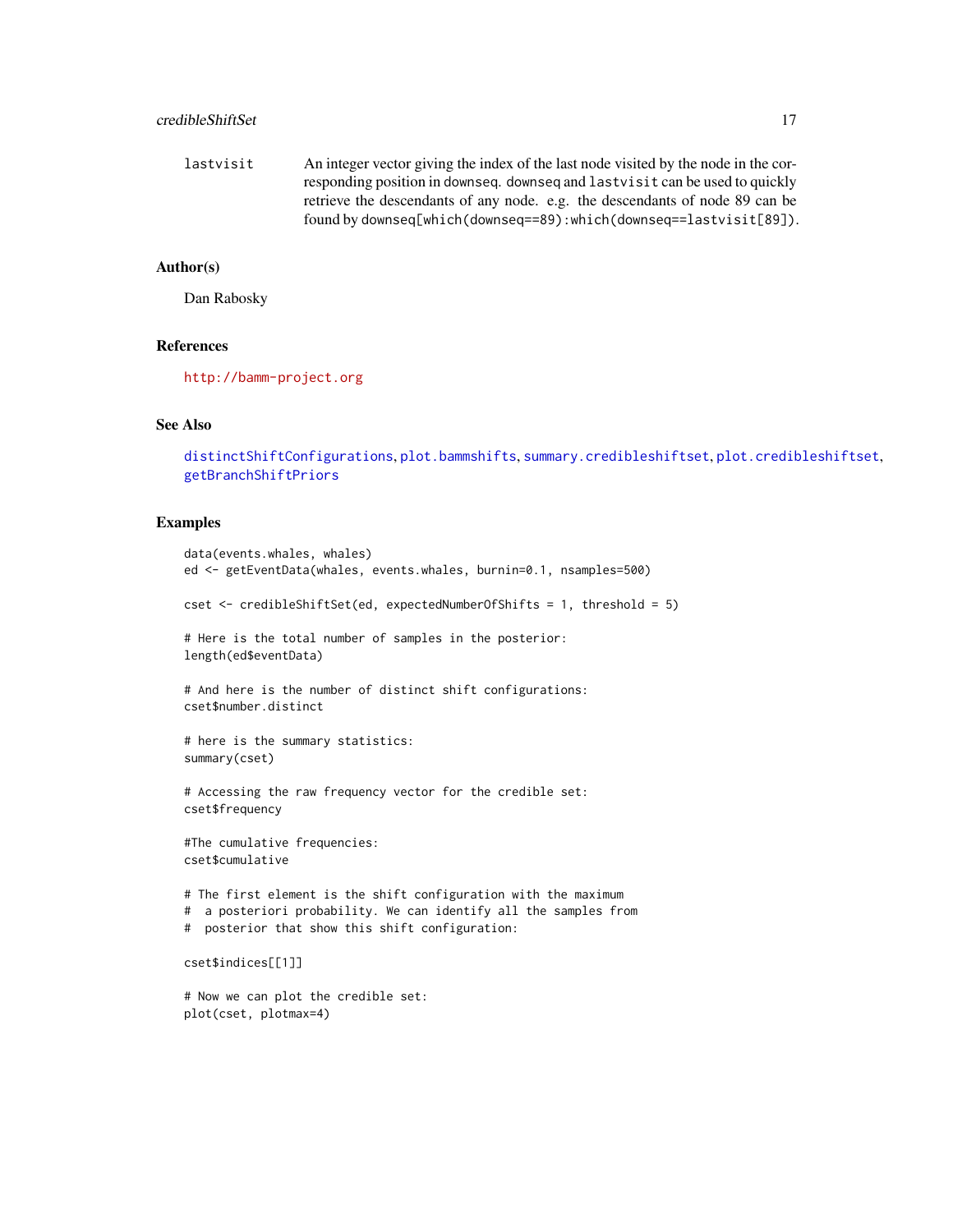#### <span id="page-17-0"></span>cumulativeShiftProbsTree

*Branch-specific rate shift probabilities*

### **Description**

marginalShiftProbsTree computes a version of a phylogenetic tree where each branch length is equal to the marginal probability that a shift occurred on a particular branch. The cumulativeShiftProbsTree includes the cumulative probability that a shift occurred on a given branch. See details.

### Usage

cumulativeShiftProbsTree(ephy)

marginalShiftProbsTree(ephy)

#### Arguments

ephy An object of class bammdata.

#### Details

The *marginal shift probability tree* is a copy of the target phylogeny, but where each branch length is equal to the branch-specific marginal probability that a rate-shift occurred on the focal branch. For example, a branch length of 0.333 implies that 1/3 of all samples from the posterior had a rate shift on the focal branch.

Note: It is highly inaccurate to use marginal shift probabilities as a measure of whether diversification rate heterogeneity occurs within a given dataset. Consider the following example. Suppose you have a tree with topology (A, (B, C)). You find a marginal shift probability of 0.5 on the branch leading to clade C, and also a marginal shift probability of 0.5 on the branch leading to clade BC. Even though the marginal shift probabilities appear low, it may be the case that the joint probability of a shift occurring on *either* the branch leading to C or BC is 1.0. Hence, you could be extremely confident (posterior probabilities approaching 1.0) in rate heterogeneity, yet find that no single branch has a particularly high marginal shift probability. In fact, this is exactly what we expect in most real datasets, because there is rarely enough signal to strongly support the occurrence of a shift on any particular branch.

The *cumulative shift probability tree* is a copy of the target phylogeny but where branch lengths are equal to the cumulative probability that a rate shift occurred somewhere on the path between the root and the focal branch. A branch length equal to 0.0 implies that the branch in question has evolutionary rate dynamics that are shared with the evolutionary process starting at the root of the tree. A branch length of 1.0 implies that, with posterior probability 1.0, the rate dynamics on a branch are decoupled from the "root process".

#### Value

An object of class phylo, but with branch lengths equal to the marginal or cumulative shift probabilities.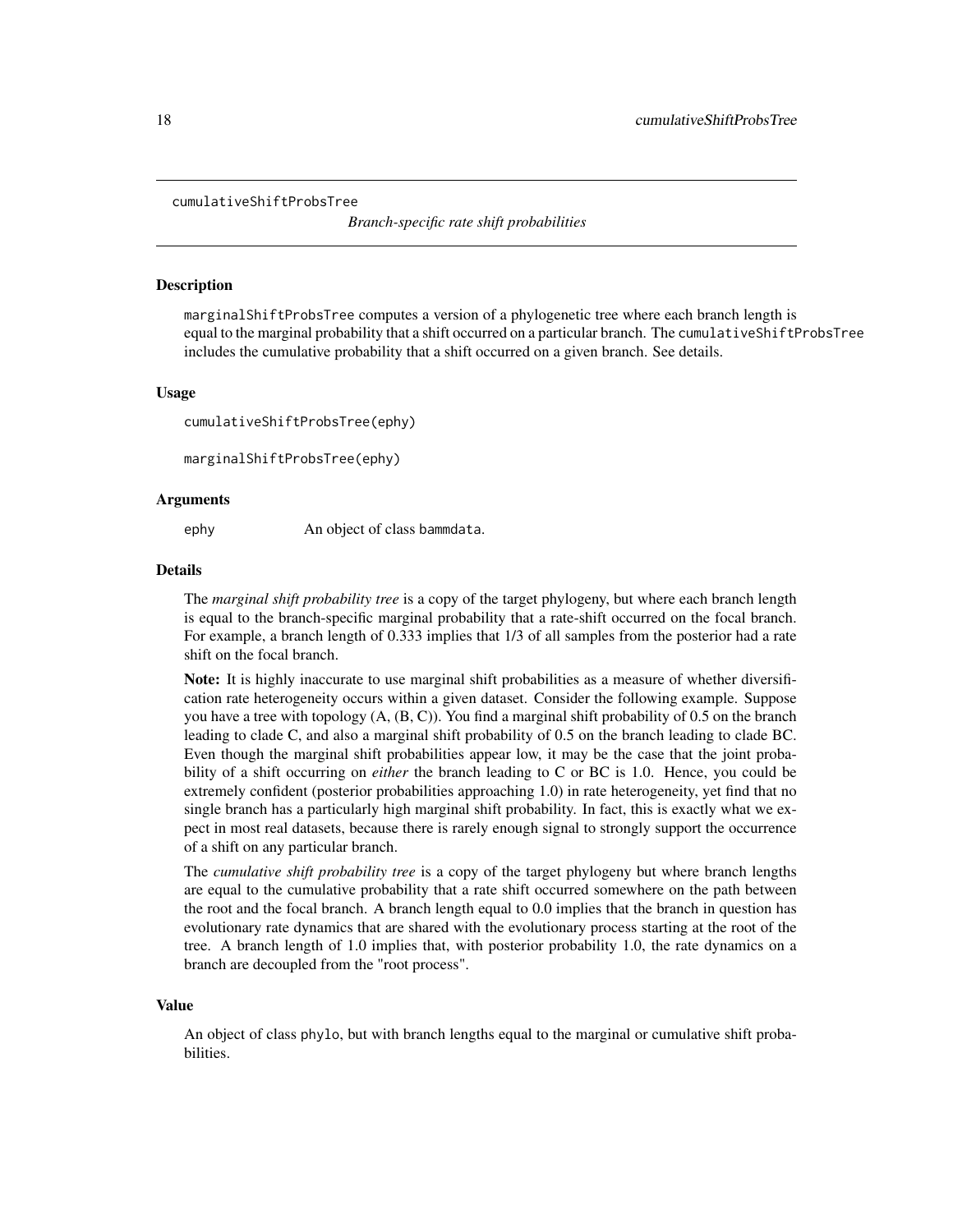# <span id="page-18-0"></span>Author(s)

Dan Rabosky

# References

<http://bamm-project.org>

# See Also

[maximumShiftCredibility](#page-41-1)

# Examples

```
data(whales)
data(events.whales)
ed <- getEventData(whales, events.whales, nsamples = 500)
# computing the marginal shift probs tree:
mst <- marginalShiftProbsTree(ed)
# The cumulative shift probs tree:
cst <- cumulativeShiftProbsTree(ed)
#compare the two types of shift trees side-by-side:
plot.new()
par(mfrow=c(1,2))
plot.phylo(mst, no.margin=TRUE, show.tip.label=FALSE)
plot.phylo(cst, no.margin=TRUE, show.tip.label=FALSE)
```
<span id="page-18-1"></span>distinctShiftConfigurations *Identify distinct rate shift configurations*

### Description

Identify topologically distinct rate shift configurations that were sampled with BAMM, and assign each sample in the posterior to one of the distinct shift configurations.

### Usage

```
distinctShiftConfigurations(ephy, expectedNumberOfShifts, threshold, ...)
```
### Arguments

ephy An object of class bammdata. expectedNumberOfShifts

The expected number of rate shifts under the prior.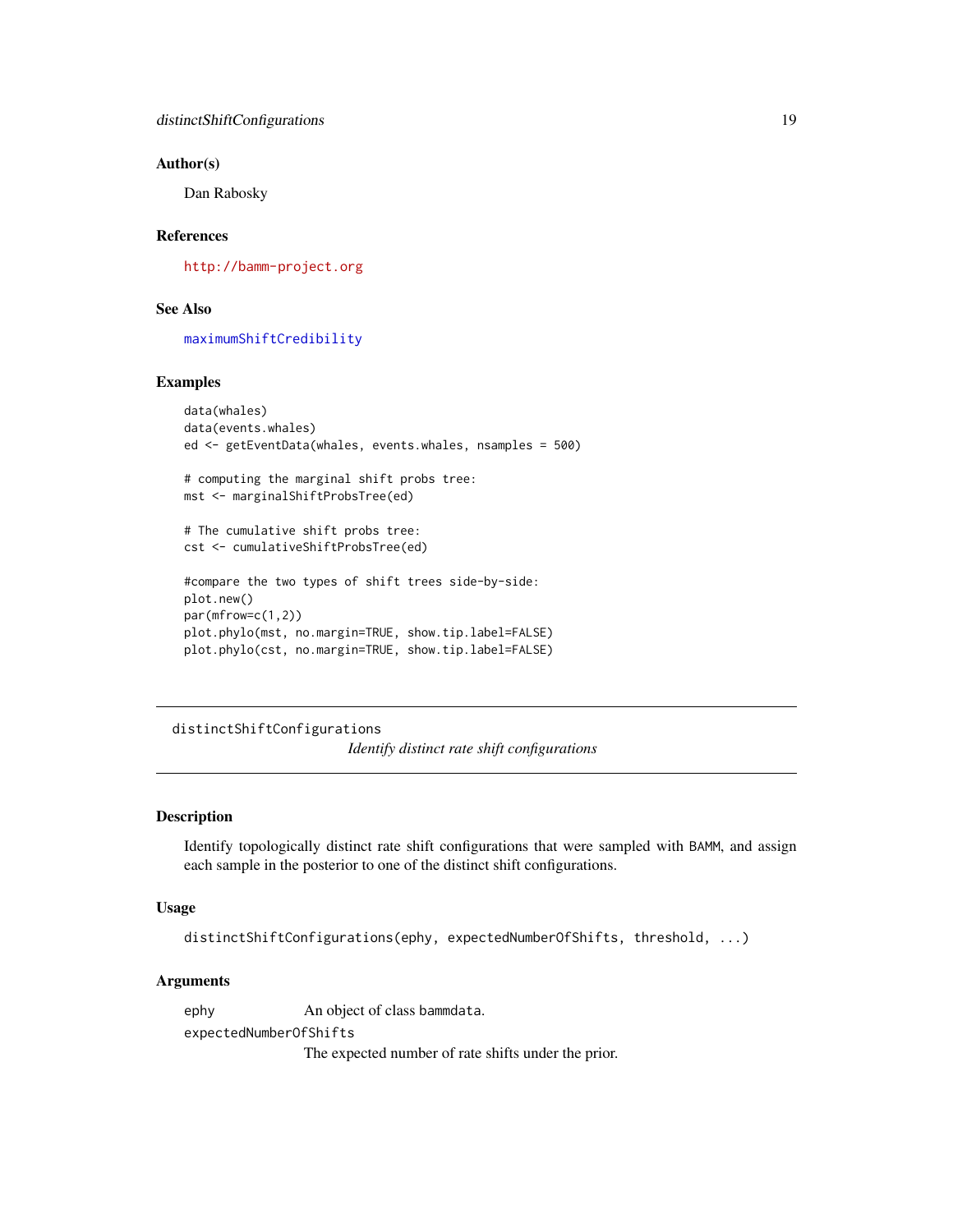| threshold | Threshold value for marginal posterior-to-prior odds ratios, used to identify<br>branches with elevated shift probabilities relative to prior (core vs non-core<br>shifts). |
|-----------|-----------------------------------------------------------------------------------------------------------------------------------------------------------------------------|
| .         | Other arguments to distinct Shift Configurations (possibly deprecated args).                                                                                                |

# Details

See Rabosky et al (2014) and the BAMM project website for details on the nature of distinct shift configurations and especially the distinction between "core" and "non-core" rate shifts. Note that branches with elevated marginal posterior probabilities relative to the prior (marginal odds ratios) cannot be claimed to have "significant" evidence for a rate shift on the basis of this evidence alone.

### Value

An object of class bammshifts. This is a list with the following components:

- marg.probs A list of the marginal probability of a shift occurring at each node of the phylogeny for each distinct rate shift configuration.
- marginal\_odd\_ratio Marginal posterior-to-prior odds ratios for one or more rate shifts an a given branch.
- shifts A list of the set of shift nodes for each distinct rate configuration.
- samplesets A list of sample indices that reduce to each of the unique shift sets.
- frequency A vector of frequencies of each distinct shift configuration.
- coreshifts A vector of node numbers corresponding to the core shifts. All of these nodes have a marginal odds ratio of at least threshold supporting a rate shift.
- threshold A single numeric value giving the marginal posterior:prior odds ratio threshold used during enumeration of distinct shift configurations

Results are sorted by frequency:

\$frequency[1] gives the most common shift configuration sampled.

\$shifts[[1]] gives the corresponding node indices for that configuration.

\$samplesets[[1]] gives the indices of samples with this configuration.

# Author(s)

Dan Rabosky

# See Also

[plot.bammshifts](#page-47-1), [credibleShiftSet](#page-13-1)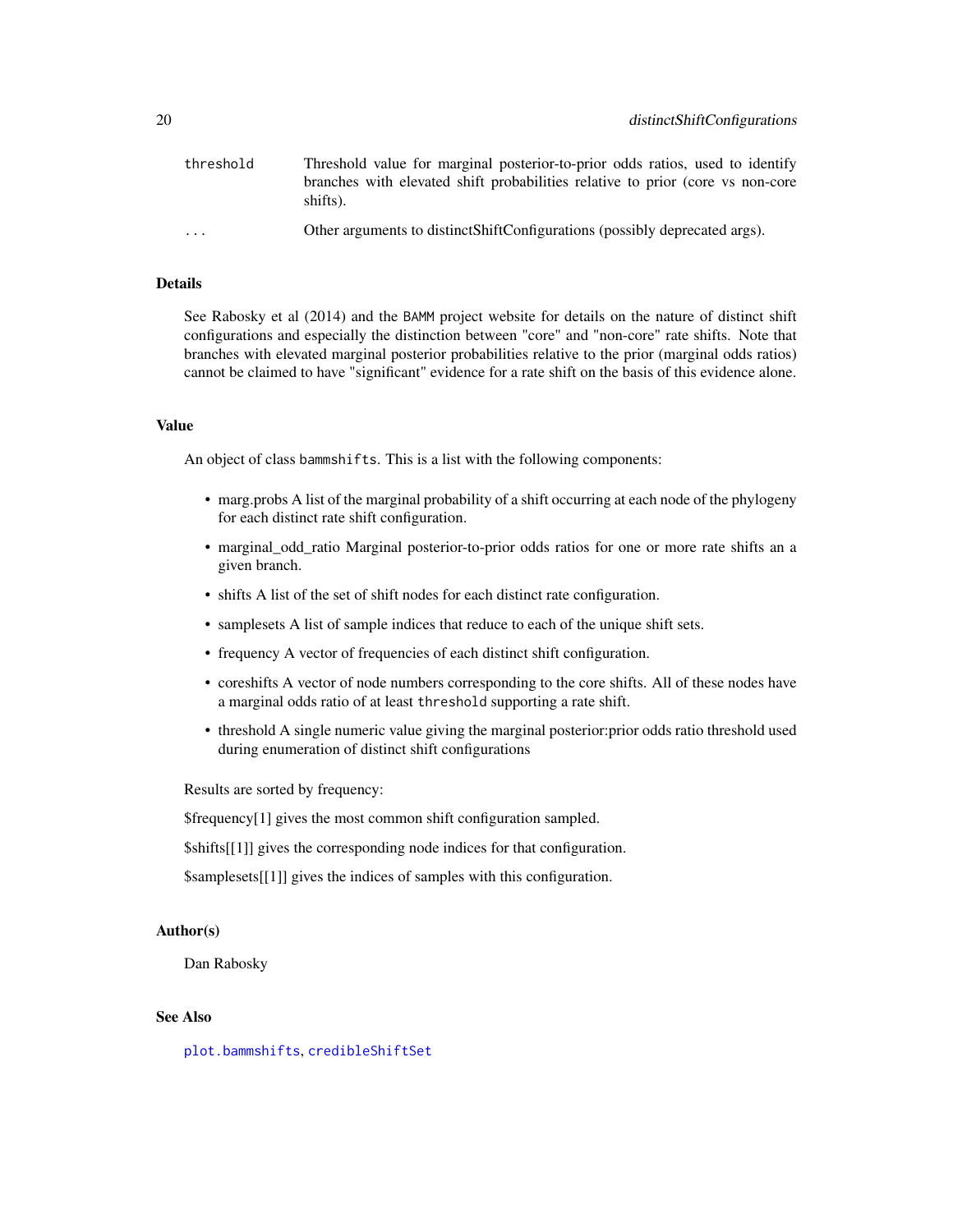### <span id="page-20-0"></span>dtRates 21

# Examples

```
data(whales, events.whales)
ed <- getEventData(whales, events.whales, burnin=0.25, nsamples=500)
sc <- distinctShiftConfigurations(ed, expectedNumberOfShifts = 1,
                                  threshold = 5)
```
plot(sc, ed, rank=1)

<span id="page-20-1"></span>

| dtRates | Calculate macroevolutionary rate changes on a phylogeny from BAMM |
|---------|-------------------------------------------------------------------|
|         | output                                                            |

# Description

dtRates calculates the mean of the marginal posterior density of the rate of speciation/extinction or trait evolution for small segments along each branch in a phylogeny.

# Usage

dtRates(ephy, tau, ism = NULL, tmat = FALSE)

### Arguments

| ephy | An object of class bammdata.                                                                                                   |
|------|--------------------------------------------------------------------------------------------------------------------------------|
| tau  | A numeric that specifies the size (as a fraction of tree height) of the segments<br>that each branch will be discretized into. |
| ism  | An integer vector indexing which posterior samples to include in the calculation.                                              |
| tmat | A logical. If TRUE the matrix of branch segments is returned.                                                                  |

# Details

dtRates bins the phylogeny into windows of time and calculates average rates of speciation/extinction or phenotypic evolution along each segment of a branch within a window. The width of each window is determined by tau. tau is a fraction of the root to tip distance so a value of tau =  $0.01$ bins the phylogeny into 100 time windows of equal width.

### Value

A bammdata object with a new component named "dtrates", which is a list with two or three components:

- tau The parameter value of tau used in the calculation.
- rates If ephy\$type = "trait": a numeric vector with the phenotypic rates of each segment on each branch. If ephy\$type = "diversification": a list with two components. The first component is a numeric vector of speciation rates. The second component is a numeric vector of extinction rates.
- tmat A matrix of the starting and ending times of the segments on each branch. Only if  $t$ mat = TRUE.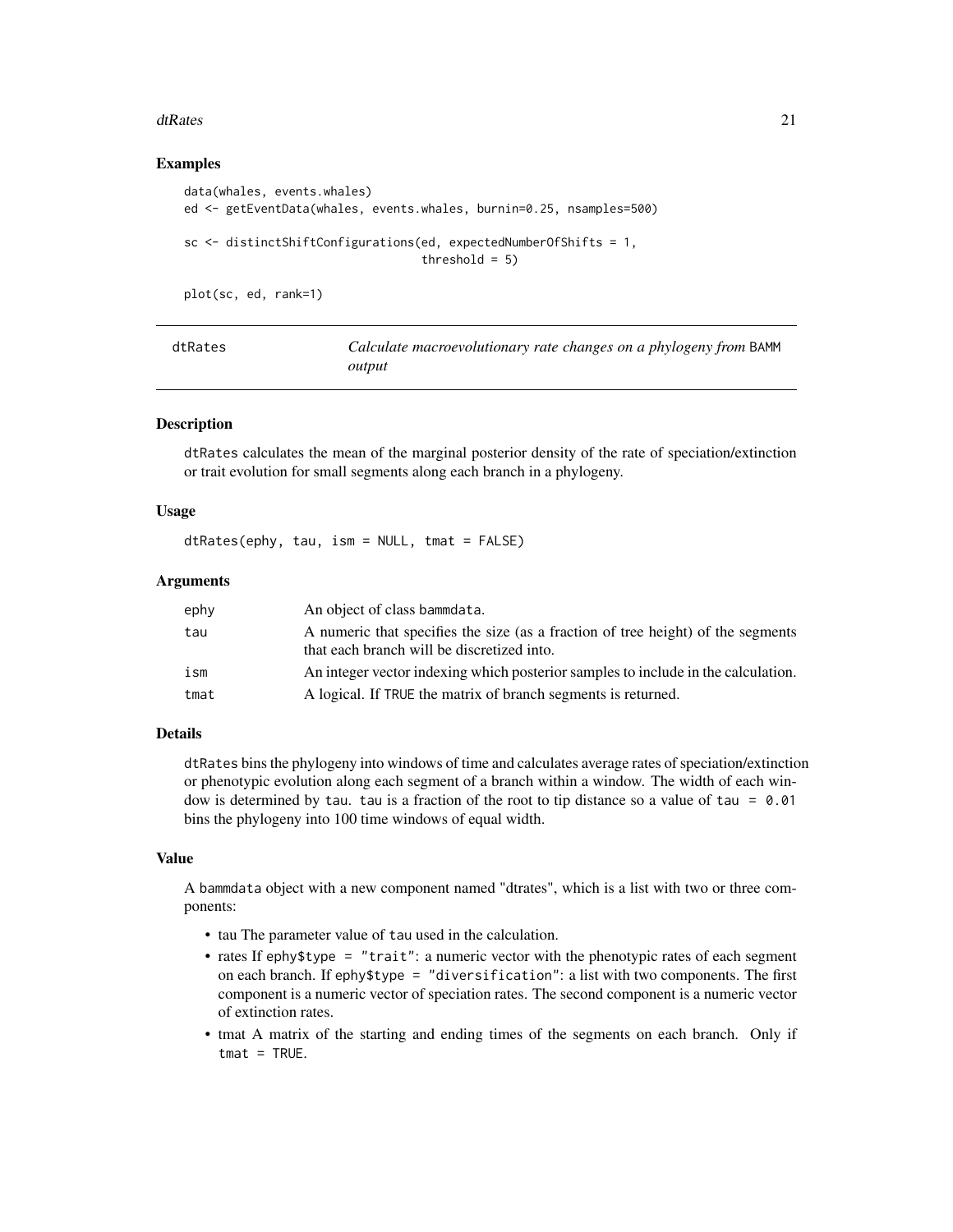If there are zero length branches in the input tree NAs will result.

# Author(s)

Mike Grundler

# References

<http://bamm-project.org>

# See Also

[plot.bammdata](#page-42-1)

# Examples

```
data(whales, events.whales)
ed <- getEventData(whales, events.whales, burnin=0.25, nsamples=500)
# use all posterior samples
ed <- dtRates(ed, tau=0.01)
# use specified range of posterior samples
ed <- dtRates(ed, tau=0.01, ism=50:150)
```
generateControlFile *Generate control file for* BAMM

# Description

Generates a template diversification or trait control file for BAMM, while allowing the user to specify parameter values.

# Usage

```
generateControlFile(file = "controlfile.txt", type = "diversification",
 params = NULL)
```
# Arguments

| file   | Destination file name with or without path.                                                |
|--------|--------------------------------------------------------------------------------------------|
| type   | Character, either "diversification" or "trait", depending on the desired<br>BAMM analysis. |
| params | List of parameters, see Details.                                                           |

<span id="page-21-0"></span>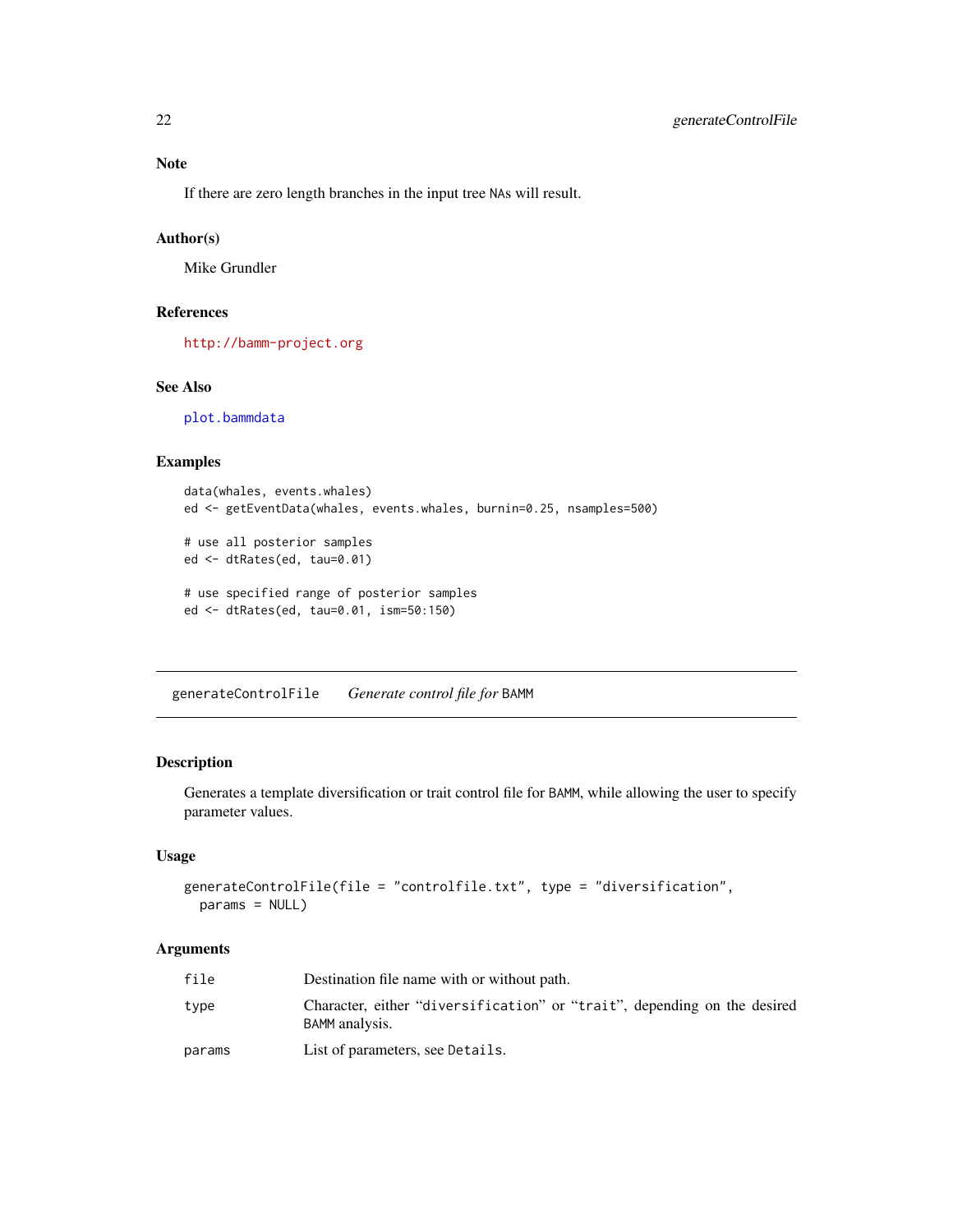# <span id="page-22-0"></span>Details

The user can supply parameters as a list, where the name of the list item is the name of the parameter as it appears in the control file, and the value of the list item is what will be placed in the contol file.

If a parameter is specified by the user, it will automatically be uncommented if it was commented in the template.

# Author(s)

Pascal Title

# References

<http://bamm-project.org>

# Examples

```
#Produce a blank template control file
generateControlFile(file = 'traitcontrol.txt', type='trait')
#Produce a customized control file
data(whales)
#get bamm priors to supply to control file
priors <- setBAMMpriors(whales, outfile = NULL)
generateControlFile(file = 'divcontrol.txt', params = list(
   treefile = 'whales.tre',
   globalSamplingFraction = '1',
   numberOfGenerations = '100000',
   overwrite = '1',
   lambdaInitPrior = as.numeric(priors['lambdaInitPrior']),
   lambdaShiftPrior = as.numeric(priors['lambdaShiftPrior']),
   muInitPrior = as.numeric(priors['muInitPrior']),
```
getBestShiftConfiguration

expectedNumberOfShifts = '1'))

*Get the best (sampled) rate shift configuration from a* BAMM *analysis*

# **Description**

Get the rate shift configuration with the maximum a posteriori probability, e.g., the shift configuration that was sampled most frequently with BAMM.

### Usage

```
getBestShiftConfiguration(x, expectedNumberOfShifts, threshold = 5)
```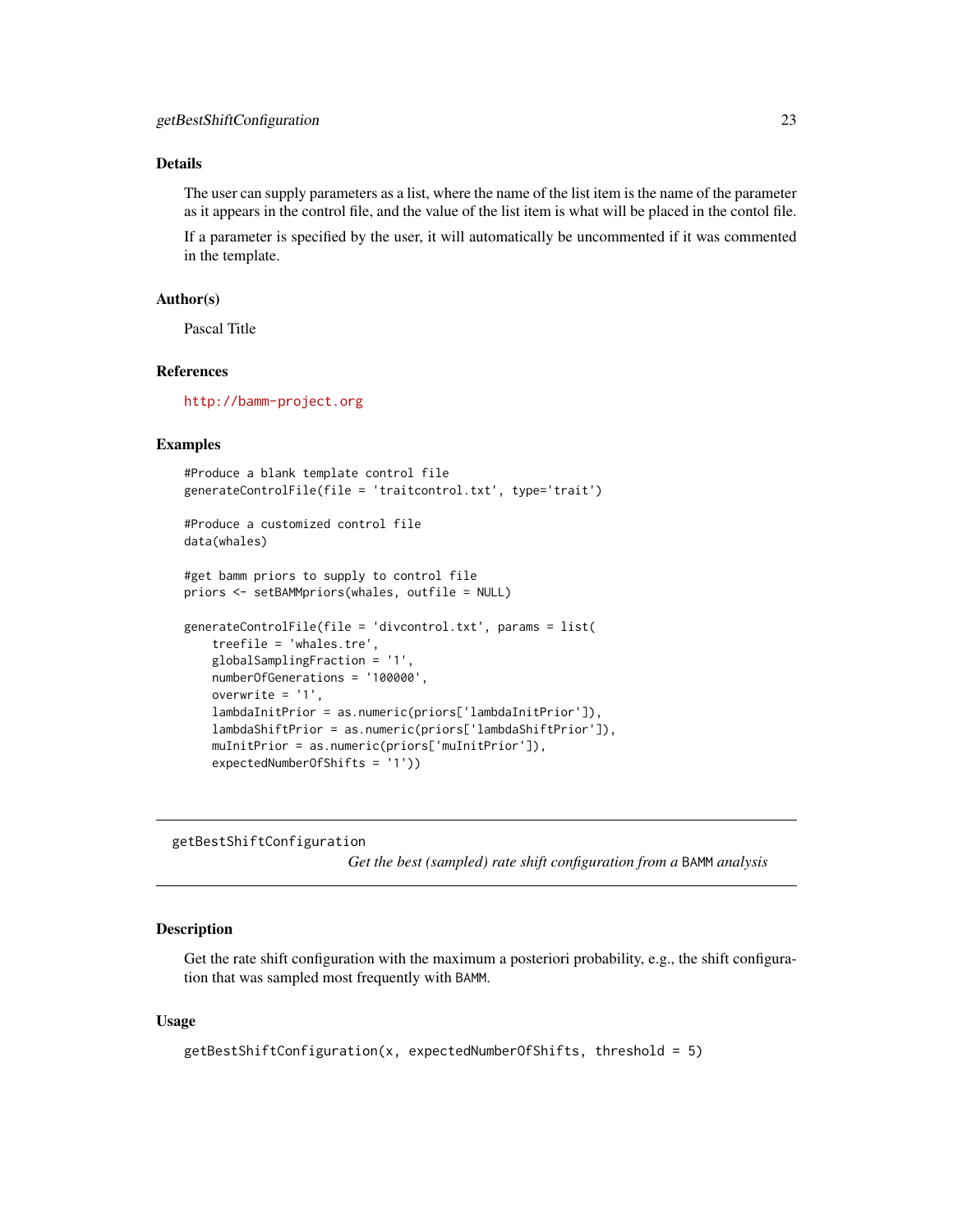# Arguments

|                        | Either a bammdata object or a credibleshiftset object.                                                                       |  |
|------------------------|------------------------------------------------------------------------------------------------------------------------------|--|
| expectedNumberOfShifts |                                                                                                                              |  |
|                        | The expected number of shifts under the prior.                                                                               |  |
| threshold              | The marginal posterior-to-prior odds ratio used as a cutoff for distinguishing<br>between "core" and "non-core" rate shifts. |  |

# Details

This function estimates the rate shift configuration with the highest maximum a posteriori (MAP) probability. It returns a bammdata object with a single sample. This can be plotted with [plot.bammdata](#page-42-1), and individual rate shifts can then be added with [addBAMMshifts](#page-3-1).

The parameters of this object are averaged over all samples in the posterior that were assignable to the MAP shift configuration. All non-core shifts have been excluded, such that the only shift information contained in the object is from the "significant" rate shifts, as determined by the relevant marginal posterior-to-prior odds ratio threshold.

You can extract the same information from the credible set of shift configurations. See [credibleShiftSet](#page-13-1) for more information.

# Value

A class bammdata object with a single sample, corresponding to the diversification rate shift configuration with the maximum a posteriori probability. See [getEventData](#page-28-1) for details.

### Author(s)

Dan Rabosky

# See Also

[getEventData,](#page-28-1) [credibleShiftSet,](#page-13-1) [plot.credibleshiftset,](#page-49-1) [plot.bammdata](#page-42-1)

### Examples

```
data(whales, events.whales)
ed <- getEventData(whales, events.whales, burnin=0.1, nsamples=500)
# Get prior distribution on shifts-per-branch:
bp <- getBranchShiftPriors(whales, expectedNumberOfShifts = 1)
# Pass the event data object in to the function:
best <- getBestShiftConfiguration(ed, expectedNumberOfShifts = 1,
                                  threshold = 5)
plot(best, lwd=2)
addBAMMshifts(best, cex=2)
# Now we can also work with the credible shift set:
css <- credibleShiftSet(ed, expectedNumberOfShifts = 1, threshold = 5)
```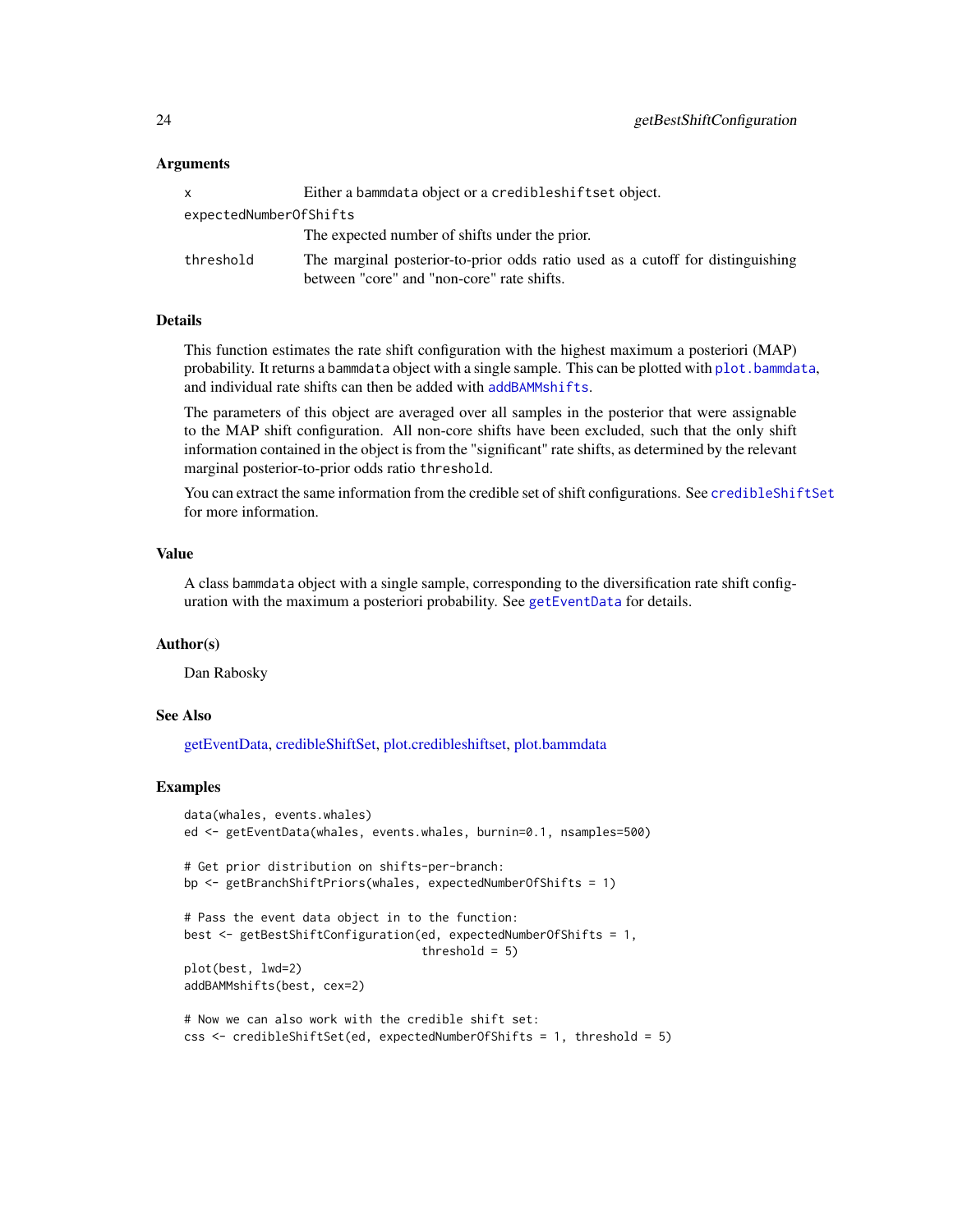### <span id="page-24-0"></span>getBranchShiftPriors 25

summary(css)

```
# examine model-averaged shifts from MAP configuration-
# This gives us parameters, times, and associated nodes
# of each evolutionary rate regime (note that one of
# them corresponds to the root)
css$eventData[[1]];
# Get bammdata representation of MAP configuration:
best <- getBestShiftConfiguration(css, expectedNumberOfShifts = 1,
                                  threshold = 5)plot(best)
addBAMMshifts(best)
```
<span id="page-24-1"></span>getBranchShiftPriors *Compute prior odds of a rate shift on each branch of a phylogeny from BAMM output*

### Description

Computes the prior probability of a rate shift event for each branch. These results are important for identifying topological rate shift locations on phylogenies with marginal probabilities that exceed those predicted under the prior alone.

#### Usage

getBranchShiftPriors(phy, expectedNumberOfShifts)

#### Arguments

phy An object of class phylo.

expectedNumberOfShifts The expected number of shifts under the prior.

### Details

This function computes the prior odds on the distribution of numbers of rate shift events per branch under the prior. It returns an object which is nothing more than a copy of the original phylogenetic tree but where each branch length has been replaced by the prior probability of a rate shift on each branch.

The significance of this function is that it lets us explicitly determine which branches have shift probabilities that are elevated relative to the prior expectation.

#### Value

A class phylo with all the components of the original class phylo object, with the following changes:

edge.length Branch lengths now represent the prior probability of a rate shift on each branch.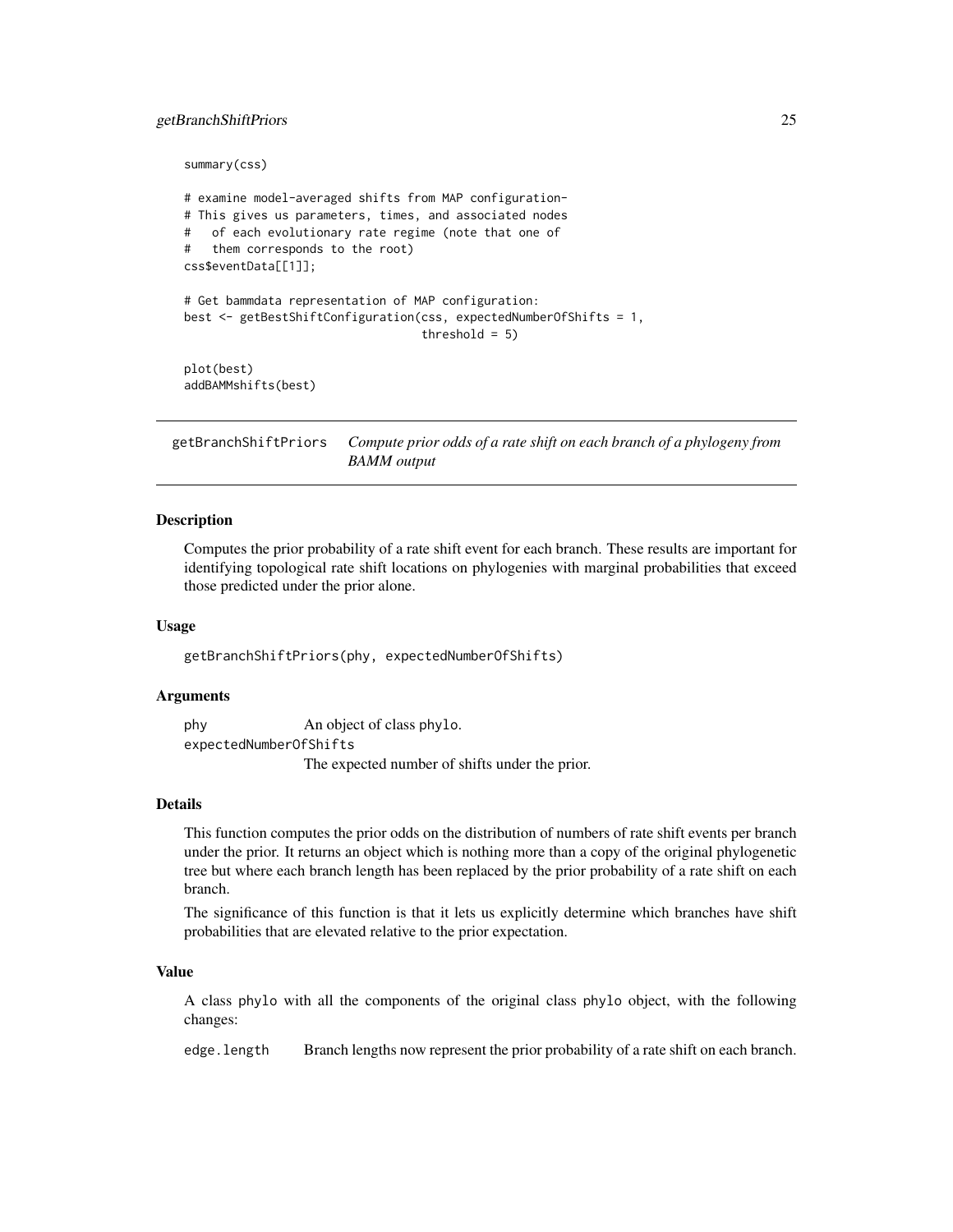### Author(s)

Dan Rabosky

# References

<http://bamm-project.org>

# See Also

[distinctShiftConfigurations](#page-18-1), [plot.bammshifts](#page-47-1), [summary.credibleshiftset](#page-64-1), [plot.credibleshiftset](#page-49-1), [credibleShiftSet](#page-13-1)

### Examples

```
data(whales)
prior_tree1 <- getBranchShiftPriors(whales, expectedNumberOfShifts = 1)
prior_tree10 <- getBranchShiftPriors(whales, expectedNumberOfShifts = 10)
# plot prior expectations for branches based on these two counts:
plot(prior_tree1$edge.length ~ prior_tree10$edge.length, xlim=c(0,0.05),
    ylim=c(0,0.05), asp=1)
lines(x=c(0,1), y=c(0,1))
```
getCladeRates *Compute clade-specific mean rates*

# Description

Computes marginal clade-specific rates of speciation, extinction, or (if relevant) trait evolution from BAMM output.

# Usage

```
getCladeRates(ephy, node = NULL, nodetype = "include", verbose = FALSE)
```
#### Arguments

| ephy     | An object of class bammdata.                                                                                                                                                                                                                                                                                                          |
|----------|---------------------------------------------------------------------------------------------------------------------------------------------------------------------------------------------------------------------------------------------------------------------------------------------------------------------------------------|
| node     | If computing rates for a specific portion of tree, the node subtending the relevant<br>subtree. If multiple nodes are supplied, then the equivalent number of nodetype<br>must be supplied.                                                                                                                                           |
| nodetype | Either "include" or "exclude". If nodetype $=$ "include", the rates returned by<br>the function will be for the subtree defined by node. If nodetype $=$ "exclude",<br>will compute mean rates for the tree after excluding the subtree defined by node.<br>If multiple nodes are specified, there must be a node type for each node. |
| verbose  | Logical. If TRUE, will print the sample index as mean rates are computed for<br>each sample from posterior. Potentially useful for extremely large trees.                                                                                                                                                                             |

<span id="page-25-0"></span>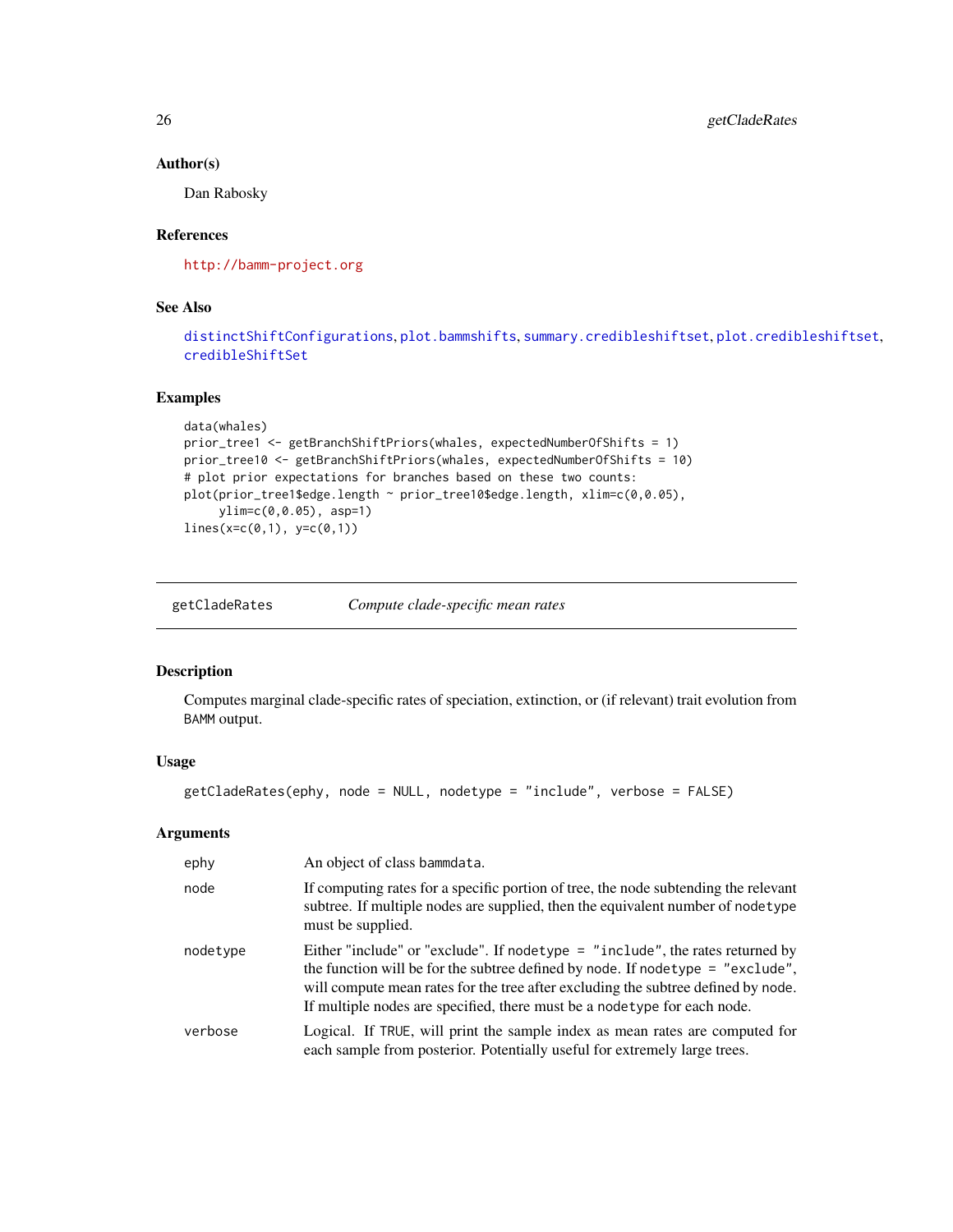#### getCladeRates 27

#### Details

Computes the time-weighted mean evolutionary rate for a given clade. Conversely, one can compute the rate for a given phylogeny while excluding a clade; this operation will give the "background" rate. It is important to understand several aspects of these mean rates. First, rates in the BAMM framework are not constant through time. Hence, the function computes the mean time-integrated rates across the subtree. Operationally, this is done by integrating the speciation rate with respect to time along each branch in the subtree. These time-integrated rates are then summed, and the sum is divided by the total sum of branch lengths for the subtree.

The function computes a rate for each sample in the posterior, and returns a list of rate vectors. Each rate in the corresponding vector is a mean rate for a particular sample from the posterior. Hence, you can think of the return value for this function as an estimate of the marginal distribution of rates for the focal clade. You can compute means, medians, quantiles, etc from these vectors.

#### Value

A list with the following components:

- lambda A vector of speciation rates (if applicable), with the i'th rate corresponding to the mean rate from the i'th sample in the posterior.
- mu A vector of extinction rates (if applicable), with the i'th rate corresponding to the mean rate from the i'th sample in the posterior.
- beta A vector of phenotypic rates (if applicable), with the i'th rate corresponding to the mean rate from the i'th sample in the posterior.

#### Author(s)

Dan Rabosky

### References

<http://bamm-project.org>

#### Examples

```
data(events.whales, whales)
ed <- getEventData(whales, events.whales, nsamples=500)
all_rates <- getCladeRates(ed)
```

```
mean(all_rates$lambda)
mean(all_rates$mu)
# joint density of mean speciation and extinction rates:
plot(all_rates$mu ~ all_rates$lambda)
```

```
# clade specific rates: here for Dolphin subtree:
dol_rates <- getCladeRates(ed, node=140)
mean(dol_rates$lambda)
mean(dol_rates$mu)
```

```
# defining multiple nodes
mean(getCladeRates(ed, node=c(132, 140),
```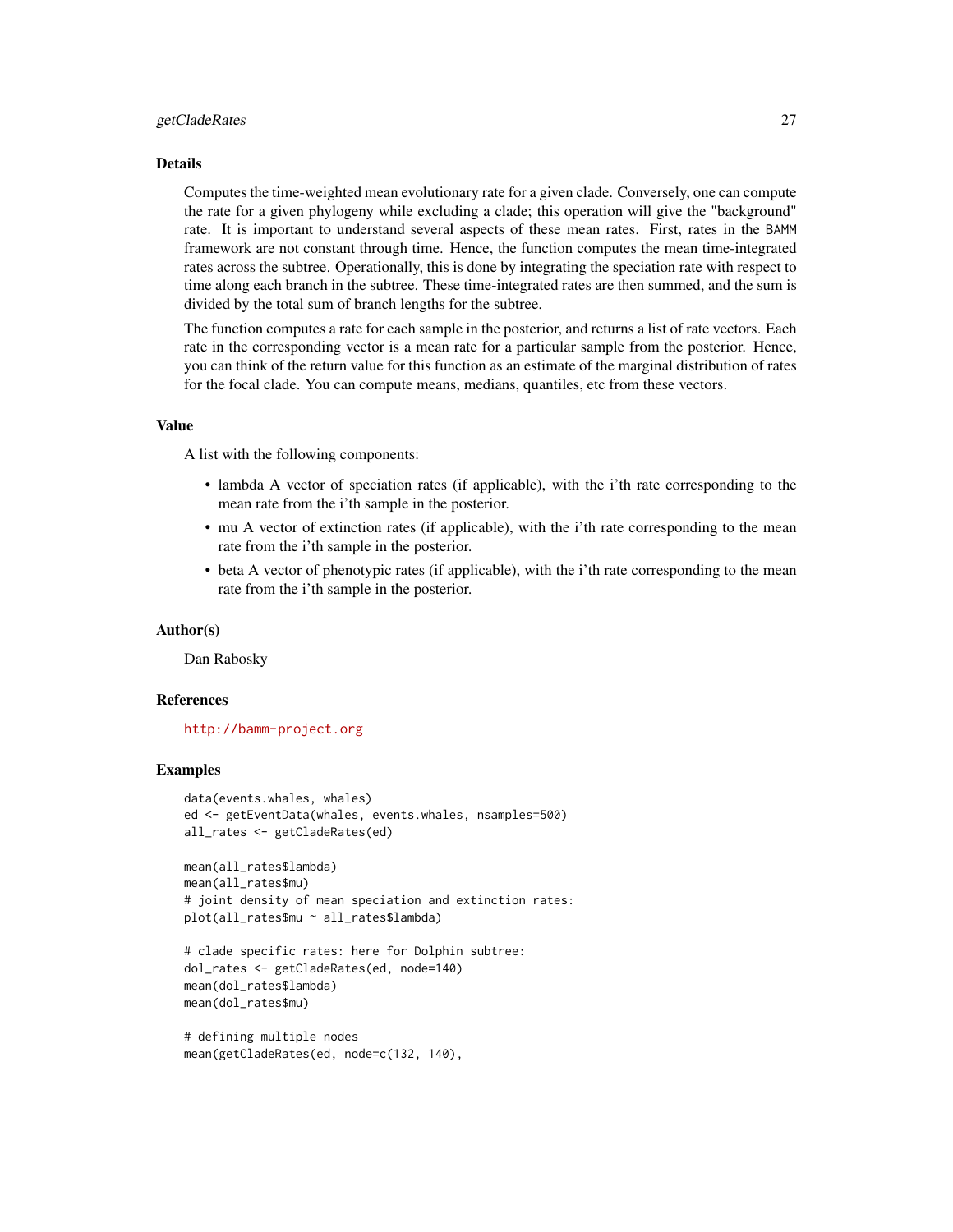<span id="page-27-0"></span>nodetype=c('include','exclude'))\$lambda)

<span id="page-27-1"></span>getCohortMatrix *Compute the pairwise correlation in rate regimes between all tips in a* bammdata *object*

### Description

Takes a bammdata object and computes the pairwise correlation in evolutionary rate regimes between all tips in the phylogeny. This can be used to identify cohorts of taxa that share common macroevolutionary rate parameters. It can also be used to construct a correlation matrix for GLS analyses using BAMM-estimated tip rates of speciation, extinction, or phenotypic evolution.

### Usage

```
getCohortMatrix(ephy)
```
### Arguments

ephy An object of class bammdata.

# Details

The cohort matrix is important for interpreting and visualizing macroevolutionary dynamics. Each entry [i, j] of the cohort matrix is the probability that taxon i and taxon j share a common macroevolutionary rate regime. To compute this, we simply tabulate the percentage of samples from the posterior where taxon i and taxon j were placed in the same rate regime. If there is no rate heterogeneity in the dataset (e.g., the data are best explained by a single rate regime), then all species will tend to share the same rate regime and all values of the cohort matrix will approach 1.

A value of 0 between any two taxa means that at least one rate shift occurred on the nodal path connecting them in 100% of samples from the posterior. A value of 0.50 would imply that 50% of samples from the posterior included a rate shift on the path connecting taxa i and j. See below (Examples) for an illustration of this.

#### Value

A numeric matrix of dimension k x k, where k is the number of species in the phylogeny included in the bammdata object. Species names are included as row names and column names. The matrix is symmetric, such that the values for entry [i , j] will mirror those for [j , i].

# Author(s)

Dan Rabosky

#### References

<http://bamm-project.org>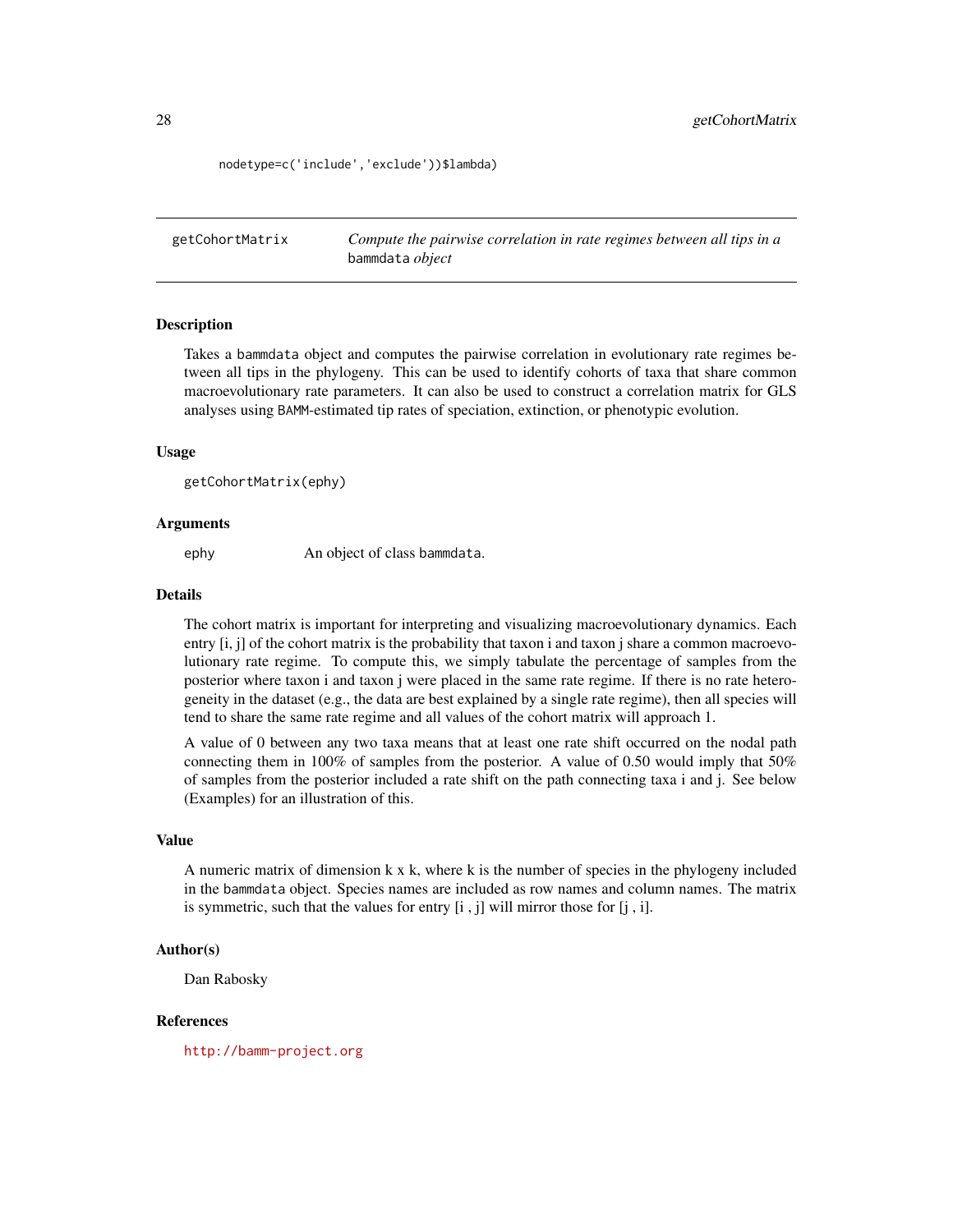# <span id="page-28-0"></span>getEventData 29

# Examples

```
data(whales, events.whales)
ed <- getEventData(whales, events.whales, nsamples=500)
cormat <- getCohortMatrix(ed)
dim(cormat)
hist(cormat, breaks=50)
```
<span id="page-28-1"></span>getEventData *Create* bammdata *object from MCMC output*

# **Description**

getEventData Reads shift configuration data (the "event data" output) from a BAMM analysis and creates a bammdata object. The bammdata object is fundamental for extracting information about macroevolutionary rate variation through time and among lineages.

### Usage

```
getEventData(phy, eventdata, burnin = 0, nsamples = NULL, verbose = FALSE,
  type = "diversification")
```
### Arguments

| phy       | An object of class phylo - specifically, the time-calibrated tree that was analyzed<br>with BAMM. Alternatively, a character string specifying the path to a newick-<br>formatted tree. |
|-----------|-----------------------------------------------------------------------------------------------------------------------------------------------------------------------------------------|
| eventdata | A character string specifying the path to a BAMM event-data file. Alternatively, an<br>object of class data. Frame that includes the event data from a BAMM run.                        |
| burnin    | A numeric indicating the fraction of posterior samples to discard as burn-in.                                                                                                           |
| nsamples  | An integer indicating the number of posterior samples to include in the bammdata<br>object. May be NULL.                                                                                |
| verbose   | A logical. If TRUE progess is outputted to the console. Defaults to FALSE.                                                                                                              |
| type      | A character string. Either "diversification" or "trait" depending on your BAMM<br>analysis.                                                                                             |

### Details

In the BAMM framework, an "event" defines a macroevolutionary process of diversification or trait evolution. Every sample from the posterior includes at least one process, defined by such an "event". If a given sample includes just a single event, then the dynamics of diversification or trait evolution can be described entirely by a single time-constant or time-varying process that begins at the root of the tree. Any sample from the posterior distribution may include a complex mixture of distinct processes. To represent temporal heterogeneity in macroevolutionary rates, BAMM models a rate  $R$ , e.g. speciation, as a function that changes exponentially with time: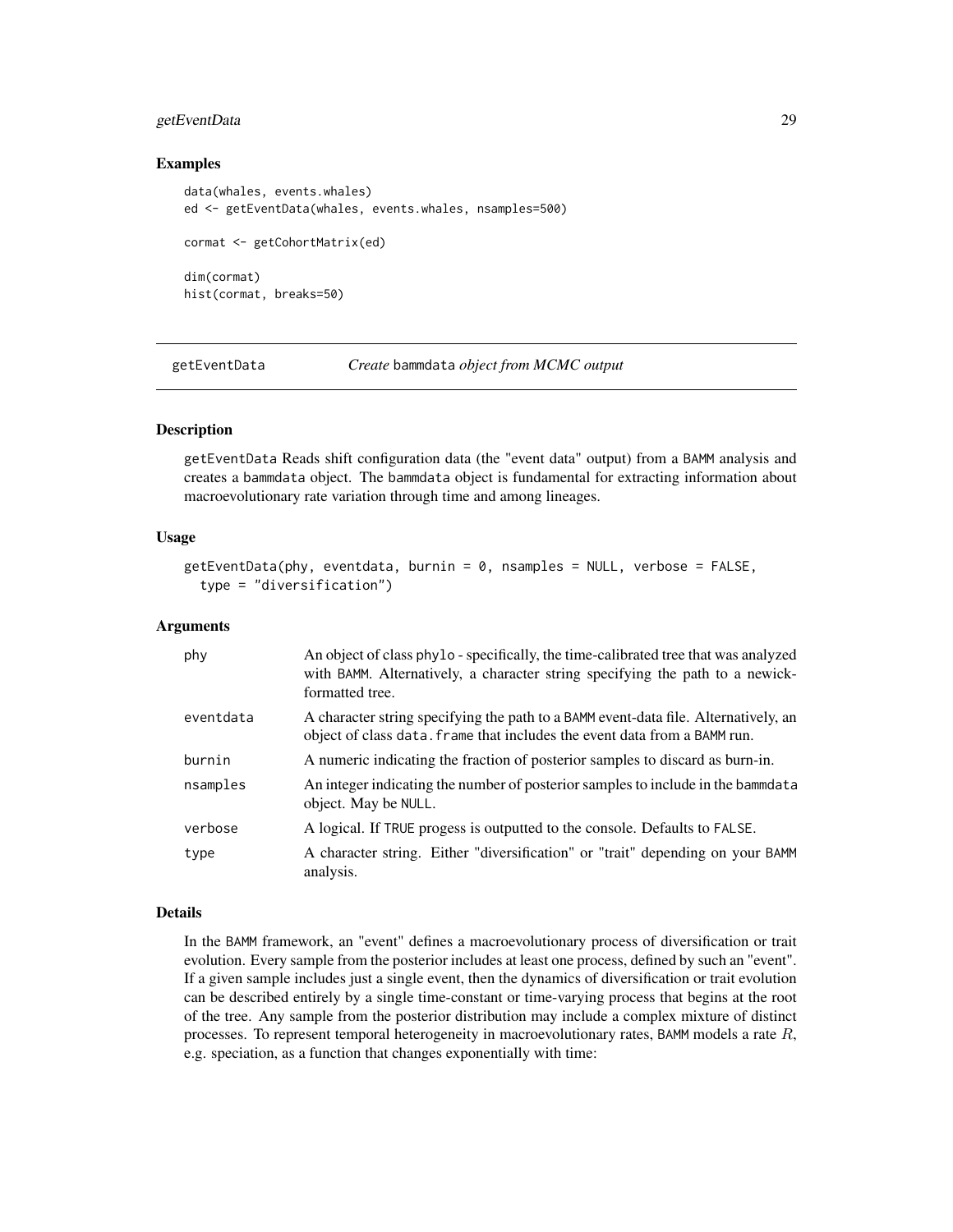$R(t) = R(0) * exp(b * t).$ 

Here  $R(0)$  is the initial rate and b is a parameter determining how quickly that rate grows or decays with time.

The eventdata file (or data frame) is a record of events and associated parameters that were sampled with BAMM during simulation of the posterior with reversible jump MCMC. This complex, information-rich file is processed into a bammdata object, which serves as the core data object for numerous downstream analyses. From a bammdata object, you can summarize rate variation through time, among clades, extract locations of rate shifts, summarize clade-specific rates of speciation and extinction, and more.

In general, the user does not need to be concerned with the details of a bammdata object. The object is used as input by a number of BAMMtools functions.

The parameter nsamples can be used to reduce the total amount of data included in the raw eventdata output from a BAMM run. The final bammdata object will consist of all data for nsamples from the posterior. These nsamples are equally spaced after discarding some burnin fraction as "burnin". If nsamples is set to NULL, the bammdata object will include all samples in the posterior after discarding the burnin fraction.

### Value

A list with many components:

- edge See documentation for class phylo in package ape.
- Nnode See documentation for class phylo in package ape.
- tip.label See documentation for class phylo in package ape.
- edge.length See documentation for class phylo in package ape.
- begin The beginning time of each branch in absolute time (the root is set to time zero)
- end The ending time of each branch in absolute time.
- numberEvents An integer vector with the number of events contained in phy for each posterior sample. The length of this vector is equal to the number of posterior samples in the bammdata object.
- eventData A list of dataframes. Each element is a single posterior sample. Each row in a dataframe holds the data for a single event. Data associated with an event are: node - a node number. This identifies the branch where the event originates. time - this is the absolute time on that branch where the event originates (with the root at time 0). lam1 - an initial rate of speciation or trait evolution. lam2 - a decay/growth parameter. mu1 - an initial rate of extinction. mu2 - a decay/growth parameter. index - a unique integer associated with the event. See 'Details'.
- eventVectors A list of integer vectors. Each element is a single posterior sample. For each branch in phy the index of the event that occurs along that branch. Branches are ordered increasing here and elsewhere.
- eventBranchSegs A list of matrices. Each element is a single posterior sample. Each matrix has four columns: Column 1 identifies a node in phy. Column 2 identifies the beginning time of the branch or segment of the branch that subtends the node in Column 1. Column 3 identifies the ending time of the branch or segment of the branch that subtends the node in Column 1. Column 4 identifies the index of the event that occurs along the branch or segment of the branch that subtends the node in Column 1.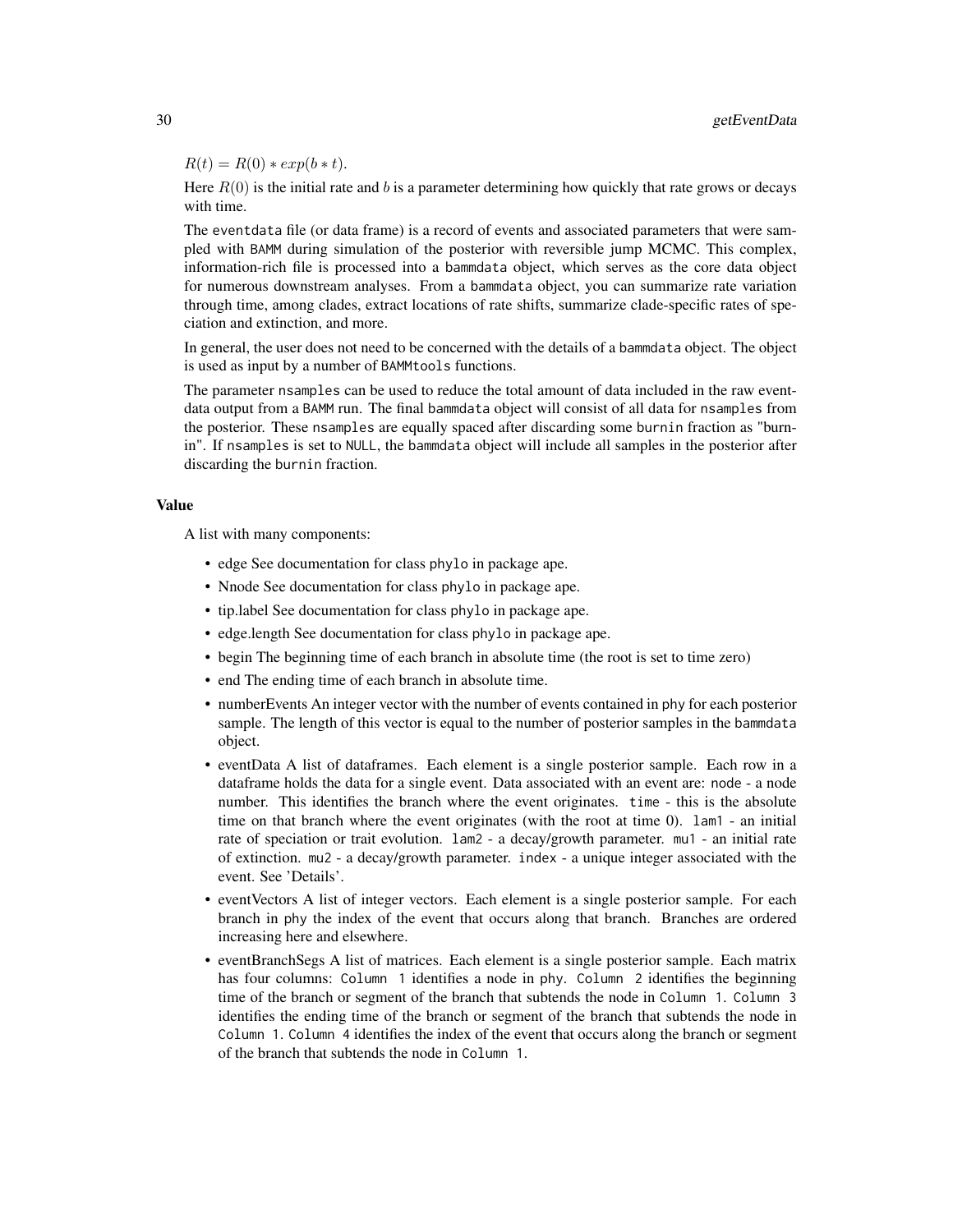### getEventData 31

- tipStates A list of integer vectors. Each element is a single posterior sample. For each tip the index of the event that occurs along the branch subtending the tip. Tips are ordered increasing here and elsewhere.
- tipLambda A list of numeric vectors. Each element is a single posterior sample. For each tip the rate of speciation or trait evolution at the end of the terminal branch subtending that tip.
- tipMu A list of numeric vectors. Each element is a single posterior sample. For each tip the rate of extinction at the end of the terminal branch subtending that tip. Meaningless if working with BAMM trait results.
- meanTipLambda For each tip the mean of the marginal posterior density of the rate of speciation or trait evolution at the end of the terminal branch subtending that tip.
- meanTipMu For each tip the mean of the marginal posterior density of the rate of extinction at the end of the terminal branch subtending that tip. Meaningless if working with BAMM trait results.
- type A character string. Either "diversification" or "trait" depending on your BAMM analysis.
- downseq An integer vector holding the nodes of phy. The order corresponds to the order in which nodes are visited by a pre-order tree traversal.
- lastvisit An integer vector giving the index of the last node visited by the node in the corresponding position in downseq. downseq and lastvisit can be used to quickly retrieve the descendants of any node. e.g. the descendants of node 89 can be found by downseq[which(downseq==89): which(downse

### Note

Currently the function does not check for duplicate tip labels in phy, which may cause the function to choke.

### Author(s)

Dan Rabosky, Mike Grundler

#### References

<http://bamm-project.org/>

### See Also

[summary.bammdata](#page-63-1), [plot.bammdata](#page-42-1), [dtRates](#page-20-1).

# Examples

```
data(primates, events.primates)
xx <- getEventData(primates, events.primates, burnin=0.25, nsamples=500,
                   type = 'trait')
```

```
# compute mean phenotypic rate for primate body size evolution:
brates <- getCladeRates(xx)
mean(brates$beta)
```
# Plot rates: plot(xx)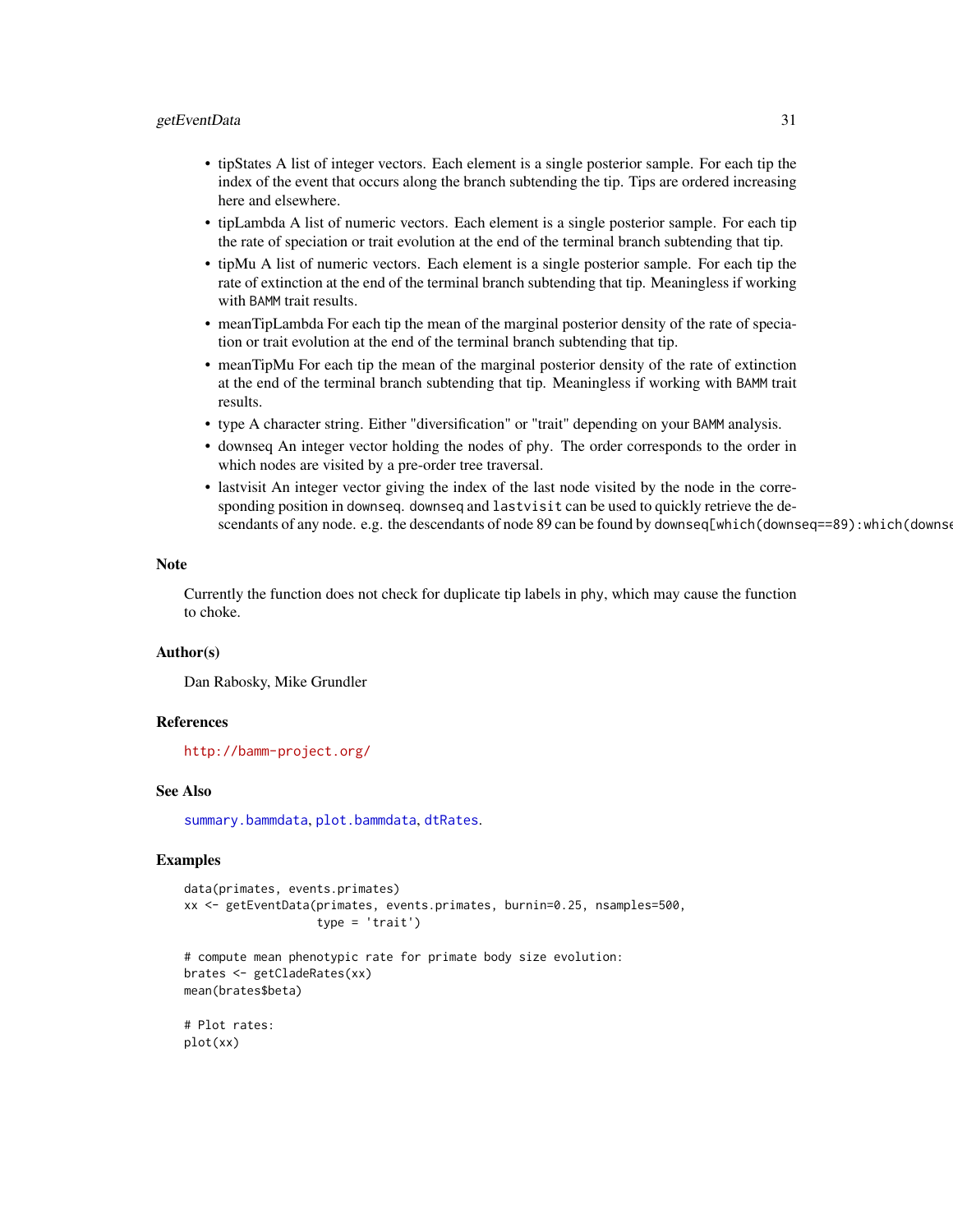# <span id="page-31-0"></span>**Description**

Given a vector of numeric values and the number of desired breaks, calculate the optimum breakpoints using Jenks natural breaks optimization.

### Usage

```
getJenksBreaks(var, k, subset = NULL)
```
# Arguments

| var    | Numeric vector.                                                                                                                         |
|--------|-----------------------------------------------------------------------------------------------------------------------------------------|
| k      | Number of breaks.                                                                                                                       |
| subset | Number of regularly spaced samples to subset from var. Intended to improve<br>runtime for large datasets. If NULL, all values are used. |

#### Details

getJenksBreaks is called by [assignColorBreaks](#page-5-1).

The values in var are binned into k+1 categories, according to the Jenks natural breaks classification method. This method is borrowed from the field of cartography, and seeks to minimize the variance within categories, while maximizing the variance between categories. If subset = NULL, all values of var are used for the optimization, however this can be a slow process with very large datasets. If subset is set to some number, then subset regularly spaced values of var will be sampled. This is slightly less accurate than when using the entirety of var but is unlikely to make much of a difference. If subset is defined but length(var) < subset, then subset has no effect.

The Jenks natural breaks method was ported to C from code found in the classInt R package.

# Value

A numeric vector of intervals.

#### Author(s)

Pascal Title

# See Also

See [assignColorBreaks](#page-5-1) and [plot.bammdata](#page-42-1).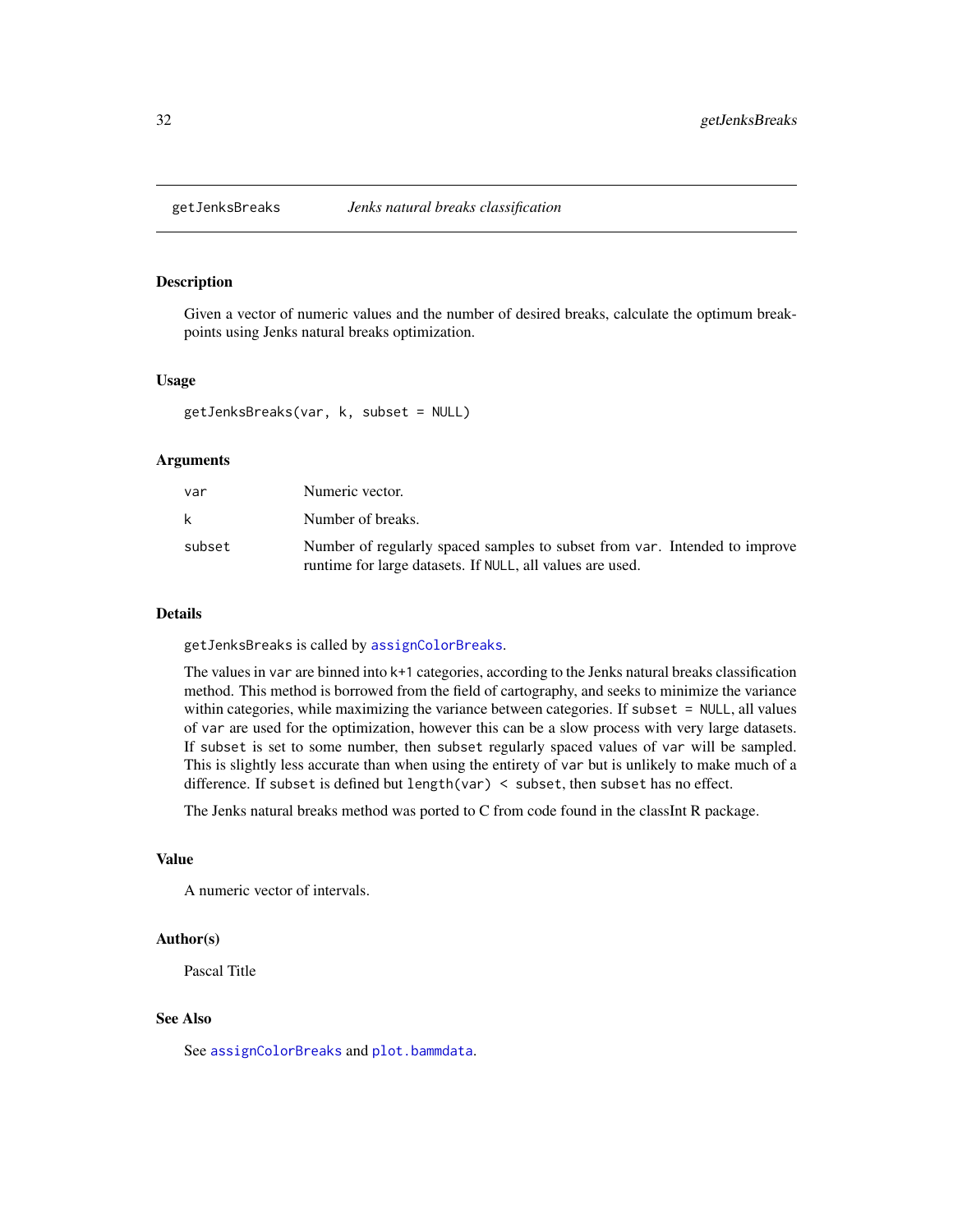# <span id="page-32-0"></span>getMarginalBranchRateMatrix 33

# Examples

```
# load whales dataset
data(whales, events.whales)
ed <- getEventData(whales, events.whales, burnin=0.25, nsamples=500)
# for demonstration purposes, extract the vector of speciation rates
ed <- dtRates(ed, tau=0.01)
vec <- ed$dtrates$rates[[1]]
# Return breaks for the binning of speciation rates into 65 groups
# yielding 64 breaks
getJenksBreaks(vec, 64)
```

```
getMarginalBranchRateMatrix
```
*Compute mean branch rates for* bammdata *object*

# Description

For each sample in the posterior, computes the mean rate for each branch in the focal phylogeny (speciation, extinction, trait evolution). If the bammdata object contains *nsamples* samples and the target phylogeny has *nbranches* branches, the function will compute a matrix of *nbranches* x *nsamples*.

#### Usage

```
getMarginalBranchRateMatrix(ephy, verbose = FALSE)
```
# Arguments

| ephy    | An object of class bammdata.                         |
|---------|------------------------------------------------------|
| verbose | Print progress during processing of bammdata object. |

### Details

If a type = 'diversification' bammdata object is passed as an argument, the function will return matrices for both speciation and extinction. If type = 'trait' object, the matrix will simply be the corresponding phenotypic rates. Branch-specific rates are the mean rates computed by integrating the relevant rate-through-time function along each branch, then dividing by the length of the branch.

# Value

Returns a list with the following components:

• lambda\_branch\_matrix A nbranches x nsamples matrix of mean speciation rates for each branch.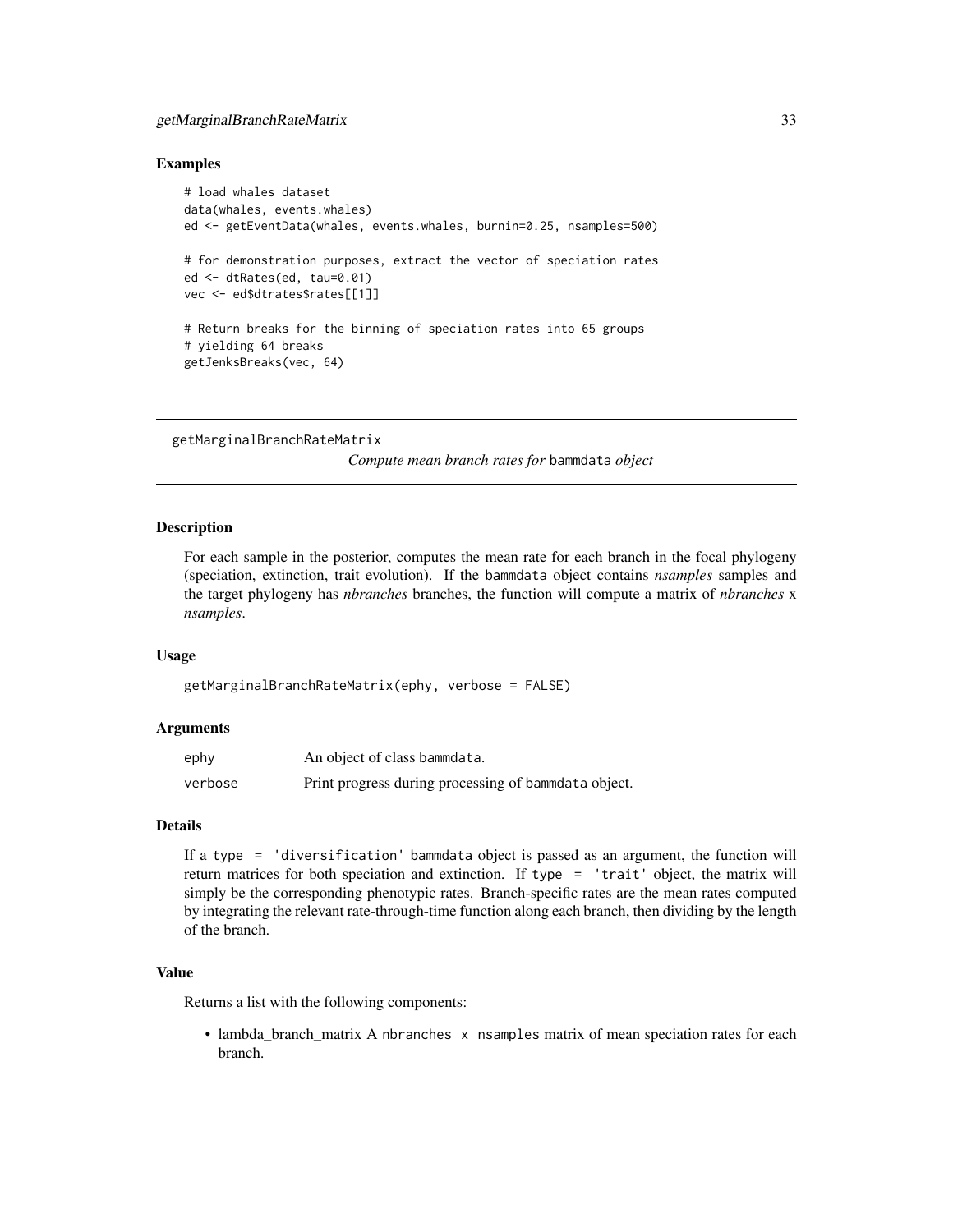- mu\_branch\_matrix A nbranches x nsamples matrix of mean extinction rates for each branch.
- beta\_branch\_matrix A nbranches x nsamples matrix of mean phenotypic rates for each branch.

### Author(s)

Dan Rabosky

# Examples

```
data(whales)
data(events.whales)
ed <- getEventData(whales, events.whales, nsamples = 10)
mbr <- getMarginalBranchRateMatrix(ed)
dim(mbr$lambda_branch_matrix)
```
### getMeanBranchLengthTree

*Compute phylogeny with branch lengths equal to corresponding macroevolutionary rate estimates*

### Description

Takes a bammdata object and computes a phylogenetic tree where branch lengths are equal to the mean of the marginal distributions of rates on each branch. This tree can be plotted to visualize rate variation across a phylogeny.

# Usage

```
getMeanBranchLengthTree(ephy, rate = "speciation")
```
#### Arguments

| ephy | An object of class bammdata.                                                                                                        |
|------|-------------------------------------------------------------------------------------------------------------------------------------|
| rate | The type of rate-tree to be computed. Options: "speciation" (default), "extinc-<br>tion", "ndr" (net diversification), and "trait". |

# Value

A list with the following components:

- phy A phylogenetic tree, topologically identical to the model tree, but with branch lengths replaced by the mean (marginal) rates on each branch as estimated from the posterior samples in the bammdata object.
- mean The mean rate over all branches.
- median the median rate over all branches.

<span id="page-33-0"></span>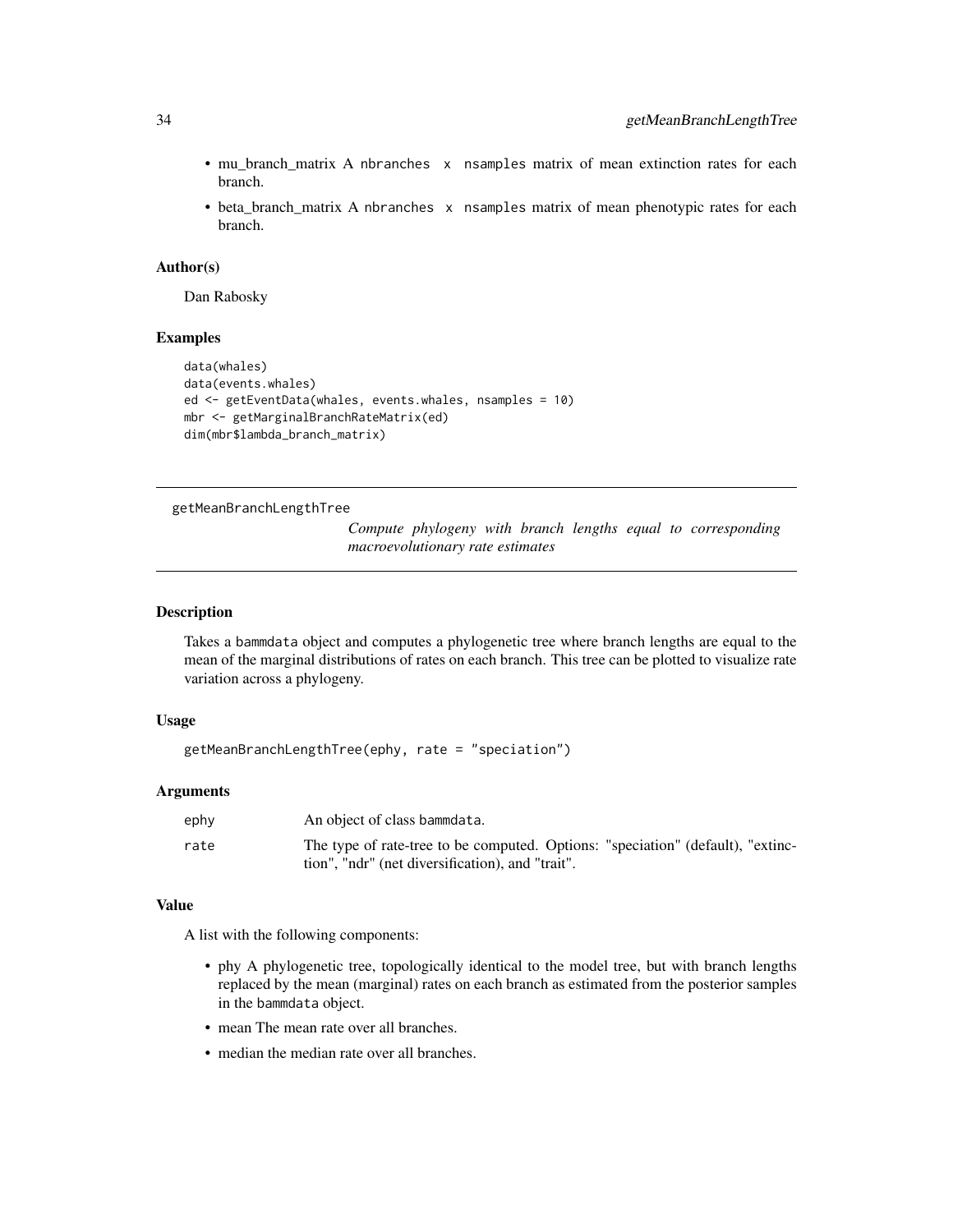### <span id="page-34-0"></span>getmrca 35

# Author(s)

Dan Rabosky

# References

<http://bamm-project.org>

# See Also

[plot.bammdata](#page-42-1)

# Examples

```
data(whales)
data(events.whales)
ed <- getEventData(whales, events.whales, burnin=0.1, nsamples=500)
ed2 <- subsetEventData(ed, index = 1:20)
ratetree <- getMeanBranchLengthTree(ed2, rate='speciation')
plot(ratetree$phy, show.tip.label=FALSE)
```
### getmrca *Find most recent common ancestors*

# Description

Calculates the most recent common ancestor for each pair of tips. Used internally by [getEventData](#page-28-1).

# Usage

```
getmrca(phy, t1, t2)
```
# Arguments

| phy            | An object of class phylo.                                           |
|----------------|---------------------------------------------------------------------|
| t <sub>1</sub> | A vector of mode integer or character corresponding to tips in phy. |
| t.2            | A vector of mode integer or character corresponding to tips in phy. |

# Details

Finds the most recent common ancestor for each pair of tips where pairs are defined as (t1[1], t2[1]), (t1[2], t2[2]), ... , (t1[i], t2[i]), ... ,(t1[n], t2[n]).

# Value

A vector of node numbers of the common ancestor for each pair of tips.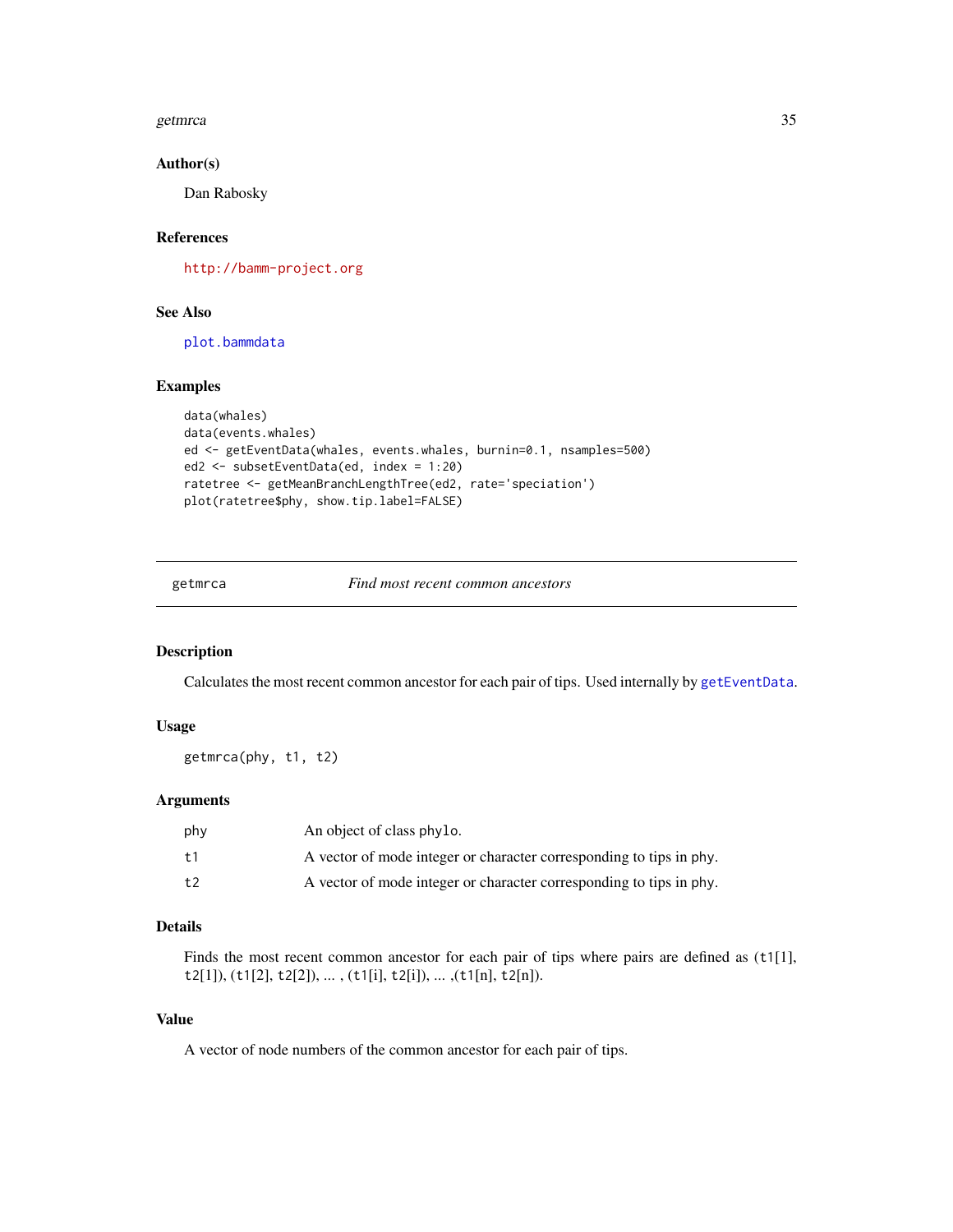### <span id="page-35-0"></span>Author(s)

Mike Grundler

### See Also

[subtreeBAMM](#page-62-1)

getRateThroughTimeMatrix

*Generate rate-through-time matrix from* bammdata *object*

# Description

Computes a matrix of macroevolutionary rates at specified timepoints from a bammdata object. These rates can be used for plotting speciation rates (and other rates) through time.

# Usage

```
getRateThroughTimeMatrix(ephy, start.time = NULL, end.time = NULL,
 nslices = 100, node = NULL, nodetype = "include")
```
# Arguments

| ephy       | An object of class bammdata.                                                                                                                                                                                                                                                         |
|------------|--------------------------------------------------------------------------------------------------------------------------------------------------------------------------------------------------------------------------------------------------------------------------------------|
| start.time | The start time (in units before present) for the time. sequence over which rates<br>should be computed. If NULL, starts at the root.                                                                                                                                                 |
| end.time   | The end time (in units before present) for the time sequence over which rates<br>should be computed. If NULL, ends in the present.                                                                                                                                                   |
| nslices    | The number of time points at which to compute rate estimates (between start.time<br>and end.time).                                                                                                                                                                                   |
| node       | Allows user to extract rate-through-time information for the subtree descended<br>from a specific node. Alternatively, a specified subtree can be excluded from the<br>rate matrix calculations.                                                                                     |
| nodetype   | Two options: "include" and "exclude". If "include", computes rate matrix only<br>for the descendants of subtree defined by node. If "exclude", computes rate<br>matrix for all background lineages in tree after excluding the subtree defined by<br>node. Ignored if node $=$ NULL. |

# Details

Computes evolutionary rates for each sample in the posterior included as part of the bammdata object. Rates are computed by draping an imaginary grid over the phylogeny, where the grid begins at start.time and ends at end.time, with nslices vertical lines through the phylogeny. The mean rate at each point in time (for a given sample from the posterior) is simply the mean rate at that time for all branches that are intersected by the grid (see the grid plot in the examples section).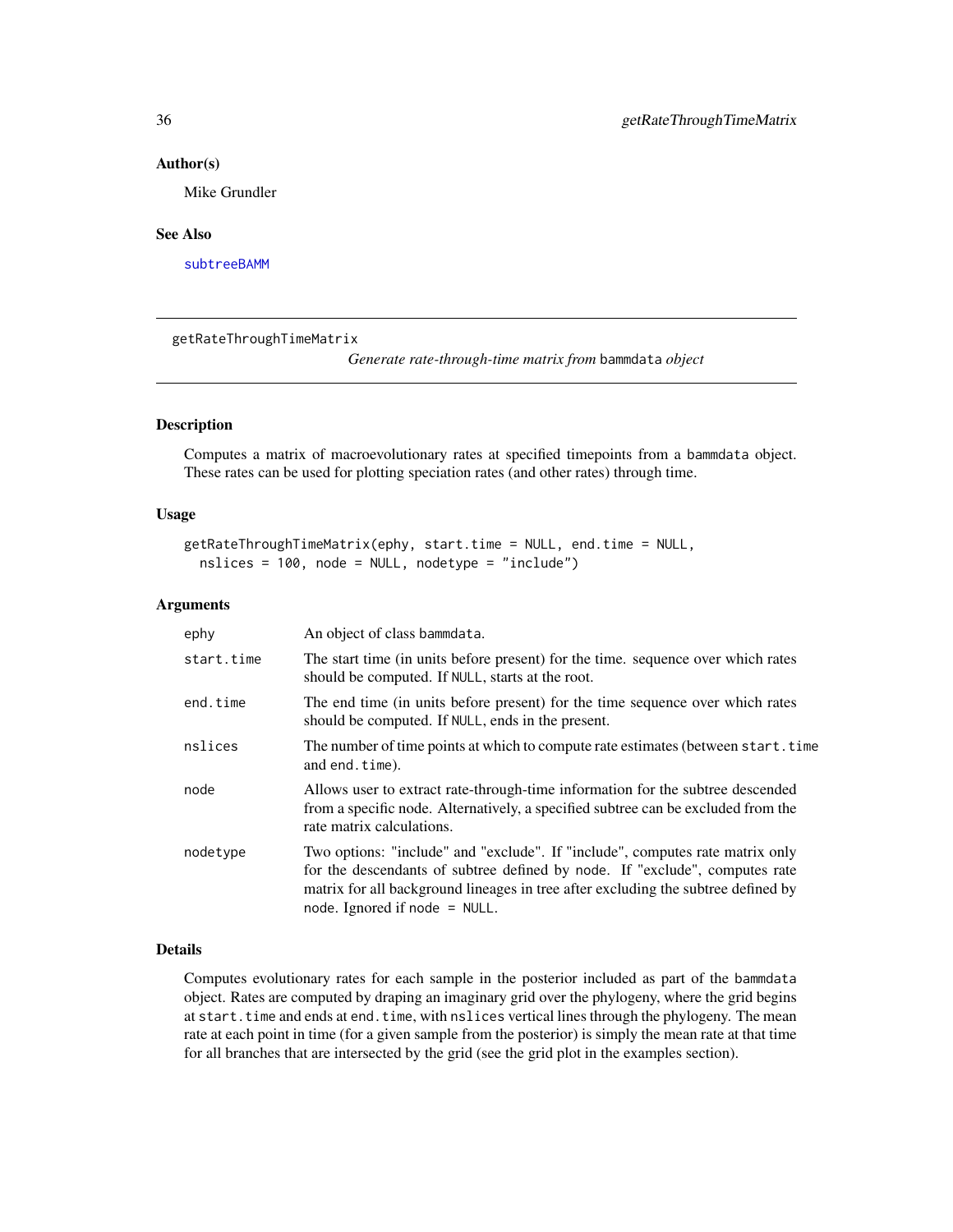This function is used by [plotRateThroughTime,](#page-51-0) but the user can work directly with the bamm-ratematrix object for greater control in plotting rate-through-time trajectories for individual clades. See examples for an example of how this can be used to plot confidence intervals on a rate trajectory using shaded polygons.

The node options are particularly useful. If you have run BAMM on a large phylogeny, you can easily generate the rate-through-time data for a particular subtree by specifying the node number along with nodetype = "include". Likewise, if you want to look at just the background rate - excluding some particular lineage - just specify nodetype = "exclude".

# Value

An object of class bamm-ratematrix with the following components:

| lambda | A nsamples x nslices matrix of speciation rates, where nsamples is the num-<br>ber of posterior samples in the bammdata object. |
|--------|---------------------------------------------------------------------------------------------------------------------------------|
| mu     | A nsamples x nslices matrix of extinction rates.                                                                                |
| beta   | A nsamples x nslices matrix of phenotypic rates (if applicable).                                                                |
| times  | A vector of timepoints where rates were computed.                                                                               |
| times  | A vector of timepoints where rates were computed (see Examples).                                                                |
| type   | Either "diversification" or "trait", depending on the input data.                                                               |

### Author(s)

Dan Rabosky

#### See Also

[plotRateThroughTime](#page-51-0)

### Examples

```
## Not run:
# Plot a rate-through-time curve with
# confidence intervals for the whale dataset:
data(whales, events.whales)
ed <- getEventData(whales, events.whales)
rmat <- getRateThroughTimeMatrix(ed)
plot.new()
plot.window(xlim=c(0, 36), ylim=c(0, .7))
## Speciation quantiles: plot 90% CIs
qq <- apply(rmat$lambda, 2, quantile, c(0.05, 0.5, 0.95))
xv <- c(rmat$times, rev(rmat$times))
yv <- c(qq[1,], rev(qq[3,]))
```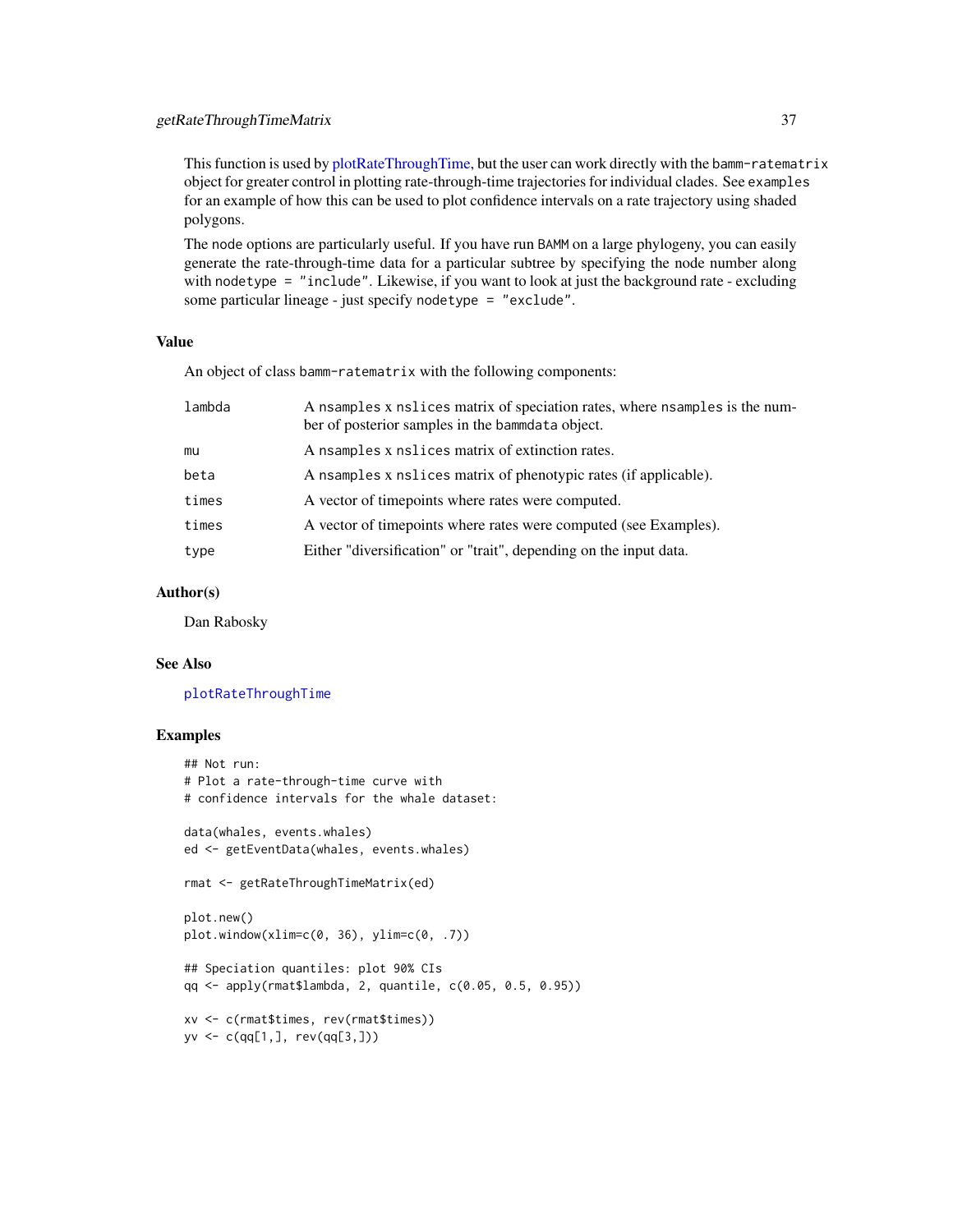```
## Add the confidence polygon on rate distributions:
polygon(xv, yv, col='gray80', border=FALSE)
## Add the median rate line:
lines(rmat$times, qq[2,], lwd=3, col='red')
## Add axes
axis(1, at=seq(-5, 35, by=5))
axis(2, at=seq(-0.2, 1, by=0.2), las=1)
####### Now we will show the actual grid used for rate calculations:
plot(whales, show.tip.label=FALSE)
axisPhylo()
mbt <- max(branching.times(whales))
tvec <- mbt - rmat$times;
tvec <- rmat$times;
for (i in 1:length(tvec)){
    lines(x=c(tvec[i], tvec[i]), y=c(0, 90), lwd=0.7, col='gray70')
}
## This shows the grid of time slices over the phylogeny
## End(Not run)
```

```
getShiftNodesFromIndex
```
*Identify nodes associated with rate shifts from* bammdata *object*

## Description

Find the node numbers associated with rate shifts for a specified sample from the posterior distribution contained in a bammdata object.

### Usage

```
getShiftNodesFromIndex(ephy, index)
```

| ephy  | A bammdata object.                                                                                                                                                                                                                                                                                         |
|-------|------------------------------------------------------------------------------------------------------------------------------------------------------------------------------------------------------------------------------------------------------------------------------------------------------------|
| index | The index value of the posterior sample from which you want to identify shift<br>nodes. This is <i>not</i> the same as the actual generation number of the MCMC<br>sample. If your bammdata object contains 100 samples from the posterior distri-<br>bution, the value of index must range from 1 to 100. |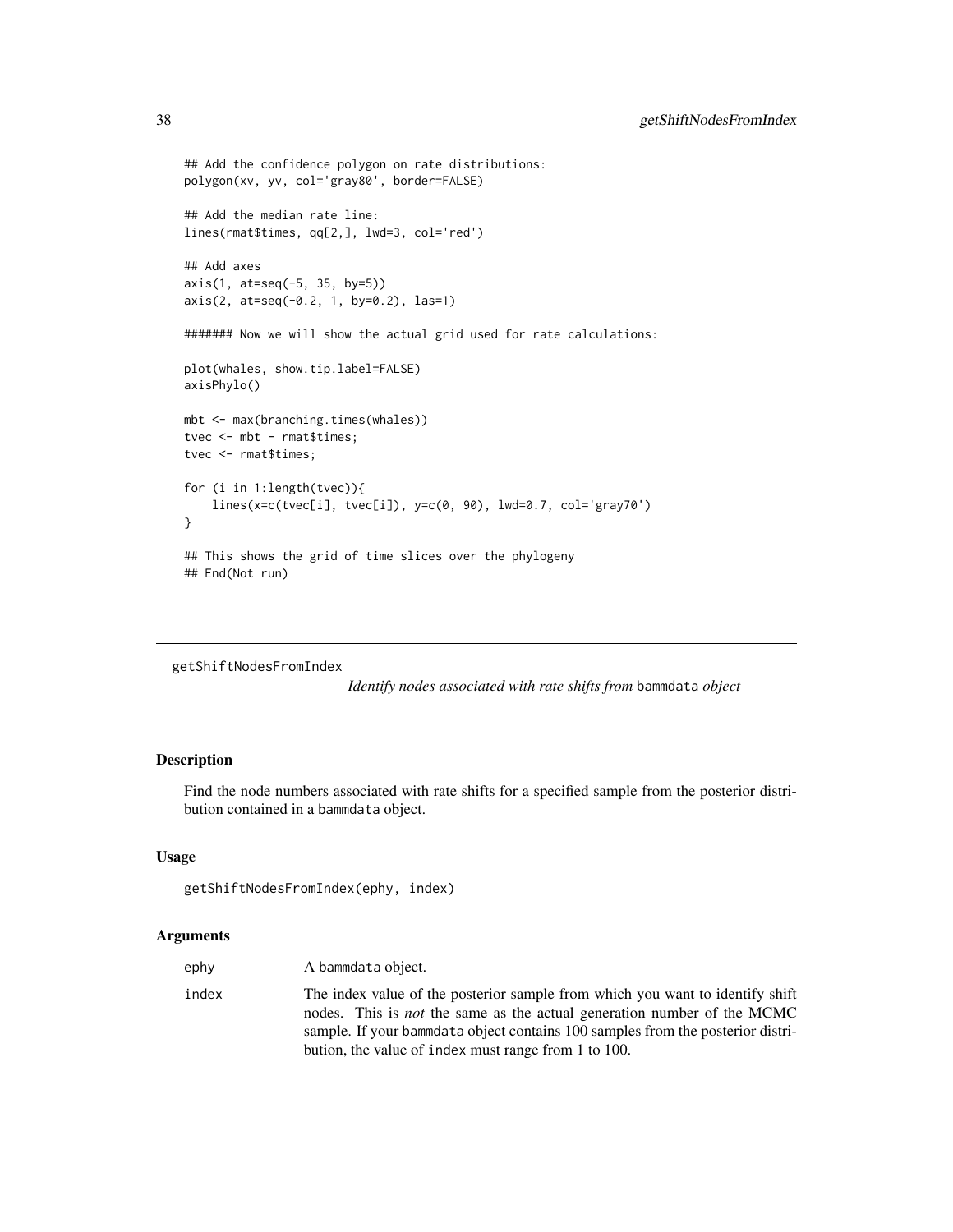### getTipRates 39

## Value

A vector of nodes (excluding the root) that define branches on which shifts occurred for the specified sample from the posterior. Will return a numeric of length 0 if no non-root shifts occur in the specified sample.

### Author(s)

Dan Rabosky

#### See Also

[addBAMMshifts](#page-3-0), [plot.bammdata](#page-42-0), [maximumShiftCredibility](#page-41-0)

### Examples

```
data(whales, events.whales)
ed <- getEventData(whales, events.whales, burnin=0.1, nsamples=500)
# Get the maximum shift credibility configuration:
msc <- maximumShiftCredibility(ed)
# Get the nodes at which shifts occurred in the
```

```
# maximum shift credibility configuration:
```

```
getShiftNodesFromIndex(ed, index=msc$sampleindex)
```
getTipRates *Compute tip-specific macroevolutionary rates from* bammdata *object*

### Description

Return speciation, extinction, net diversification, or Brownian motion trait rates for all species in the phylogeny from BAMM output.

### Usage

```
getTipRates(ephy, returnNetDiv = FALSE, statistic = "mean")
```

| ephy         | An object of class bammdata.                                                                                                                                                           |
|--------------|----------------------------------------------------------------------------------------------------------------------------------------------------------------------------------------|
| returnNetDiv | Logical. If TRUE, then net diversification rates are returned, if FALSE, then both<br>speciation and extinction rates are returned. If ephy is of type trait, then this<br>is ignored. |
| statistic    | Determines how the average tip rates should be calculated. Can be either mean<br>or median.                                                                                            |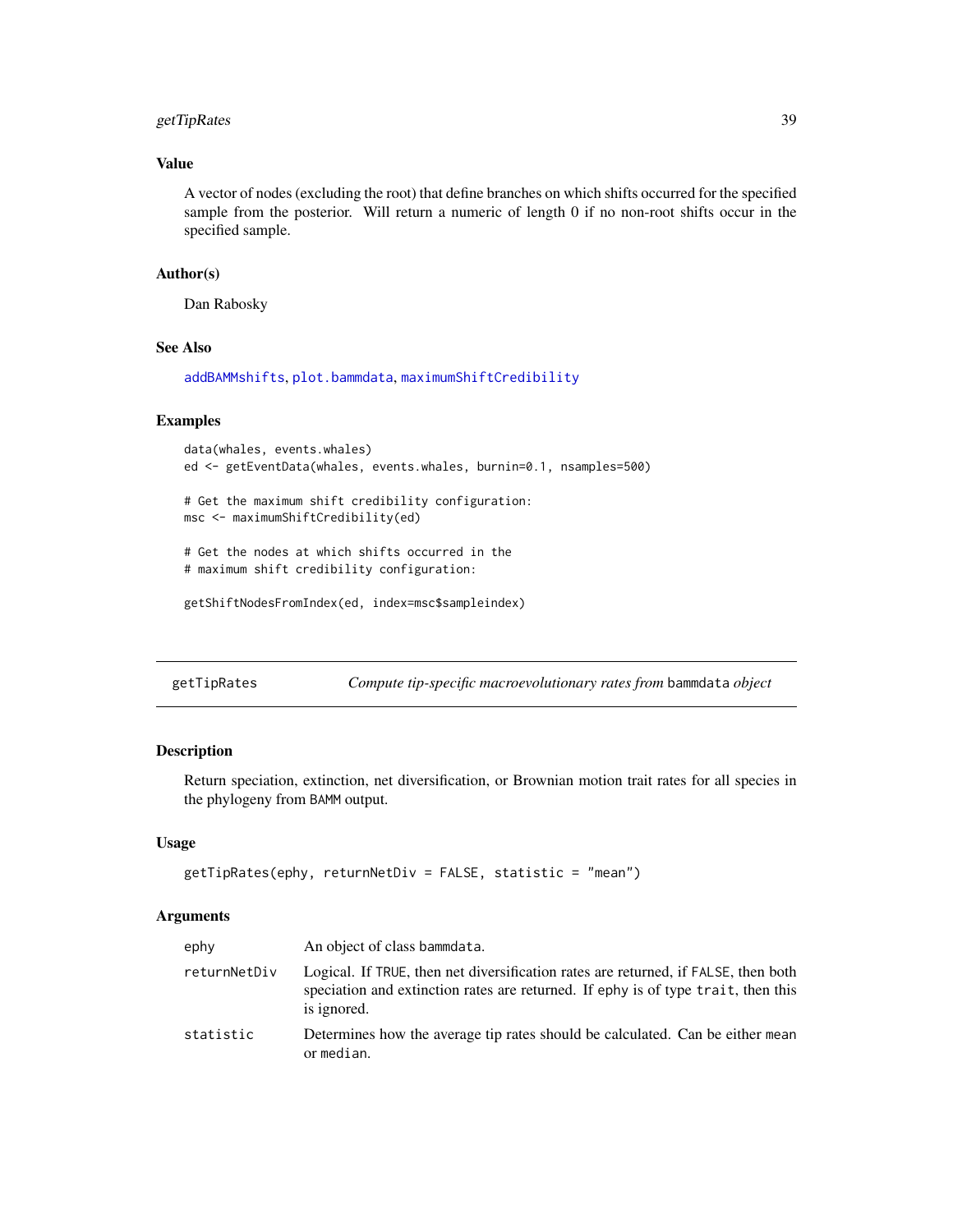#### Value

Returns a list with the following elements:

If ephy type is 'diversification':

- lambda A matrix of tip speciation rates with species as rows, and posterior samples as columns.
- mu A matrix of tip extinction rates with species as rows, and posterior samples as columns.
- lambda.avg A vector of average tip speciation rates, averaged with mean or median, depending on selected option for statistic. The vector is named with species names.
- mu.avg A vector of average tip extinction rates, averaged with mean or median, depending on selected option for statistic. The vector is named with species names.

If ephy type is 'diversification' and returnNetDiv = TRUE:

- netdiv A matrix of tip net diversification rates with species as rows, and posterior samples as columns.
- netdiv.avg A vector of average tip net diversification rates, averaged with mean or median, depending on selected option for statistic. The vector is named with species names.

If ephy type is 'trait':

- beta A matrix of tip phenotypic rates with species as rows, and posterior samples as columns.
- beta.avg A vector of average tip phenotypic rates, averaged with mean or median, depending on selected option for statistic. The vector is named with species names.

### Author(s)

Pascal Title

### See Also

Requires an object of class bammdata as obtained with [getEventData](#page-28-0).

#### Examples

```
data(whales, events.whales)
ephy <- getEventData(whales, events.whales, burnin=0.25, nsamples = 500)
# return a vector of average species-specific speciation rates.
meanlam <- getTipRates(ephy, returnNetDiv = FALSE,
                       statistic = 'mean')$lambda.avg
meanlam
# return a vector of median species-specific net diversification rates.
ndr <- getTipRates(ephy, returnNetDiv = TRUE,
                  statistic = 'median')$netdiv.avg
# Return mean species-specific speciation rates from all posterior
# samples in the \code{bamm-data} object.
lam <- getTipRates(ephy, returnNetDiv = FALSE, statistic = 'mean')$lambda
rowMeans(lam)
```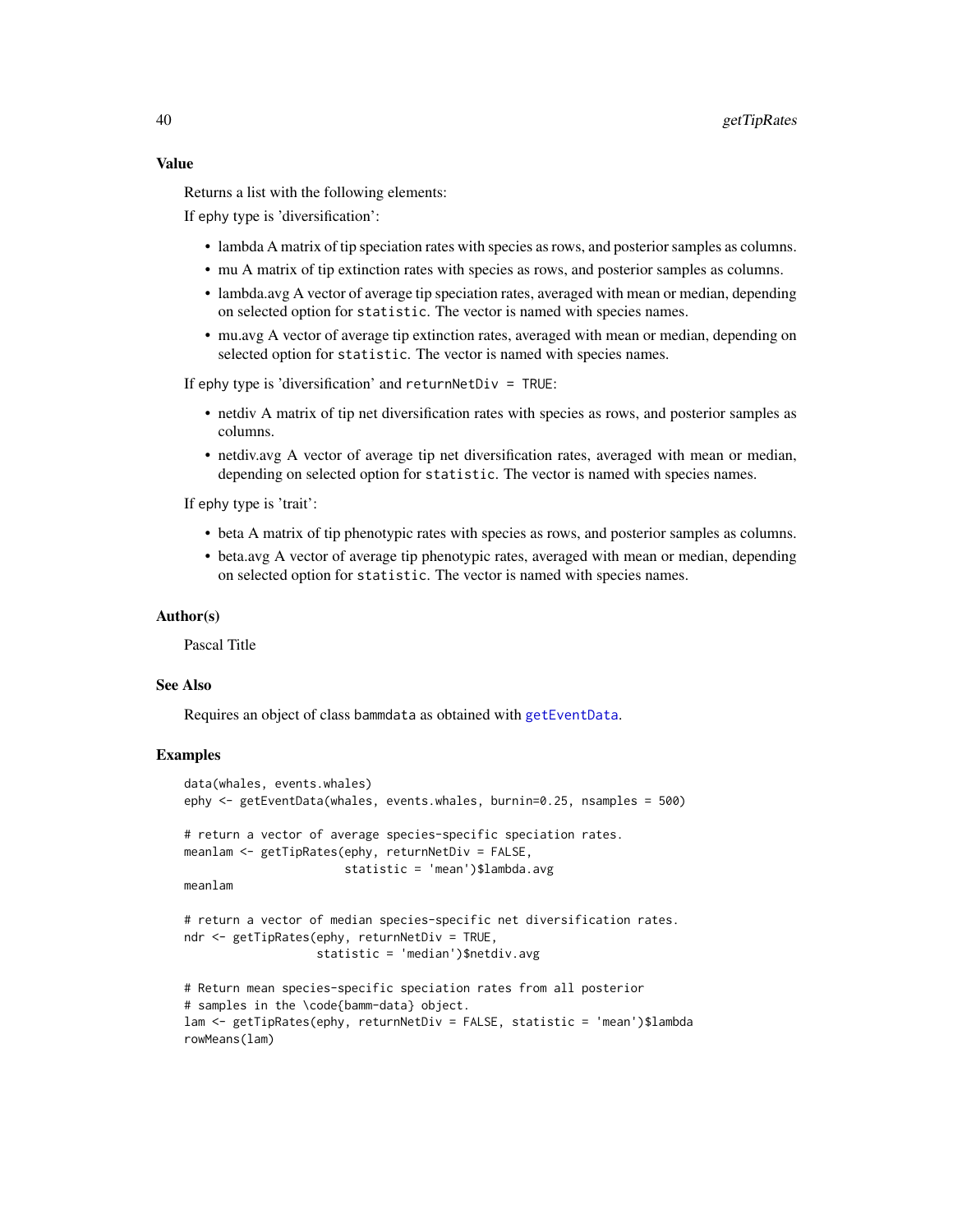```
marginalOddsRatioBranches
```
*Ratio of (marginal) posterior-to-prior probabilities on individual branches*

#### Description

Compute marginal posterior-to-prior odds ratio associated with observing one or more rate shift on a given branch.

### Usage

marginalOddsRatioBranches(ephy, expectedNumberOfShifts)

#### Arguments

ephy An object of class bammdata. expectedNumberOfShifts Expected number of shifts under the prior alone.

#### Details

This function returns a copy of a phylogenetic tree where each branch length is equal to the marginal odds ratio in favor of a rate shift on a particular branch. These cannot be interpreted as evidence for a rate shift in an absolute sense. As explained on the website, they are a marginal odds ratio. This function is provided primarily for the purpose of distinguishing core and non-core shifts.

#### Value

A object of class phylo but where each branch length is equal to the marginal shift odds on each branch.

### Author(s)

Dan Rabosky

### See Also

[getBranchShiftPriors](#page-24-0), [distinctShiftConfigurations](#page-18-0), [credibleShiftSet](#page-13-0)

#### Examples

```
#Produce a blank template control file
generateControlFile(file = 'traitcontrol.txt', type='trait')
#Produce a customized control file
data(whales)
```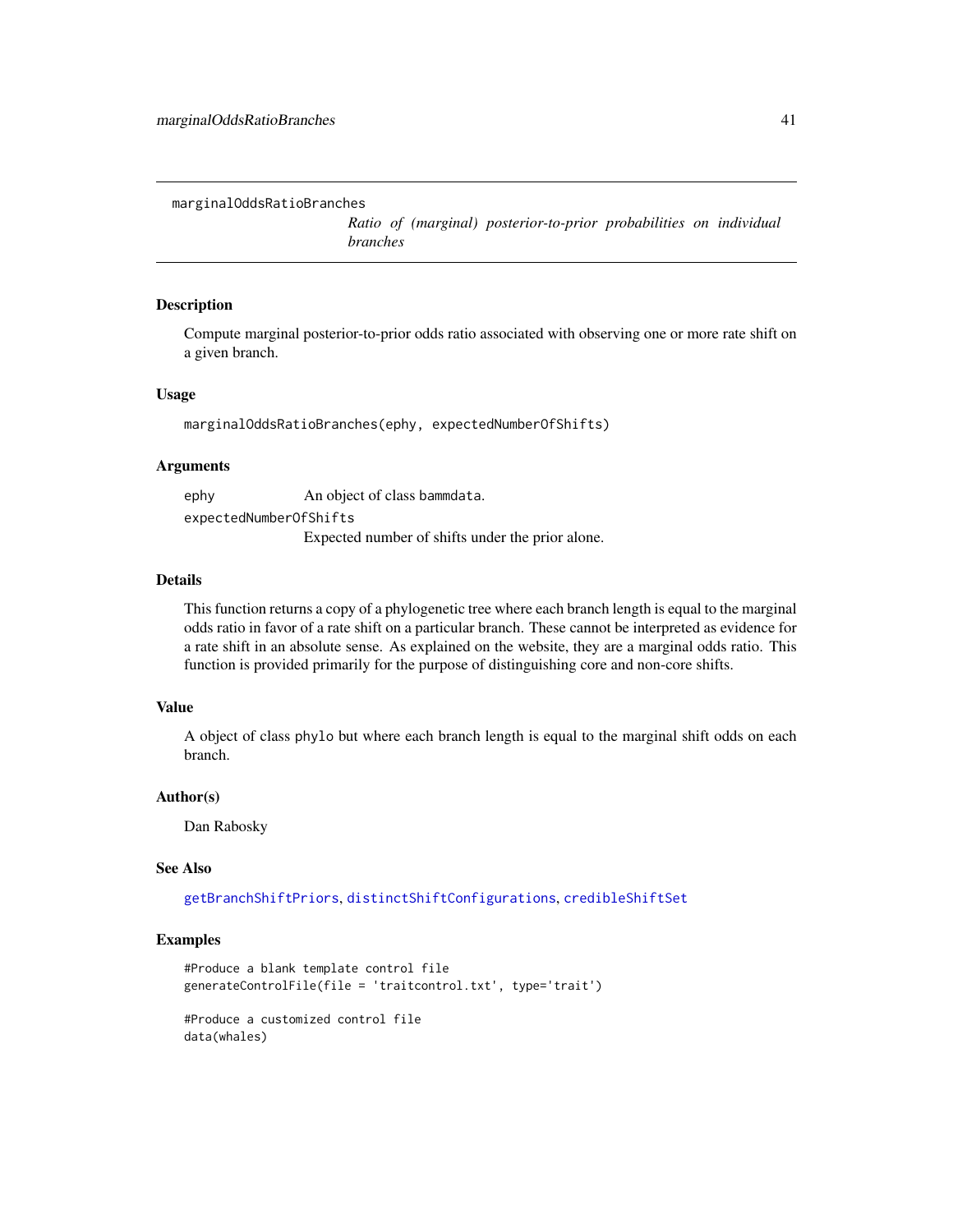```
#get bamm priors to supply to control file
priors <- setBAMMpriors(whales, outfile = NULL)
generateControlFile(file = 'divcontrol.txt', params = list(
treefile = 'whales.tre',
globalSamplingFraction = '1',
numberOfGenerations = '100000',
overwrite = '1',
lambdaInitPrior = as.numeric(priors['lambdaInitPrior']),
lambdaShiftPrior = as.numeric(priors['lambdaShiftPrior']),
muInitPrior = as.numeric(priors['muInitPrior']),
expectedNumberOfShifts = '1'))
```
<span id="page-41-0"></span>maximumShiftCredibility

*Estimate maximum shift credibility configuration*

#### **Description**

This is one estimate of the "best" rate shift configuration, considering only those shift configurations that were actually sampled using BAMM's reversible jump MCMC simulator. This is analogous to the "maximum clade credibility tree" from a Bayesian phylogenetic analysis. It is not necessarily the same as the shift configuration with the maximum a posteriori probability.

#### Usage

maximumShiftCredibility(ephy, maximize = "product")

#### Arguments

| ephy     | An object of class BAMMdata.                                                          |
|----------|---------------------------------------------------------------------------------------|
| maximize | Maximize the marginal probability of the product or sum of branch-specific<br>shifts. |

### Details

This is one point estimate of the overall "best" rate shift configuration. Following an MCMC simulation, the marginal shift probabilities on each individual branch are computed using [marginalShiftProbsTree](#page-17-0). The shift configuration that maximizes the product (or sum, if specified) of these marginal branchspecific shift probabilities is the *maximum shift credibility configuration*.

This option is only recommended if you have no clear "winner" in your credible set of shift configurations (see [credibleShiftSet](#page-13-0)). If you have a number of largely-equiprobable shift configurations in your 95% credible set, you may wish to try this function as an alternative for identifying a single best shift configuration. Otherwise, it is recommended that you present the shift configuration with the maximum a posteriori probability (see [getBestShiftConfiguration](#page-22-0)).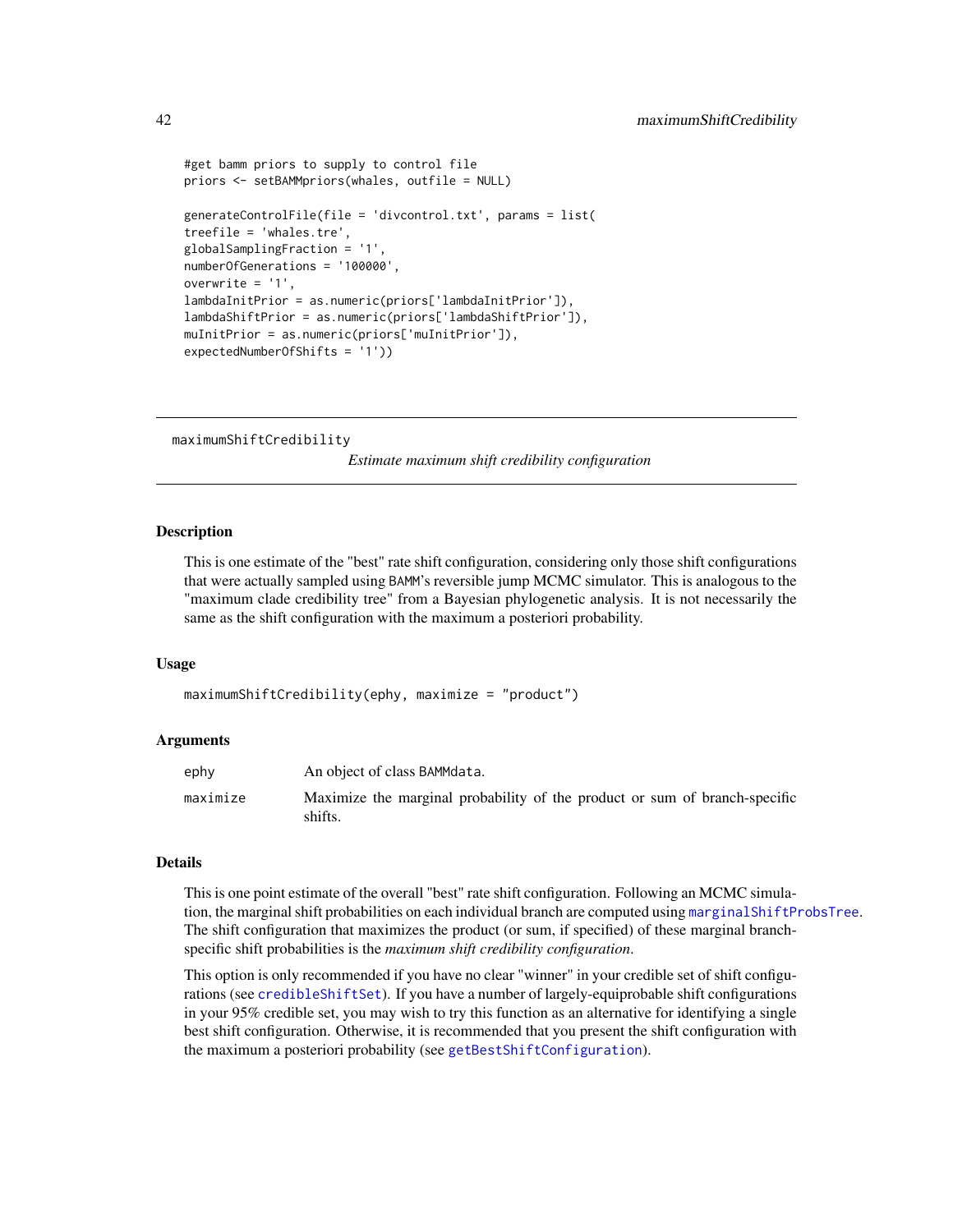#### plot.bammdata 43

### Value

A list with the following components:

- bestconfigs A vector of the index values of MCMC samples with shift configurations equal to the maximum. Usually, more than one state sampled during the MCMC simulation will have an identical (maximized) marginal probability. All samples given in this vector will have an identical shift configuration.
- scores The optimality score (product or sum of marginal shift probabilities) for all sampled shift configurations in the BAMMdata object.
- optimalityType Whether the product or sum of marginal shift probabilities was used to compute the maximum shift credibility configuration.
- sampleindex A representative sample that is equal to the maximum shift credibility configuration (e.g., this can be plotted with [addBAMMshifts](#page-3-0)).

#### Author(s)

Dan Rabosky

### See Also

[marginalShiftProbsTree](#page-17-0), [addBAMMshifts](#page-3-0), [cumulativeShiftProbsTree](#page-17-1), [credibleShiftSet](#page-13-0), [getBestShiftConfiguration](#page-22-0)

#### Examples

```
data(whales, events.whales)
ed <- getEventData(whales, events.whales, burnin=0.25, nsamples=500)
best_config <- maximumShiftCredibility(ed)
plot(ed)
addBAMMshifts(ed, method='phylogram', index=best_config$sampleindex)
```
<span id="page-42-0"></span>

plot.bammdata *Plot* BAMM*-estimated macroevolutionary rates on a phylogeny*

#### **Description**

plot.bammdata plots a phylogenetic tree from a bammdata object and colors each branch by the estimated rate of speciation, extinction, or trait evolution. Rates are not assumed to be constant in time, and the function can plot continuously-varying rates along individual branches.

#### Usage

```
## S3 method for class 'bammdata'
plot(x, tau = 0.01, method = "phylogram", xlim = NULL,ylim = NULL, vtheta = 5, rbf = 0.001, show = TRUE, labels = FALSE,
  legend = FALSE, spex = "s", lwd = 1, cex = 1, pal = "RdYlBu",
 mask = integer(0), mask.color = gray(0.5), colorbreaks = NULL,
  logcolor = FALSE, breaksmethod = "linear", color.interval = NULL,
  JenksSubset = 20000, par.reset = FALSE, direction = "rightwards", ...)
```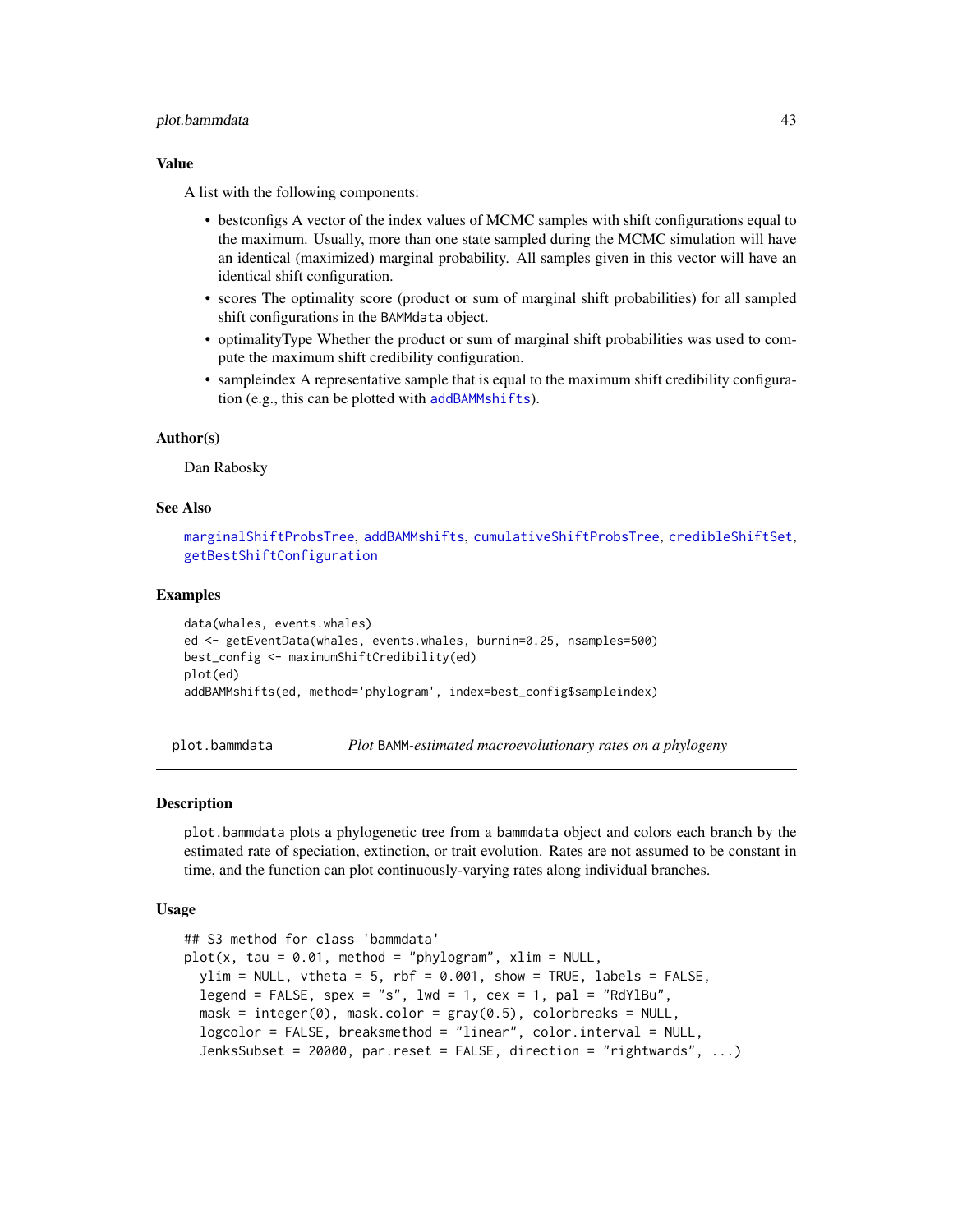| X            | An object of class bammdata.                                                                                                                                                                                                                                                       |
|--------------|------------------------------------------------------------------------------------------------------------------------------------------------------------------------------------------------------------------------------------------------------------------------------------|
| tau          | A numeric indicating the grain size for the calculations. See documentation for<br>dtRates.                                                                                                                                                                                        |
| method       | A character string indicating the method for plotting the phylogenetic tree. method = "phylogram"<br>(default) plots the phylogenetic tree using rectangular coordinates. method = "polar"<br>plots the phylogenetic tree using polar coordinates.                                 |
| xlim         | A numeric vector of coordinates for the x-axis endpoints. Defaults to NULL, in<br>which case they are calculated automatically. The x-axis corresponds to time<br>when the phylogeny is plotted facing to the left or to the right. The time at the<br>root equals zero.           |
| ylim         | A numeric vector of coordinates for the y-axis endpoints. Defaults to NULL, in<br>which case they are calculated automatically. Tips are plotted at integer values<br>beginning from zero and stepping by one when the phylogeny is plotted facing<br>to the left or to the right. |
| vtheta       | A numeric indicating the angular separation (in degrees) of the first and last<br>terminal nodes. Ignored if method = "phylogram".                                                                                                                                                 |
| rbf          | A numeric indicating the length of the root branch as a fraction of total tree<br>height. Ignored if method = "phylogram".                                                                                                                                                         |
| show         | A logical indicating whether or not to plot the tree. Defaults to TRUE.                                                                                                                                                                                                            |
| labels       | A logical indicating whether or not to plot the tip labels. Defaults to FALSE.                                                                                                                                                                                                     |
| legend       | A logical indicating whether or not to plot a legend for interpreting the mapping<br>of evolutionary rates to colors. Defaults to FALSE.                                                                                                                                           |
| spex         | A character string indicating what type of macroevolutionary rates should be<br>plotted. "s" (default) indicates speciation rates, "e" indicates extinction rates,<br>and "netdiv" indicates net diversification rates. Ignored if ephy\$type = "trait".                           |
| lwd          | A numeric specifying the line width for branches.                                                                                                                                                                                                                                  |
| cex          | A numeric specifying the size of tip labels.                                                                                                                                                                                                                                       |
| pal          | A character string or vector of mode character that describes the color palette.<br>See Details for explanation of options.                                                                                                                                                        |
| mask         | An optional integer vector of node numbers specifying branches that will be<br>masked with mask.color when plotted.                                                                                                                                                                |
| mask.color   | The color for the mask.                                                                                                                                                                                                                                                            |
| colorbreaks  | A numeric vector of percentiles delimiting the bins for mapping rates to col-<br>ors. If NULL (default) bins are calculated from the rates that are passed with the<br>bammdata object.                                                                                            |
| logcolor     | Logical. Should colors be plotted on a log scale.                                                                                                                                                                                                                                  |
| breaksmethod | Method used for determining color breaks. See help file for assignColorBreaks.                                                                                                                                                                                                     |
|              | color. interval Min and max value for the mapping of rates. If NULL, then min and max are<br>inferred from the data. NA can also be supplied for one of the two values. See<br>details.                                                                                            |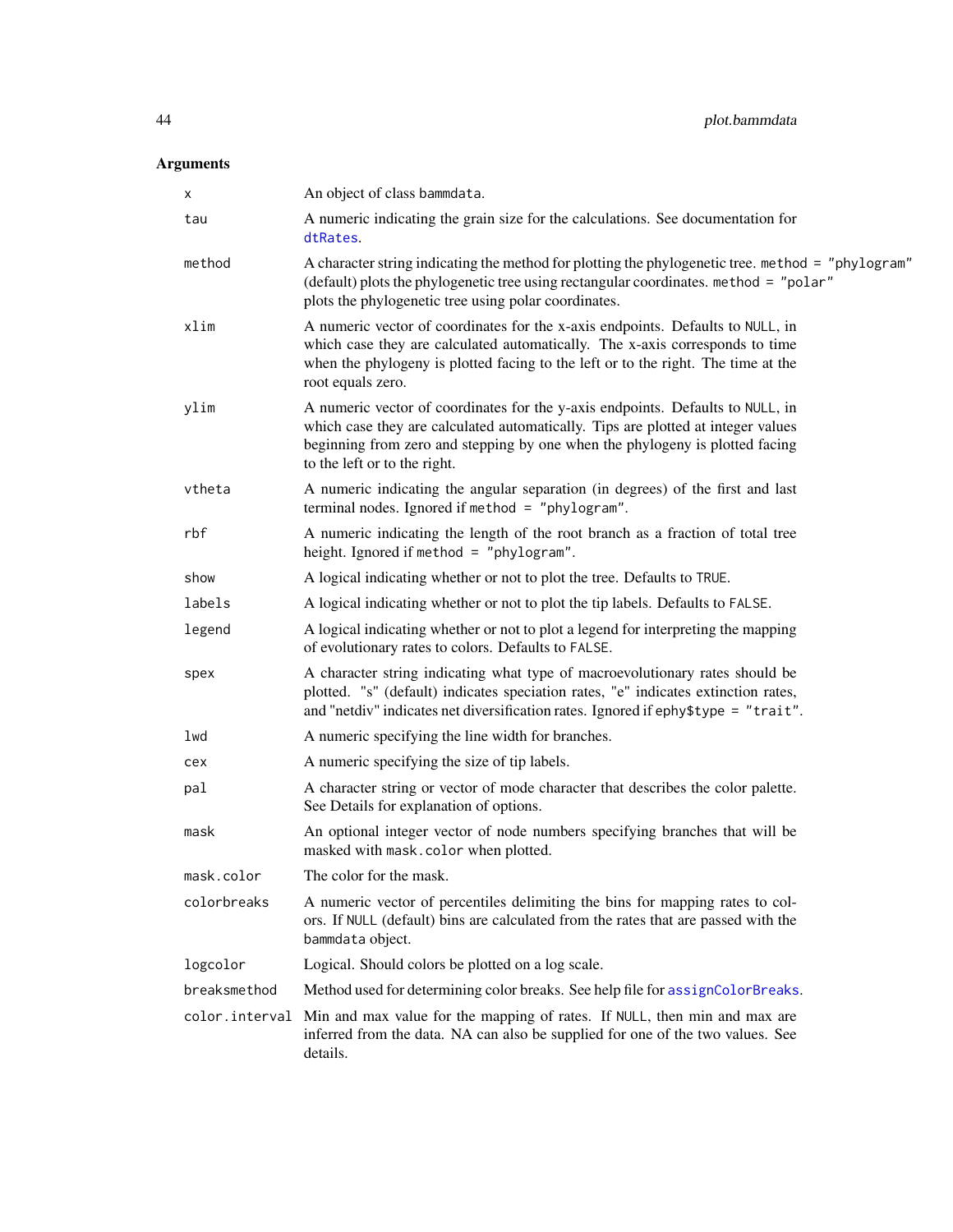### plot.bammdata 45

| JenksSubset | If breaksmethod = $"jenks",$ the number of regularly spaced samples to subset<br>from the full rates vector. Only relevant for large datasets. See help file for<br>assignColorBreaks. |
|-------------|----------------------------------------------------------------------------------------------------------------------------------------------------------------------------------------|
| par.reset   | A logical indicating whether or not to reset the graphical parameters when the<br>function exits. Defaults to FALSE.                                                                   |
| direction   | A character string. Options are "rightwards", "leftwards", "upwards", and "down-<br>wards", which determine the orientation of the tips when the phylogeny plotted.                    |
| $\ddotsc$   | Further arguments passed to par.                                                                                                                                                       |

### Details

To calculate rates, each branch of the phylogeny is discretized into a number of small segments, and the mean of the marginal posterior density of the rate of speciation/extinction or trait evolution is calculated for each such segment. Rates are mapped to colors such that cool colors represent slow rates and warm colors represent fast rates. When the tree is plotted each of these small segments is plotted so that changes in rates through time and shifts in rates are visible as gradients of color. The spex argument determines the type of rate that will be calculated. spex  $=$  "s" will plot speciation rates, spex = "e" will plot extinction rates, and spex = "netdiv" will plot diversification rates (speciation - extinction). Note that if  $x$ \$type = "trait" the spex argument is ignored and rates of phenotypic evolution are plotted instead. If legend = TRUE the function will plot a legend that contains the mapping of colors to numerical values.

A number of color palettes come built in with BAMMtools. Color-blind friendly options include:

- BrBG
- PiYG
- PRGn
- PuOr
- RdBu
- RdYlBu
- BuOr
- BuOrRd
- DkRdBu
- BuDkOr
- GnPu

Some color-blind unfriendly options include:

- RdYlGn
- Spectral
- temperature
- terrain

Some grayscale options include:

• grayscale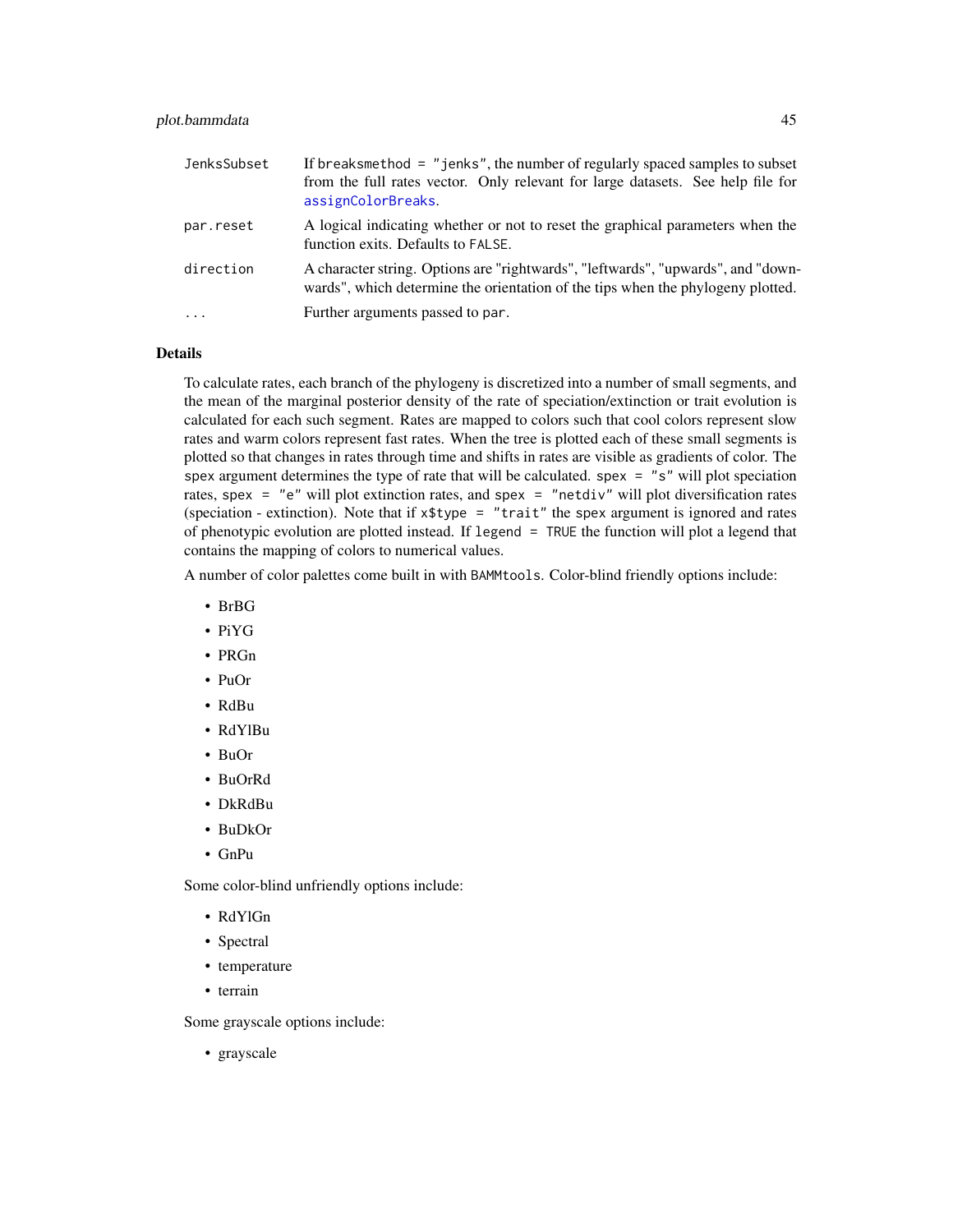• revgray

For more information about these color palettes visit <http://colorbrewer2.org> and [http://](http://geography.uoregon.edu/datagraphics/color_scales.htm) [geography.uoregon.edu/datagraphics/color\\_scales.htm](http://geography.uoregon.edu/datagraphics/color_scales.htm) or use the help files of the R packages RColorBrewer and dichromat.

Additionally, any vector of valid named colors may also be used. The only restriction is that the length of this vector be greater than or equal to three (you can provide a single color, but in this case the entire tree will be assigned the same color). The colors should be ordered from cool to warm as the colors will be mapped from low rates to high rates in the order supplied (e.g. pal=c("darkgreen", "yellow2", "red")). The option pal = "temperature" uses the rich.colors function written by Arni Magnusson for the R package gplots.

Internally plot.bammdata checks whether or not rates have been calculated by looking for a component named "dtrates" in the bammdata object. If rates have not been calculated plot.bammdata calls dtRates with tau. Specifying smaller values for tau will result in smoother-looking rate changes on the tree. Note that smaller values of tau require more computation. If the colorbreaks argument is NULL a map of rates to colors is also made by calling assignColorBreaks with NCOLORS = 64. A user supplied colorbreaks argument can be passed as well. This allows one to plot parts of a tree while preserving the map of rates to colors that was made using rates for the entire tree.

If color.interval is defined, then those min and max values override the automatic detection of min and max. This might be useful if some small number of lineages have very high or very low rates, such that the map of colors is being skewed towards these extremes, resulting in other rate variation being drowned out. If specified, the color ramp will be built between these two color.interval values, and the rates outside of the color interval range will be set to the highest and lowest color.

If plot. bammdata is called repeatedly with the same bammdata object, computation can be reduced by first calling dtRates in the global environment.

#### Value

Returns (invisibly) a list with three components.

- coords A matrix of plot coordinates. Rows correspond to branches. Columns 1-2 are starting  $(x,y)$  coordinates of each branch and columns 3-4 are ending  $(x,y)$  coordinates of each branch. If method = "polar" a fifth column gives the angle(in radians) of each branch.
- colorbreaks A vector of percentiles used to group macroevolutionary rates into color bins.
- colordens A matrix of the kernel density estimates (column 2) of evolutionary rates (column 1) and the color (column 3) corresponding to each rate value.

### Author(s)

Mike Grundler, Pascal Title

#### Source

```
http://colorbrewer2.org, http://geography.uoregon.edu/datagraphics/color_scales.
htm
```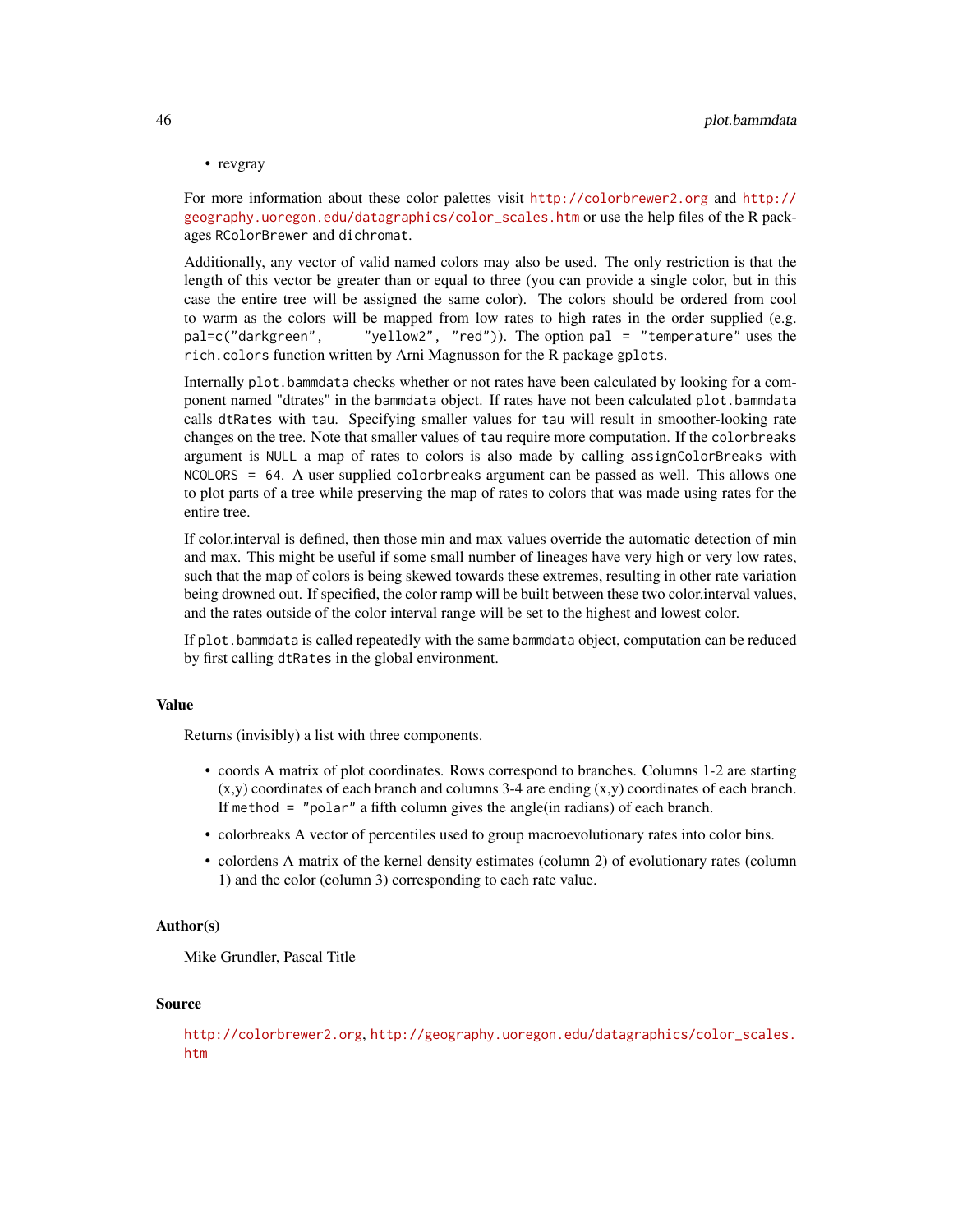### plot.bammdata 47

#### See Also

[dtRates](#page-20-0), [addBAMMshifts](#page-3-0), [assignColorBreaks](#page-5-0), [subtreeBAMM](#page-62-0), [colorRampPalette](#page-0-0)

#### Examples

```
data(whales, events.whales)
ed <- getEventData(whales, events.whales, burnin=0.25, nsamples=500)
# The first call to plot.bammdata
# No calculations or assignments of rates have been made
plot(ed, lwd = 3, spex = "s") # calls dtRates & assignColorBreaks
# Compare the different color breaks methods
par(mfrow=c(1,3))
plot(ed, lwd = 3, spex = "s", breaksmethod = "linear")
title(main="linear")
plot(ed, lwd = 3, spex = "s", breaksmethod = "quantile")
title(main="quantile")
plot(ed, lwd = 3, spex = "s", breaksmethod = "jenks")title(main="jenks")
## Not run:
# now plot.bammdata no longer calls dtRates
ed \leq dtRates(ed, tau = 0.01)
xx \leq plot(ed, lwd = 3, spex = "s")# you can plot subtrees while preserving the original
# rates to colors map by passing the colorbreaks object as an argument
sed <- subtreeBAMM(ed, node = 103)
plot(sed, lwd = 3, colorbreaks = xx$colorbreaks)
sed <- subtreeBAMM(ed, node = 140)
plot(sed, lwd = 3, colorbreaks = xx$colorbreaks)
# note how if we do not pass colorbreaks the map is
# no longer relative to the rest of the tree and the plot is quite
# distinct from the original
plot(sed, lwd = 3)# if you want to change the value of tau and the rates to colors map for
# the entire tree
ed \leq dtRates(ed, tau = 0.002)
xx \le - plot(ed, lwd = 3, spex = "s")
# now you can re-plot the subtrees using this finer tau partition
sed <- subtreeBAMM(ed, node = 103)
sed <- dtRates(sed, 0.002)
plot(sed, lwd = 3, colorbreaks = xx$colorbreaks)
sed <- subtreeBAMM(ed, node = 140)
sed <- dtRates(sed, 0.002)
plot(sed, lwd = 3, colorbreaks = xx$colorbreaks)
# multi-panel plotting and adding shifts of specific posterior samples
par(mfrow=c(2,3))
samples <- sample(1:length(ed$eventData), 6)
```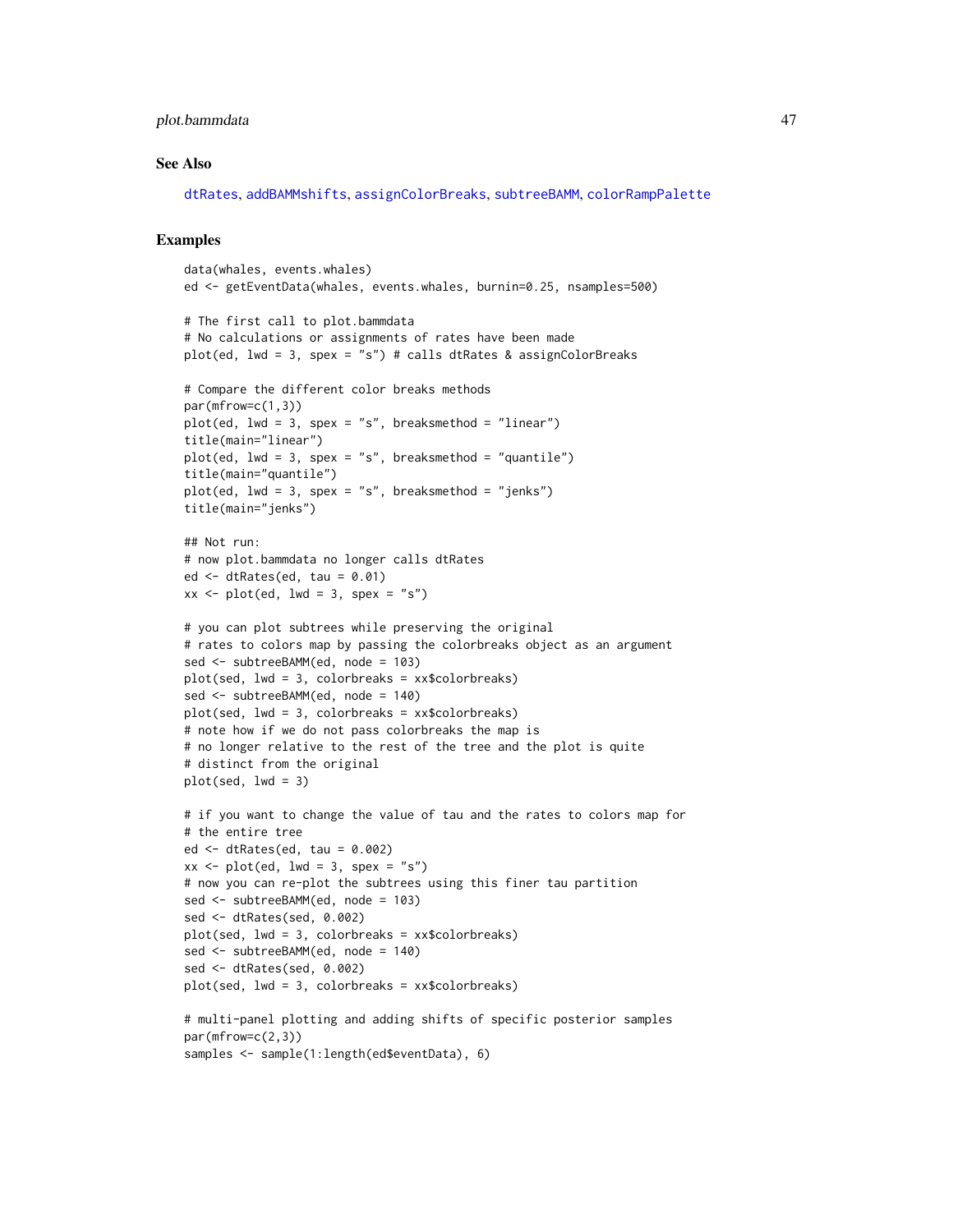```
ed <- dtRates(ed, 0.005)
# individual plots will have a color map relative to the mean
xx <- plot(ed, show=FALSE)
for (i in 1:6) {
    ed <- dtRates(ed, 0.005, samples[i])
    plot(ed, colorbreaks=xx$colorbreaks)
    addBAMMshifts(ed,index=samples[i],method="phylogram", par.reset=FALSE)
}
dev.off()
# color options
ed <- dtRates(ed,0.01)
plot(ed, pal="temperature",lwd=3)
plot(ed, pal="terrain",lwd=3)
plot(ed, pal=c("darkgreen","yellow2","red"),lwd=3)
plot(ed,method="polar",pal="Spectral", lwd=3)
plot(ed,method="polar",pal="RdYlBu", lwd=3)
## End(Not run)
```
<span id="page-47-0"></span>plot.bammshifts *Plot distinct rate shift configurations on a phylogeny*

### Description

Plots a random distinct rate shift configuration sampled by BAMM on a phylogeny.

### Usage

```
## S3 method for class 'bammshifts'
plot(x, ephy, method = "phylogram", pal = "RdYlBu",rank = NULL, index = NULL, spex = "s", legend = TRUE,
  add.freq.text = TRUE, logcolor = FALSE, breaksmethod = "linear",
  color.interval = NULL, Jenkssubset = 20000, ...)
```

| X      | An object of class bammshifts.                                                                                                                                                                                                                           |
|--------|----------------------------------------------------------------------------------------------------------------------------------------------------------------------------------------------------------------------------------------------------------|
| ephy   | An object of class bammdata.                                                                                                                                                                                                                             |
| method | A character string for which plotting method to use. "phylogram" uses rectan-<br>gular coordinates. "polar" uses polar coordinates.                                                                                                                      |
| pal    | The color palette to use in plot. bammedata.                                                                                                                                                                                                             |
| rank   | The rank of the core shift configuration to plot. For the default (NULL) a random<br>configuration is chosen.                                                                                                                                            |
| index  | The posterior sample to plot. For the default (NULL) a random sample is chosen.                                                                                                                                                                          |
| spex   | A character string indicating what type of macroevolutionary rates should be<br>plotted. "s" (default) indicates speciation rates, "e" indicates extinction rates,<br>and 'netdiv' indicates net diversification rates. Ignored if ephy\$type = "trait". |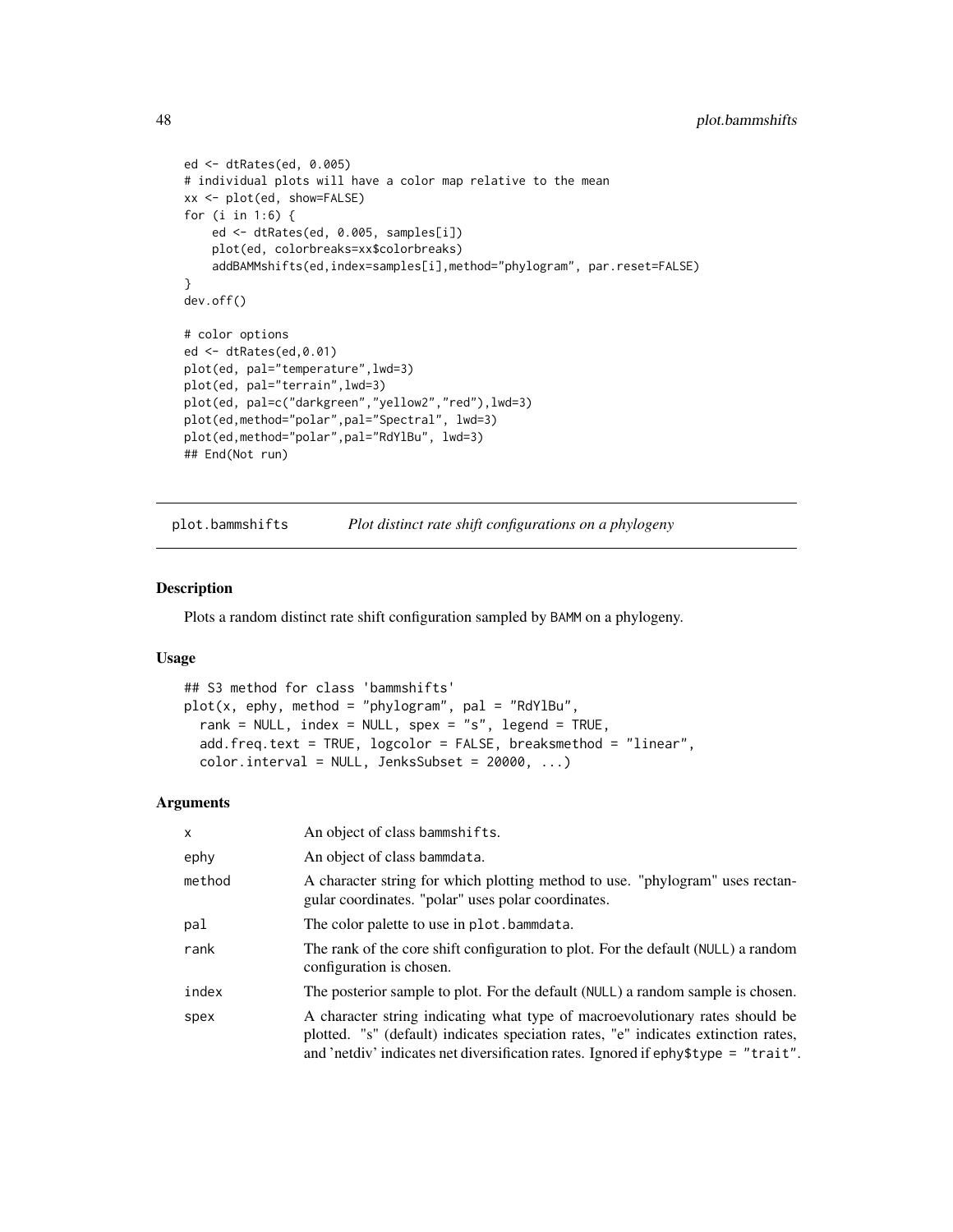### plot.bammshifts 49

| legend        | Logical indicating whether to plot a legend.                                                                                                                                           |
|---------------|----------------------------------------------------------------------------------------------------------------------------------------------------------------------------------------|
| add.freg.text | A logical indicating whether the frequency of each sampled shift configuration<br>should be added to each plot.                                                                        |
| logcolor      | Logical. Should colors be plotted on a log scale.                                                                                                                                      |
| breaksmethod  | Method used for determining color breaks. See help file for assign Color Breaks.                                                                                                       |
|               | color interval Min and max value for the mapping of rates. One of the two values can be NA.<br>See details in plot, bammedata for further details.                                     |
| JenksSubset   | If breaksmethod = $"jenks",$ the number of regularly-spaced samples to subset<br>from the full rates vector. Only relevant for large datasets. See help file for<br>assignColorBreaks. |
| $\cdots$      | Other arguments to plot.bammdata.                                                                                                                                                      |

#### Details

A rate shift configuration is the set of nodes of the phylogeny where a shift occurs in the macroevolutionary rate dynamic of diversification or trait evolution. Each posterior sample is a potentially distinct rate shift configuration. Different configurations may imply different macroevolutionary scenarios. This function helps visualize the different distinct rate shift configurations sampled by BAMM.

A core shift configuration is defined by a set of nodes that have shift probabilities that are substantially elevated relative to what you expect under the prior alone. These core configurations are inferred in [distinctShiftConfigurations](#page-18-0). It is almost certain that more than one core shift configuration will be sampled by BAMM. Moreover, each core shift configuration may contain many subconfigurations. A subconfiguration contains the core shift node configuration and zero or more additional shift nodes that occur with low marginal probability.

Points are added to the branches subtending the nodes of each rate configuration. The size of the point is proportional to the marginal probability that a shift occurs on a specific branch. If the instantaneous rate at a shift's origin represents an initial increase above the ancestral instantaneous rate the point is red. If the instantaneous rate at a shift's origin represents an initial decrease below the ancestral instantaneous rate the point is blue.

### Author(s)

Mike Grundler, Dan Rabosky

### References

<http://bamm-project.org>

### See Also

[distinctShiftConfigurations](#page-18-0), [plot.bammdata](#page-42-0)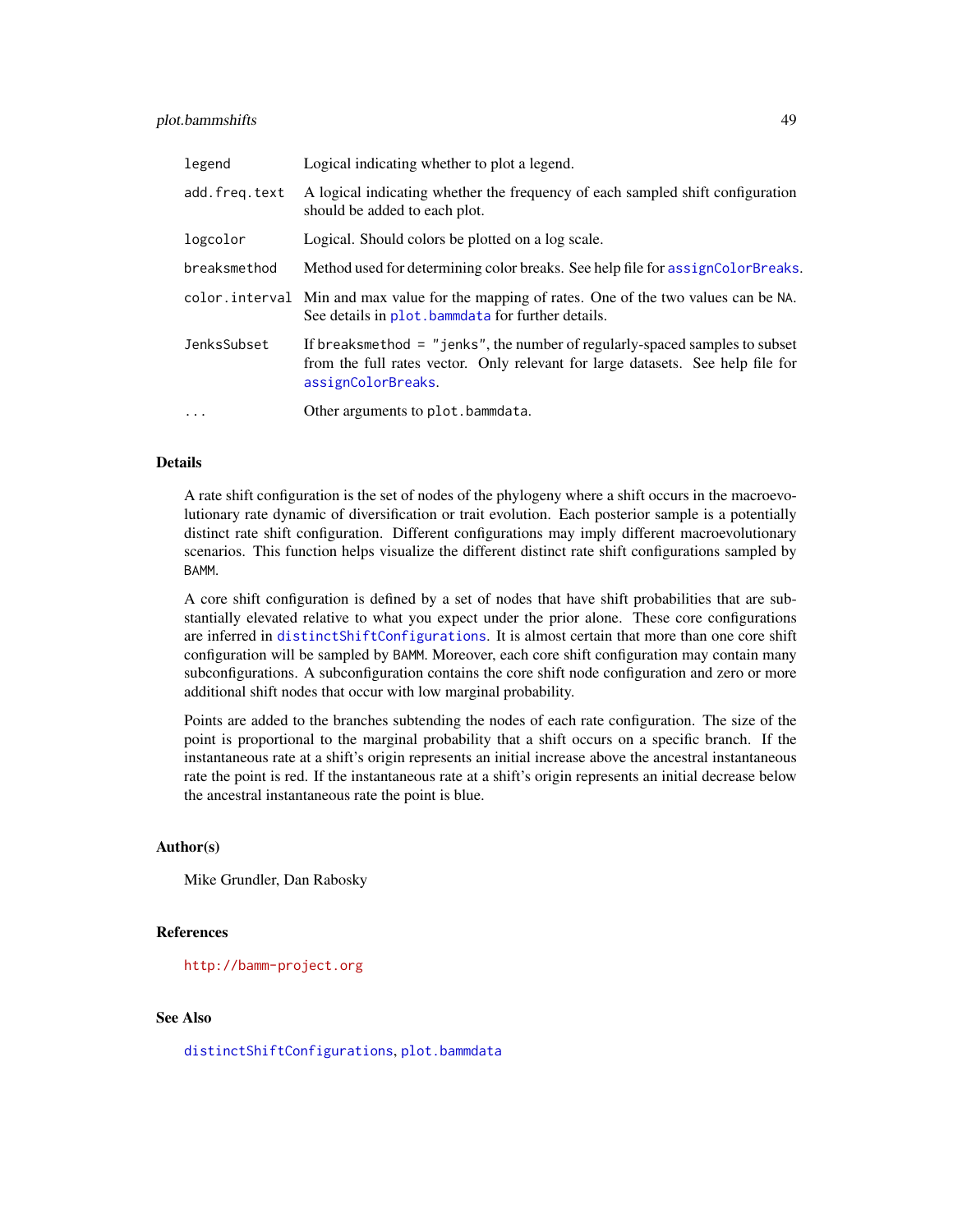### Examples

```
data(whales, events.whales)
ed <- getEventData(whales, events.whales, burnin=0.25, nsamples=500)
sc <- distinctShiftConfigurations(ed, expectedNumberOfShifts = 1,
                                  threshold = 5)
plot(sc, ed)
```
plot.credibleshiftset *Plot credible set of rate shift configurations from* BAMM *analysis*

## Description

Plots the credible set of rate shift configurations from a BAMM analysis on a phylogeny.

### Usage

```
## S3 method for class 'credibleshiftset'
plot(x, plotmax = 9, method = "phylogram",pal = "RdYlBu", shiftColor = "black", spex = "s",
 add.freq.text = TRUE, use.plot.bammdata = TRUE, border = TRUE,
  legend = FALSE, send2pdf = FALSE, logcolor = FALSE,
 breaksmethod = "linear", color.interval = NULL, JenksSubset = 20000,
  ...)
```

| X                 | An object of class credibleshiftset.                                                                                                                                                                                                                     |
|-------------------|----------------------------------------------------------------------------------------------------------------------------------------------------------------------------------------------------------------------------------------------------------|
| plotmax           | An integer number of plots to display.                                                                                                                                                                                                                   |
| method            | A coordinate method to use for plotting. Options are "phylogram" or "polar".                                                                                                                                                                             |
| pal               | A color palette to use with plot. bammdata.                                                                                                                                                                                                              |
| shiftColor        | Color to use for shift points.                                                                                                                                                                                                                           |
| spex              | A character string indicating what type of macroevolutionary rates should be<br>plotted. "s" (default) indicates speciation rates, "e" indicates extinction rates,<br>and "netdiv" indicates net diversification rates. Ignored if ephy\$type = "trait". |
| add.freq.text     | A logical indicating whether to add the posterior frequency of each shift config-<br>uration to the plotting region.                                                                                                                                     |
| use.plot.bammdata |                                                                                                                                                                                                                                                          |
|                   | A logical indicating whether to use plot. bammdata (TRUE) or plot. phylo (FALSE).                                                                                                                                                                        |
| border            | A logical indicating whether to frame the plotting region.                                                                                                                                                                                               |
| legend            | A logical indicating whether to plot a legend.                                                                                                                                                                                                           |
| send2pdf          | A logical indicating whether to print the figure to a PDF file.                                                                                                                                                                                          |
|                   |                                                                                                                                                                                                                                                          |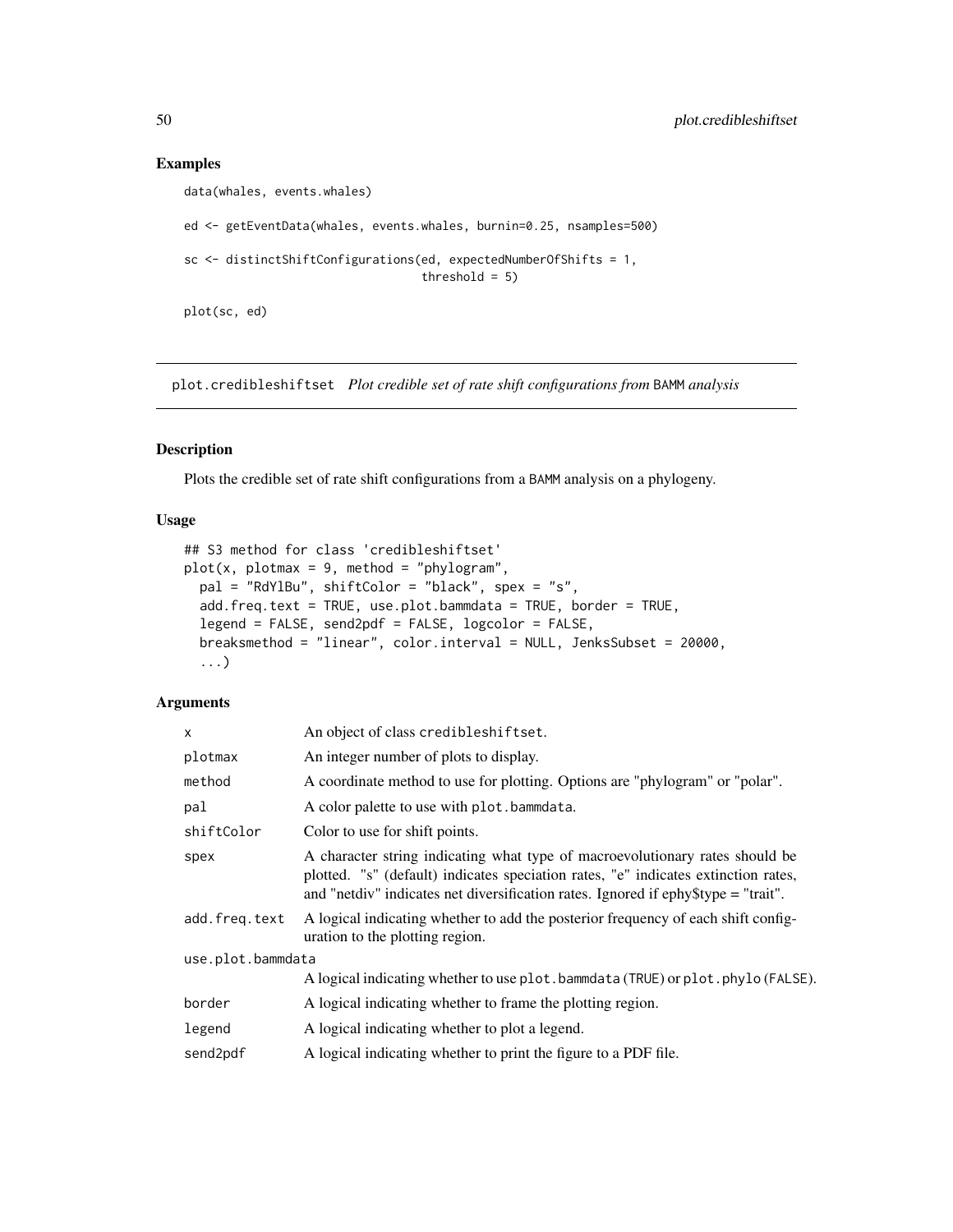#### plotPrior 51

| breaksmethod<br>Method used for determining color breaks. See help file for assign Color Breaks.                                                                                                      |  |
|-------------------------------------------------------------------------------------------------------------------------------------------------------------------------------------------------------|--|
| color, interval Min and max value for the mapping of rates. One of the two values can be NA.<br>See details in plot, bammedate for further details.                                                   |  |
| If breaksmethod $=$ "jenks", the number of regularly spaced samples to subset<br>JenksSubset<br>from the full rates vector. Only relevant for large datasets. See help file for<br>assignColorBreaks. |  |
| Further arguments to pass to plot.bammdata.<br>$\ddots$ .                                                                                                                                             |  |

### Details

This produces phylorate plots for the plotmax most-probable shift configurations sampled with BAMM. Shift configurations are plotted in a single graphics window. The posterior probability (frequency) of each rate shift configuration in the posterior is shown (omitted with argument add. freq.text = FALSE).

Points are added to the branches subtending the nodes of each rate configuration. The size of the point is proportional to the marginal probability that a shift occurs on a specific branch.

### Author(s)

Mike Grundler

### References

<http://bamm-project.org>

### See Also

[credibleShiftSet](#page-13-0), [distinctShiftConfigurations](#page-18-0), [plot.bammdata](#page-42-0), [plot.bammshifts](#page-47-0)

#### Examples

```
data(events.whales)
data(whales)
ed <- getEventData(whales, events.whales, nsamples=500)
cset <- credibleShiftSet(ed, expectedNumberOfShifts = 1, threshold = 5)
plot(cset)
```
plotPrior *Plot the prior and posterior distribution of shifts*

### Description

Generates a barplot of the prior and posterior distributions of the number of shifts.

#### Usage

```
plotPrior(mcmc, expectedNumberOfShifts = 1, burnin = 0.15,
 priorCol = "light blue", postCol = "red", legendPos = "topright", ...)
```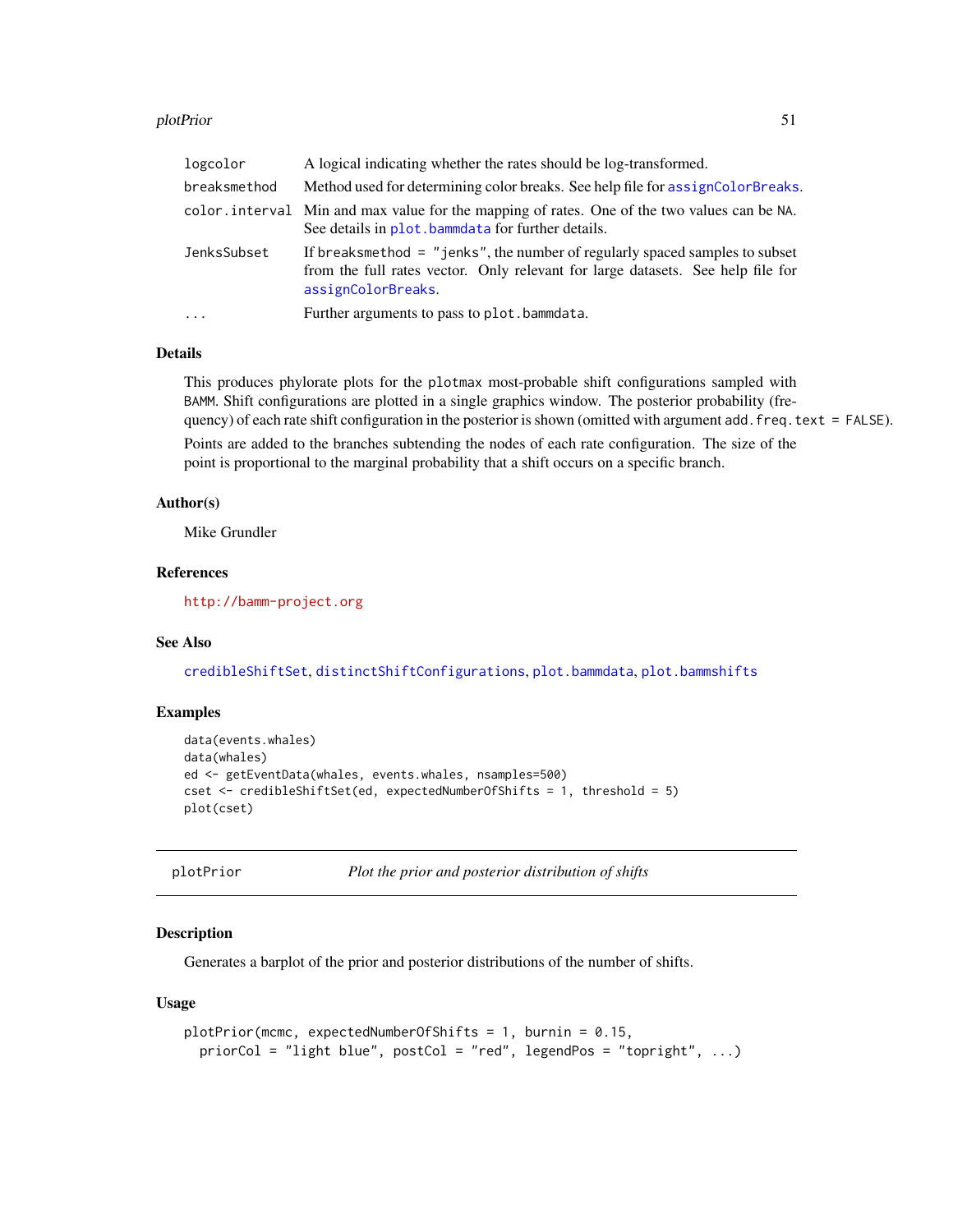### Arguments

| mcmc                   | A dataframe of the mcmc_out file from a BAMM run, or the filename. |
|------------------------|--------------------------------------------------------------------|
| expectedNumberOfShifts |                                                                    |
|                        | Expected number of shifts under the prior.                         |
| burnin                 | The fraction of samples to discard as burn-in.                     |
| priorCol               | Color for the prior distribution.                                  |
| postCol                | Color for the posterior distribution.                              |
| legendPos              | Placement of the legend, see legend.                               |
| $\cdots$               | Additional parameters that are passed to barplot.                  |

### Value

Invisibly returns a matrix with the probability of each shift number under the prior and the posterior.

# Author(s)

Pascal Title

### Examples

```
data(mcmc.whales)
plotPrior(mcmc.whales, expectedNumberOfShifts = 1, burnin = 0.15)
```
<span id="page-51-0"></span>plotRateThroughTime *Plot rates through time*

#### Description

Generates a plot of diversification or phenotypic rate through time with confidence intervals.

### Usage

```
plotRateThroughTime(ephy, useMedian = TRUE, intervals = seq(from = 0, to =
  1, by = 0.01), ratetype = "auto", nBins = 100, smooth = FALSE,
  smoothParam = 0.2, opacity = 0.01, intervalCol = "blue",
 avgCol = "red", start.time = NULL, end.time = NULL, node = NULL,
 nodetype = "include", plot = TRUE, cex.axis = 1, cex.lab = 1.3,
  1wd = 3, xline = 3.5, yline = 3.5, mar = c(6, 6, 1, 1),
 xticks = NULL, yticks = NULL, xlim = "auto", ylim = "auto",
  add = FALSE, axis.labels = TRUE)
```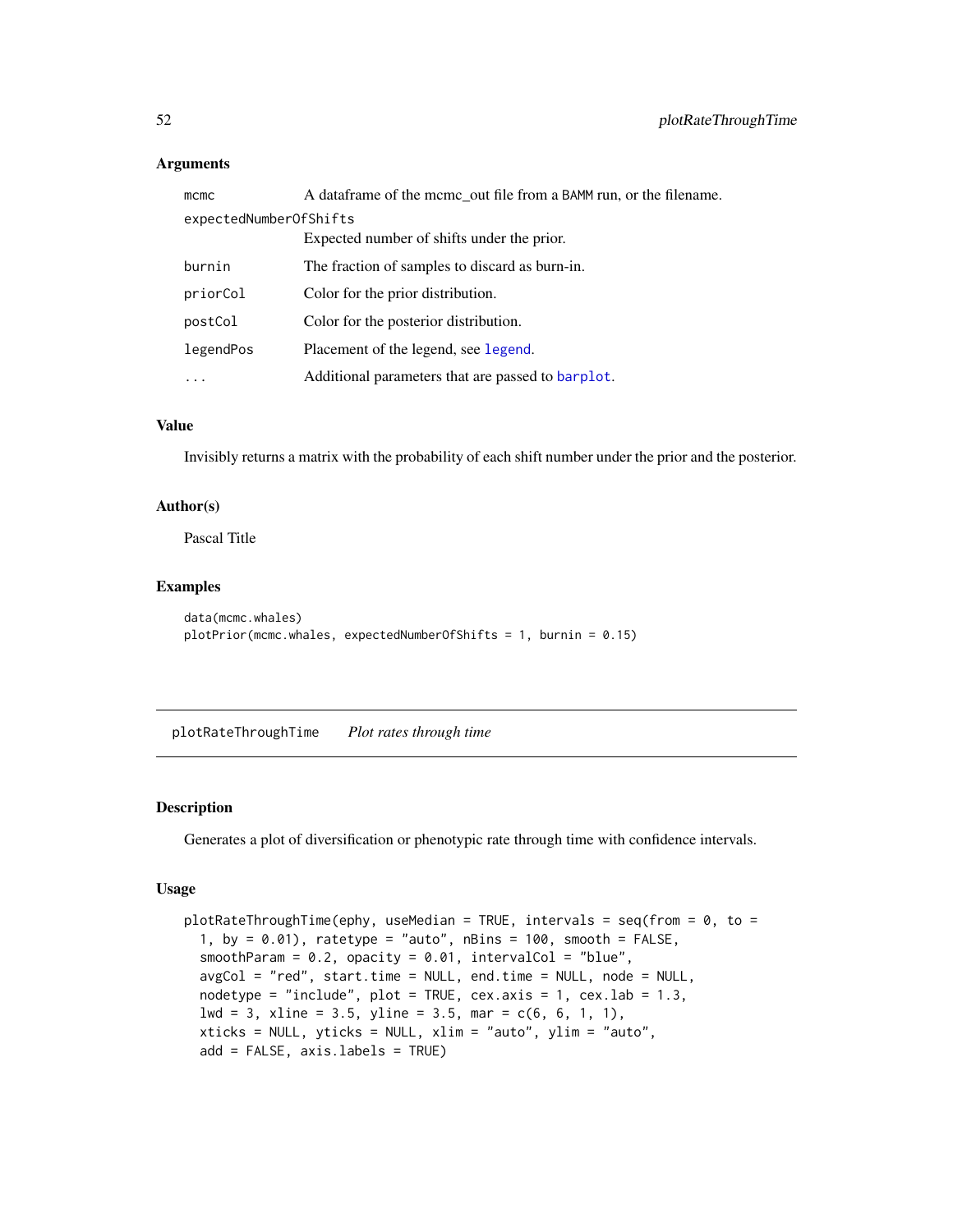| ephy        | Object of class bammdata or bamm-ratematrix.                                                                                                                                |
|-------------|-----------------------------------------------------------------------------------------------------------------------------------------------------------------------------|
| useMedian   | A logical: will plot median if TRUE, mean if FALSE.                                                                                                                         |
| intervals   | If NULL, no intervals will be plotted, otherwise a vector of quantiles must be<br>supplied (these will define shaded polygons).                                             |
| ratetype    | If 'auto', defaults to speciation (for diversification) or beta (for traits). Can<br>alternatively specify 'netdiv' or 'extinction'.                                        |
| nBins       | Number of time slices used to generate rates through time.                                                                                                                  |
| smooth      | A logical: whether or not to apply loess smoothing.                                                                                                                         |
| smoothParam | Loess smoothing parameter, ignored if smooth = FALSE.                                                                                                                       |
| opacity     | Opacity of color for interval polygons.                                                                                                                                     |
| intervalCol | Color for interval polygons.                                                                                                                                                |
| avgCol      | Color for mean/median line (line will not be plotted if $avgCol = NULL$ ).                                                                                                  |
| start.time  | Start time (in units before present). If NULL, starts at root.                                                                                                              |
| end.time    | End time (in units before present). If NULL, ends at present.                                                                                                               |
| node        | If supplied, the clade descended from this node will be used or ignored, depend-<br>ing on nodetype.                                                                        |
| nodetype    | If 'include', rates will be plotted only for the clade descended from node. If<br>'exclude', the clade descended from node will be left out of the calculation of<br>rates. |
| plot        | A logical: if TRUE, a plot will be returned, if FALSE, the data for the plot will be<br>returned.                                                                           |
| cex.axis    | Size of axis tick labels.                                                                                                                                                   |
| cex.lab     | Size of axis labels.                                                                                                                                                        |
| lwd         | Line width of the average rate.                                                                                                                                             |
| xline       | Margin line for placing x-axis label.                                                                                                                                       |
| yline       | Margin line for placing y-axis label.                                                                                                                                       |
| mar         | Passed to par () to set plot margins.                                                                                                                                       |
| xticks      | Number of ticks on the x-axis, automatically inferred if NULL.                                                                                                              |
| yticks      | Number of ticks on the y-axis, automatically inferred if NULL.                                                                                                              |
| xlim        | Vector of length 2 with min and max times for x axis. X axis is time since<br>present, so if plotting till the present, x1im[2]==0. Can also be 'auto'.                     |
| ylim        | Vector of length 2 with min and max rates for y axis. Can also be 'auto'.                                                                                                   |
| add         | A logical: should rates be added to an existing plot.                                                                                                                       |
| axis.labels | A logical: if TRUE, axis labels will be plotted.                                                                                                                            |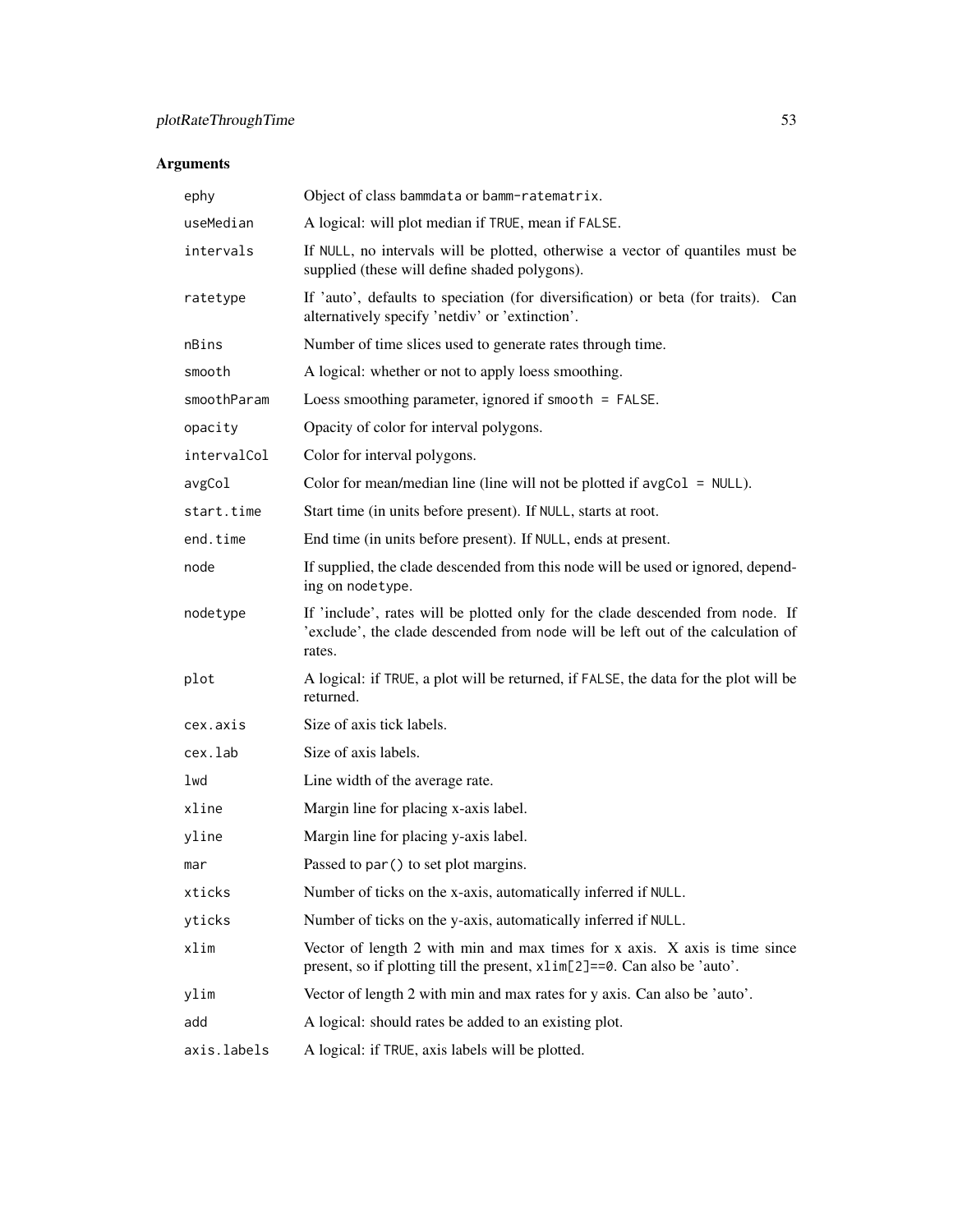If the input ephy object has been generated by [getEventData](#page-28-0) and is of class bammdata, then start.time, end.time, node, and nodetype can be specified. If the input ephy object has been generated by [getRateThroughTimeMatrix](#page-35-0) and is of class bamm-ratematrix, then those arguments cannot be specified because they are needed to generate the rate matrix, which in this case has already happened.

The user has complete control of the plotting of the confidence intervals. Confidence intervals will not be plotted at all if intervals=NULL. If a single confidence interval polygon is desired, rather than overlapping polygons, then intervals can specify the confidence interval bounds, and opacity should be set to 1 (see examples).

If working with a large dataset, we recommend first creating a bamm-ratematrix object with [getRateThroughTimeMatrix](#page-35-0) and then using that object as input for plotRateThroughTime. This way, the computation of rates has already happened and will not slow the plotting function down, making it easier to adjust plotting parameters.

### Value

If  $plot = FALSE$ , then a list is returned with the following components:

- poly A list of matrices, where each matrix contains the coordinates that define each overlapping confidence interval polygon.
- avg A vector of y-coordinates for mean or median rates used to plot the average rates line.
- times A vector of time values, used as x-coordinates in this plot function.

#### Author(s)

Pascal Title

#### See Also

See [getEventData](#page-28-0) and [getRateThroughTimeMatrix](#page-35-0) to generate input data.

#### Examples

```
## Not run:
data(events.whales)
data(whales)
ephy <- getEventData(whales,events.whales)
```

```
# Simple plot of rates through time with default settings
plotRateThroughTime(ephy)
```

```
# Plot two processes separately with 90% CI and loess smoothing
plotRateThroughTime(ephy, intervals=seq(from=0,0.9,by=0.01), smooth=TRUE,
                   node=141, nodetype='exclude', ylim=c(0,1.2))
```

```
plotRateThroughTime(ephy, intervals=seq(from=0,0.9,by=0.01), smooth=TRUE,
                   node=141, nodetype='include', add=TRUE,
                    intervalCol='orange')
```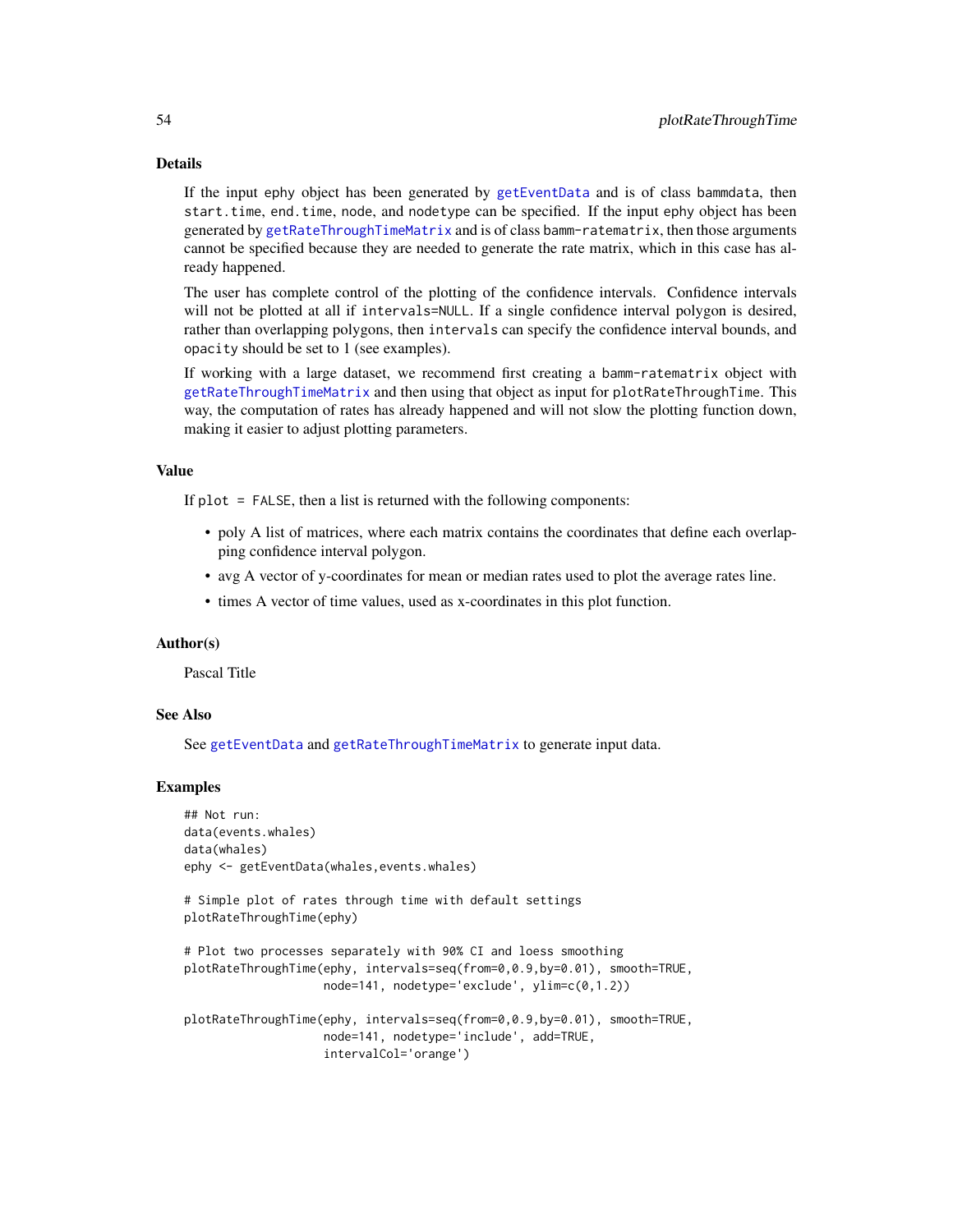```
legend('topleft', legend=c('Dolphins','Whales'), col='red',
    fill=c('orange','blue'), border=FALSE, lty=1, lwd=2, merge=TRUE,
           seg.len=0.6)
# Same plot, but from bamm-ratematrix objects
rmat1 <- getRateThroughTimeMatrix(ephy, node=141, nodetype='exclude')
rmat2 <- getRateThroughTimeMatrix(ephy, node=141, nodetype='include')
plotRateThroughTime(rmat1, intervals=seq(from=0,0.9,by=0.01),
    smooth=TRUE, ylim=c(0,1.2))
plotRateThroughTime(rmat2, intervals=seq(from=0,0.9,by=0.01),
    smooth=TRUE, add=TRUE, intervalCol='orange')
# To plot the mean rate without the confidence envelope
plotRateThroughTime(ephy,useMedian=FALSE, intervals=NULL)
# To plot the mean rate, with a single 95% confidence envelope, grayscale
plotRateThroughTime(ephy,useMedian=FALSE, intervals=c(0.05,0.95),
    intervalCol='gray70', avgCol='black', opacity=1)
# To not plot, but instead return the plotting data generated in this
# function, we can make plot=FALSE
plotRateThroughTime(ephy, plot=FALSE)
## End(Not run)
```
ratesHistogram *Histogram of* BAMM *rate frequencies*

### Description

Plots a histogram of the frequency of rate values across the phylogeny.

#### Usage

```
ratesHistogram(phylorates, plotBrks = TRUE, xlab = "speciation rate",
 ylab = "density", lwd = 0.2, lty = 1, brksCol = "black", ...)
```

| phylorates | A saved plot.bammdata object.                           |
|------------|---------------------------------------------------------|
| plotBrks   | Boolean, should breaks be plotted over the histogram.   |
| xlab       | x-axis label.                                           |
| ylab       | y-axis label.                                           |
| lwd        | Line width for breaks.                                  |
| lty        | Line style for breaks.                                  |
| brksCol    | Color of breaks lines.                                  |
|            | Additional arguments passed on to metx for axis labels. |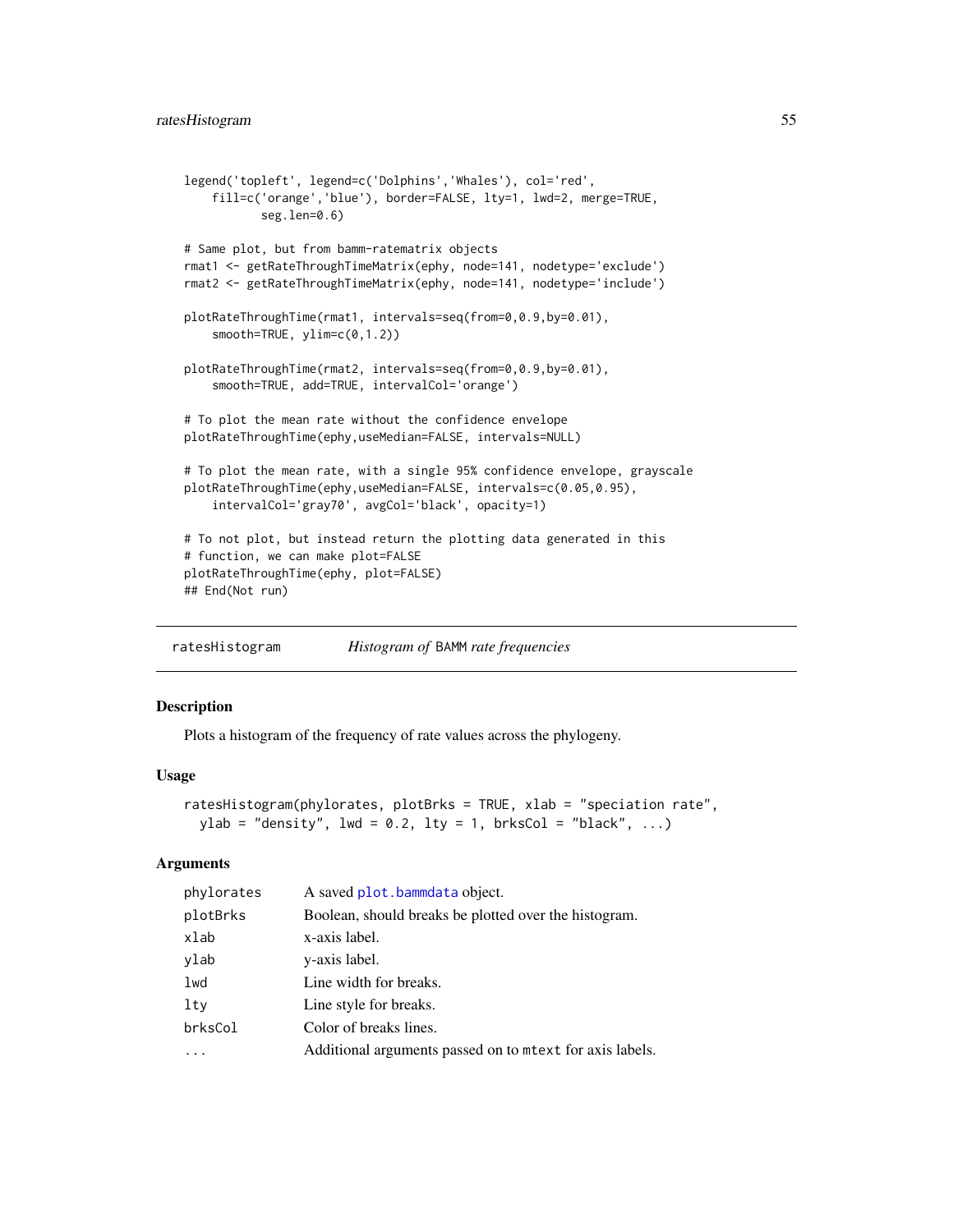With this function, a histogram is plotted that shows the frequency of rates present in the dataset. The color scheme plotted is taken from the saved plot.bammdata object that is the main input. Therefore, the mapping of colors to rates in the histogram corresponds exactly to what is plotted in the phylorate plot. If plotBrks = TRUE, then the color breaks used for the phylorates plot are shown.

This function can be a useful tool for exploring different plot.bammdata options. Please see [http:](http://bamm-project.org/colorbreaks.html) [//bamm-project.org/colorbreaks.html](http://bamm-project.org/colorbreaks.html) on the bamm-project website for more information on the utility of this function.

#### Author(s)

Pascal Title

### References

<http://bamm-project.org>

#### See Also

[plot.bammdata](#page-42-0)

### Examples

```
data(primates, events.primates)
ed <- getEventData(primates, events.primates, burnin=0.25, nsamples=500,
                   type = 'trait')
```
# create phylorate plot with the jenks breaks method to generate output phylorates <- plot(ed, breaksmethod='jenks', show = FALSE)

ratesHistogram(phylorates, plotBrks = TRUE, xlab = 'trait rates')

richColors *Rich color palette*

### Description

Deprecated function. Please use [rich.colors](#page-0-0) instead.

### Usage

```
richColors(n)
```
#### Arguments

n The number of desired colors.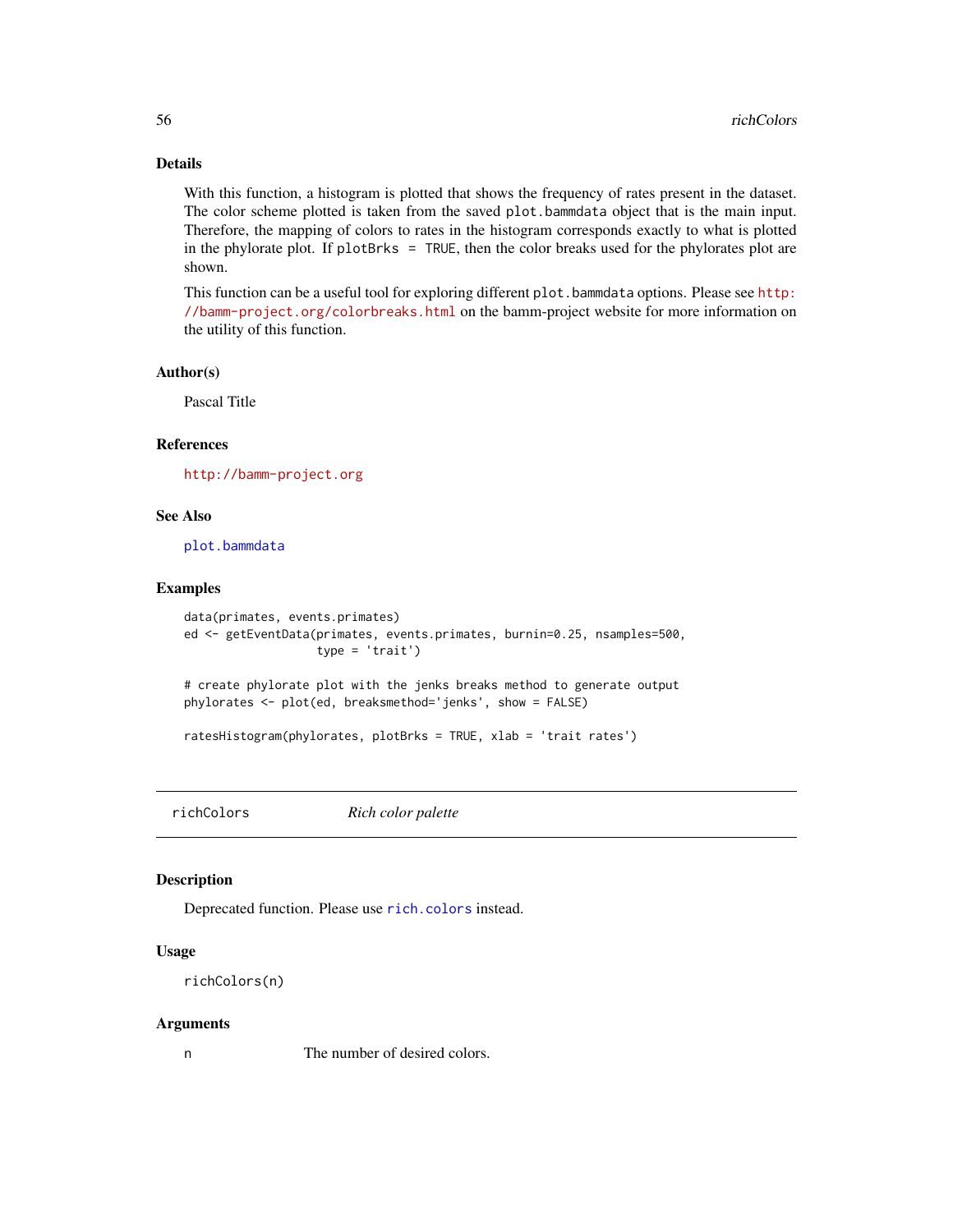### samplingProbs 57

#### See Also

[rich.colors](#page-0-0)

samplingProbs *Creates clade-specific sampling fractions*

#### **Description**

If the user would like to specify species sampling on a clade-by-clade basis, a sampling probability table can be provided to BAMM.

### Usage

```
samplingProbs(tree, cladeTable, cladeRichness = NULL, globalSampling, output,
 writeToDisk = TRUE)
```
#### Arguments

| tree          | An object of class phylo.                                                                 |  |
|---------------|-------------------------------------------------------------------------------------------|--|
| cladeTable    | A data frame with one column of species names and a second column of group<br>assignment. |  |
| cladeRichness | Either NULL or a vector of species counts, named by clade names.                          |  |
|               | global Sampling percent sampling for the backbone of the phylogeny.                       |  |
| output        | Path + output file name.                                                                  |  |
| writeToDisk   | A logical, should the table be written to disk, defaults to TRUE.                         |  |

#### Details

This function handles two types of input: The cladeTable can either contain the species found in the phylogeny, along with clade assignment of those species, or it can contain more species than found in the phylogeny. If the table only contains those species in the phylogeny, then a vector cladeRichness must be provided that contains known clade richness. If the cladeTable contains more than the species in the phylogeny, then cladeRichness should be set to NULL. The globalSampling value should represent the overall completeness of species sampling in terms of major clades. See <http://bamm-project.org> for additional details.

### Value

If writeToDisk = TRUE, then no object is returned. If writeToDisk = FALSE, then a dataframe is returned. The resultant table must contain one row for each species in the phylogeny, along with clade assignment, and sampling fraction. The first line must contain the overall sampling fraction for the phylogeny and must be written as tab-delimited, with no headers.

#### Author(s)

Pascal Title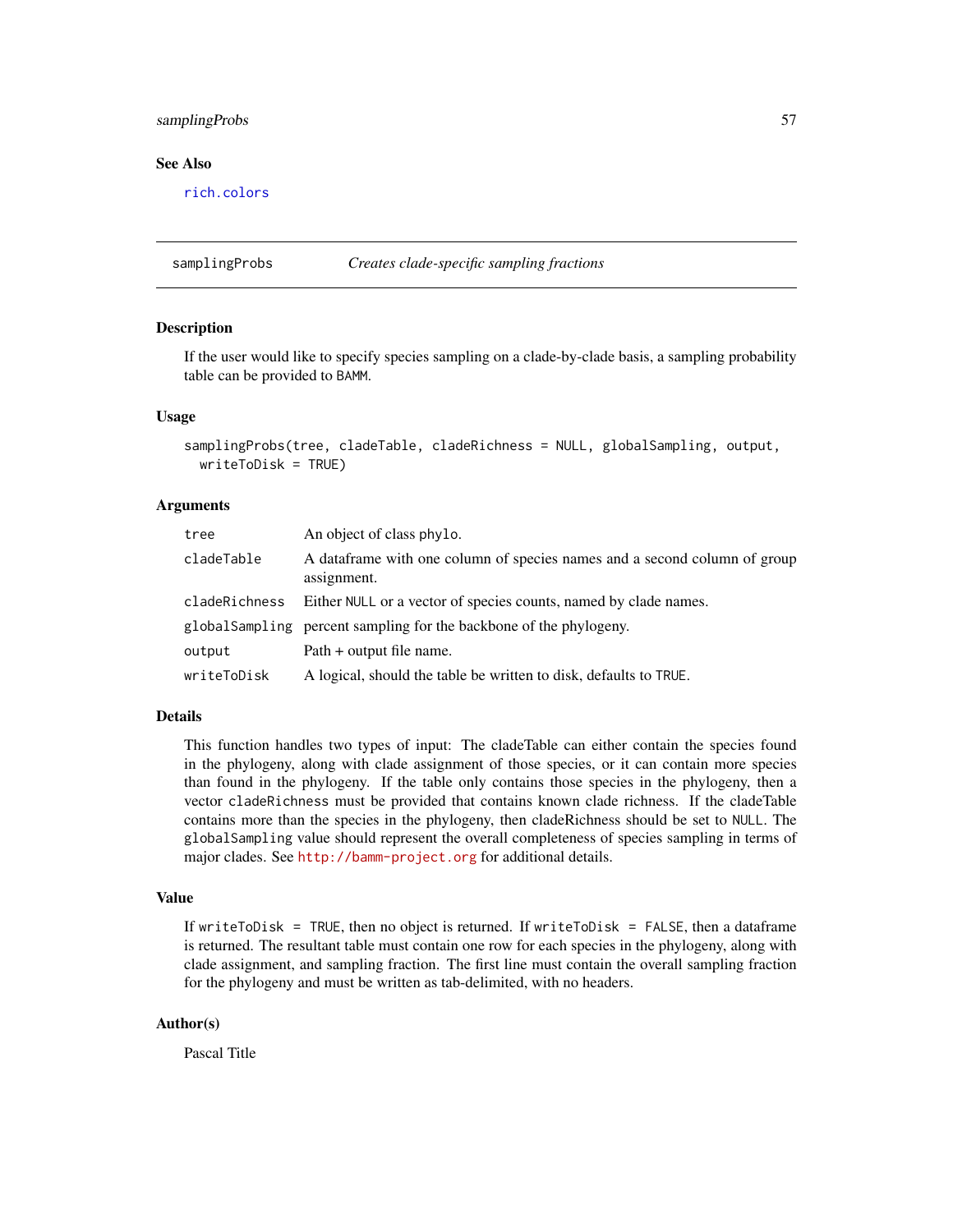### Examples

```
# Generate dummy data
tree <- read.tree(text="(((t1:2,(t2:1,t3:1):1):1,((t4:1,t5:1):1,t6:2):1)
                 :1,(t7:3,(t8:2,t9:2):1):1);")
tree$tip.label <- paste(rep('Species',9),1:9,sep='')
spTable <- as.data.frame(matrix(nrow=9,ncol=2))
spTable[,1] <- tree$tip.label
spTable[1:3,2] <- 'cladeA'
spTable[4:6,2] <- 'cladeB'
spTable[7:9,2] <- 'cladeC'
richnessVec <- c(cladeA=5, cladeB=4, cladeC=12)
# Option 1: We have a table of clade assignment for the species in the
# tree, along with a vector of known clade richness
spTable
richnessVec
samplingProbs(tree, cladeTable = spTable, cladeRichness = richnessVec,
             globalSampling = 1, writeToDisk = FALSE)
# Option 2: We have a table of known species, beyond the sampling in the
# phylogeny
spTable <- rbind(spTable, c('Species10','cladeA'),c('Species11','cladeA'),
                c('Species12','cladeC'), c('Species13','cladeC'),
                c('Species14','cladeC'))
spTable
samplingProbs(tree, cladeTable = spTable, cladeRichness = NULL,
             globalSampling = 0.9, writeToDisk = FALSE)
```
setBAMMpriors *Set BAMM Priors*

#### Description

Set priors for BAMM analysis.

#### Usage

```
setBAMMpriors(phy, total.taxa = NULL, traits = NULL,
 outfile = "myPriors.txt", Nmax = 1000, suppressWarning = FALSE)
```

| phy        | An object of class phylo, e.g., the phylogenetic tree you will analyze with BAMM.   |
|------------|-------------------------------------------------------------------------------------|
| total.taxa | If doing speciation-extinction analysis, the total number of taxa in your clade. If |
|            | your tree contains all taxa in the clade (100% sampling), then leave this as NULL.  |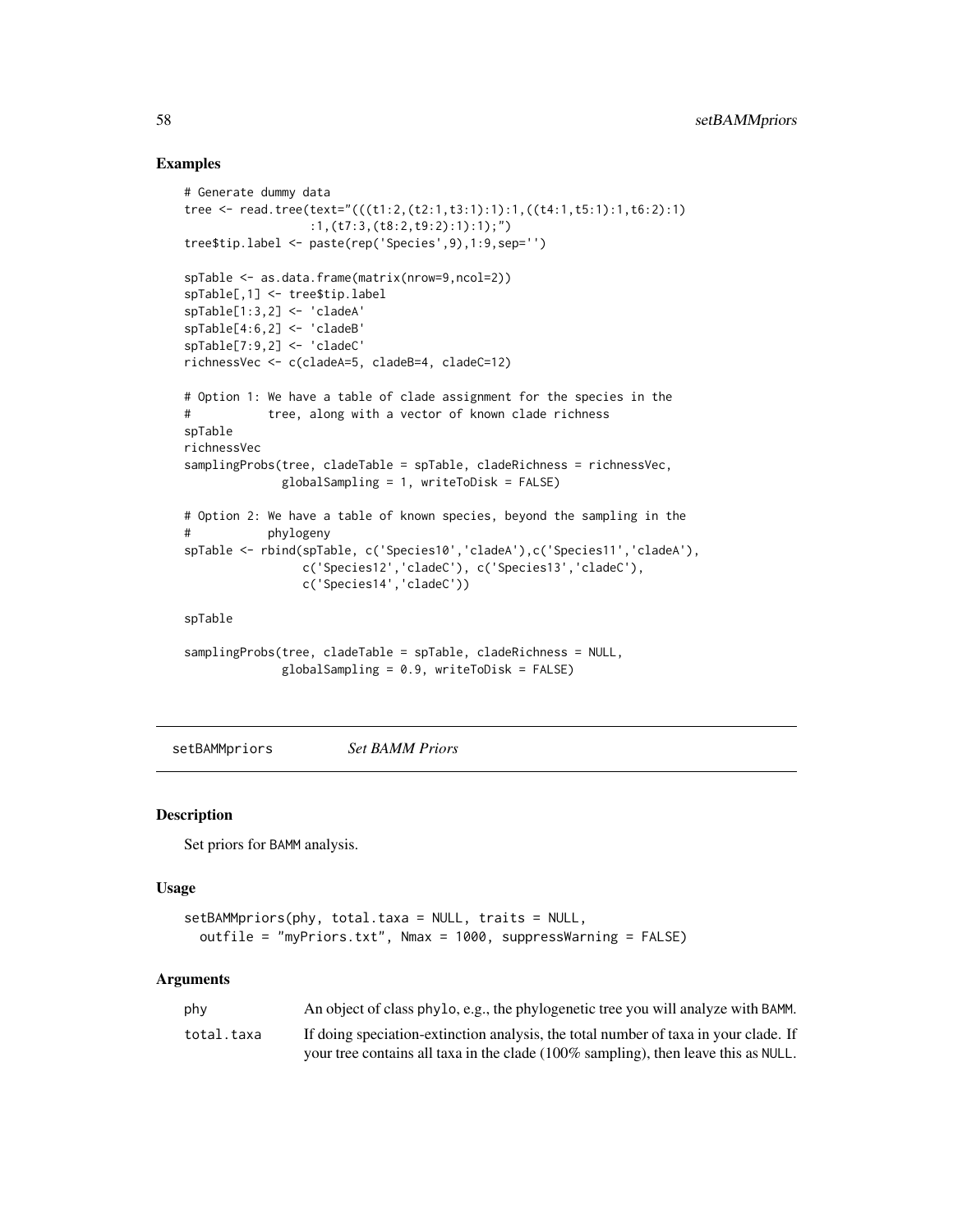| traits          | A filename where the trait data (BAMM format) are stored, or a numeric vector<br>named according to the tips in phy. Leave NULL if doing a speciation-extinction<br>analysis.          |
|-----------------|----------------------------------------------------------------------------------------------------------------------------------------------------------------------------------------|
| outfile         | Filename for outputting the sample priors block. If NULL, then a vector is re-<br>turned instead.                                                                                      |
| Nmax            | If analyzing a very large tree for phenotypic evolution, uses only this many taxa<br>to estimate priors for your dataset. Avoid matrix inversion issues with large<br>numbers of tips. |
| suppressWarning |                                                                                                                                                                                        |
|                 | Logical. If TRUE, then the warning about setting the Poisson rate prior is sup-<br>pressed. Only applies if outfile $=$ NULL.                                                          |

This is a "quick and dirty" tool for identifying approximately acceptable priors for a BAMM analysis. We have found that choice of prior can have a substantial impact on BAMM analyses. It is difficult to simply set a default prior that applies across datasets, because users often have trees with branch lengths in very different units (e.g., numbers of substitutions versus millions of years). Hence, without some careful attention, you can inadvertently specify some very bad prior distributions. This function is designed to at least put you in the right ballpark for decent prior distributions, but there are no guarantees that these are most appropriate for your data.

The general rules applied here are:

For the lambdaInitPrior, we estimate the speciation rate of the data under a pure birth model. We then set this prior to give an exponential distribution with a mean five times greater than this computed pure birth speciation estimate.

The lambdaShiftPrior is the standard deviation of the normal prior on the exponential change parameter k. We set the prior distribution based on the age of the root of the tree. We set the standard deviation of this distribution such that 2 standard deviations give a parameter that will yield a 90% decline in the initial speciation rate between the root of the tree and the tips. The basic model is lambda(t) = lambda\_0  $*$  exp(k  $*$  t). This is a straightforward calculation: let  $x = -\log(0.1)$ / TMAX, where TMAX is the age of the tree. Then set the standard deviation equal to  $(x / 2)$ .

We set muInitPrior equal to lambdaInitPrior.

For trait evolution, we first compute the maximum likelihood estimate of the variance of a Brownian motion process of trait evolution. The prior betaInitPrior is then set to an exponential distribution with a mean 5 times greater than this value (similar to what is done for lambda and mu, above).

This function generates an output file containing a prior parameters block that can be pasted directly into the priors section of your BAMM control file.

#### Value

The function does not return anything. It simply performs some calculations and writes formatted output to a file. However, if outfile = NULL, then a named vector is returned.

#### Author(s)

Dan Rabosky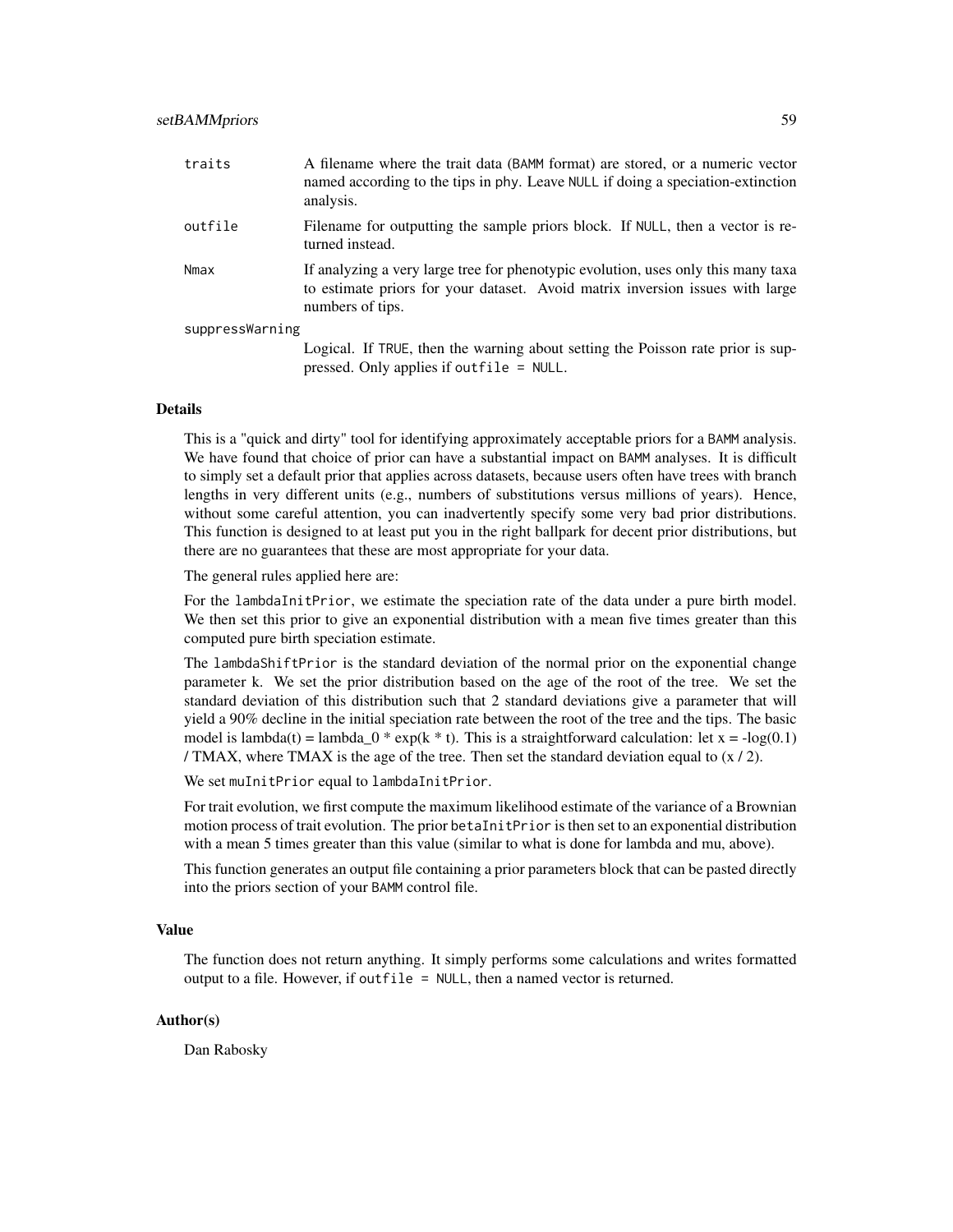### Examples

```
data(whales)
setBAMMpriors(phy = whales, total.taxa = 89, outfile = NULL)
```
speciesByRatesMatrix *Compute species-specific rate through time trajectories*

### Description

Computes the mean of the marginal posterior density of speciation/extinction or phenotypic rates for equally spaced points along the root to tip path for each species.

### Usage

```
speciesByRatesMatrix(ephy, nslices, index = NULL, spex = "s")
```
### Arguments

| ephy    | An object of class bammdata.                                                                                                                                                     |
|---------|----------------------------------------------------------------------------------------------------------------------------------------------------------------------------------|
| nslices | An integer number of time slices. This determines the number of equally spaced<br>points in time at which rates are computed for each species.                                   |
| index   | An integer or vector of mode integer indicating which posterior samples to use<br>in the calculation. If NULL (default) all samples are used.                                    |
| spex    | A character string. "s" (default) calculates speciation rates; "e" calculates extinc-<br>tion rates; "netdiv" calculates diversification rates. Ignored if ephy\$type = "trait". |

### Value

A list with two components:

- times A vector of time points where rates were calculated.
- rates A species X times matrix of rate through time trajectories.

### Author(s)

Mike Grundler

### References

<http://bamm-project.org>

### See Also

[getRateThroughTimeMatrix](#page-35-0)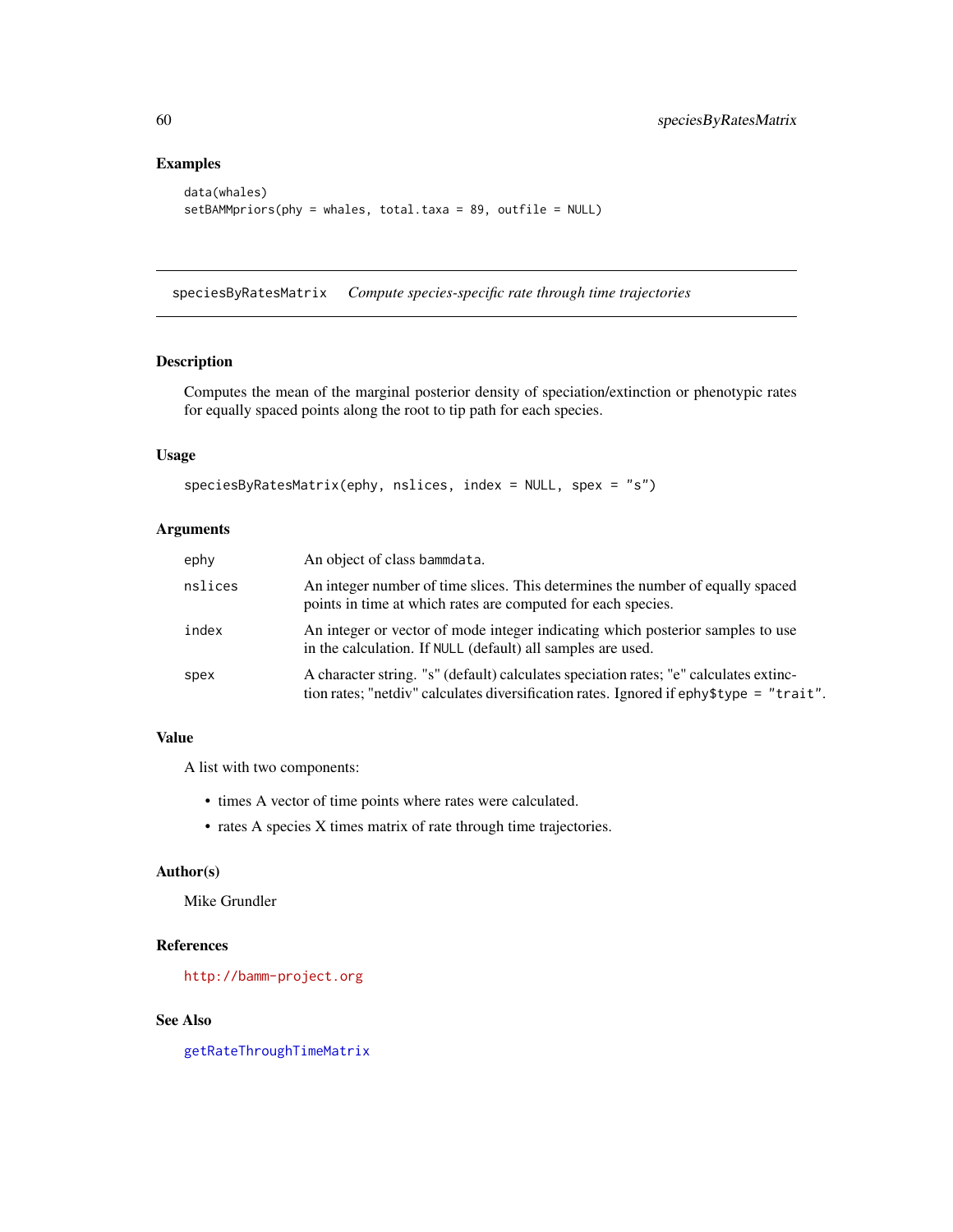#### $stepBF$  61

### Examples

```
data(whales, events.whales)
ed <- getEventData(whales,events.whales,burnin=0.25, nsamples=500)
ratemat <- speciesByRatesMatrix(ed, nslices = 100)
dolphins <- extract.clade(whales,140)$tip.label
plot.new()
plot.window(xlim=c(0,35),ylim=c(0,0.8))
for (i in 1:nrow(ratemat$rates)) {
    if (whales$tip.label[i] \%in\% dolphins) {
       lines(ratemat$times, ratemat$rates[i,], lwd=2, col=4)
    } else {
       lines(ratemat$times, ratemat$rates[i,], lwd=2, col=8)
    }
}
axis(1,seq(-5,35,5))
axis(2,seq(-0.2,0.8,0.2),las=1)
mtext("Time since root",1,line=2.5)
mtext("Speciation rate",2,line=2.5)
```
stepBF *Identify the optimal number of shifts using Bayes factors*

### Description

stepBF is a function to determine the overall best fitting number of shifts using Bayes factor evidence.

### Usage

```
stepBF(BFmat, step.size = 20, expectedNumberOfShifts = 1,
  inputType = "matrix")
```
### **Arguments**

| BFmat                  | square Bayes factor matrix or a named vector of posterior probabilities            |  |
|------------------------|------------------------------------------------------------------------------------|--|
| step.size              | how much Bayes factor support is required to accept a more complex model, see      |  |
|                        | <b>Details</b>                                                                     |  |
| expectedNumberOfShifts |                                                                                    |  |
|                        | expected number of shifts under the prior (only needed for inputType = 'postProb') |  |
| inputType              | describes the input: 'matrix' or 'postProb'                                        |  |

### Details

stepBF takes either a square Bayes factor matrix (such as output by [computeBayesFactors](#page-11-0)) or a named vector of posterior probabilities. If posterior probabilities are supplied, the model prior (expectedNumberOfShifts) must also be provided. If the input is a Bayes factor matrix, specify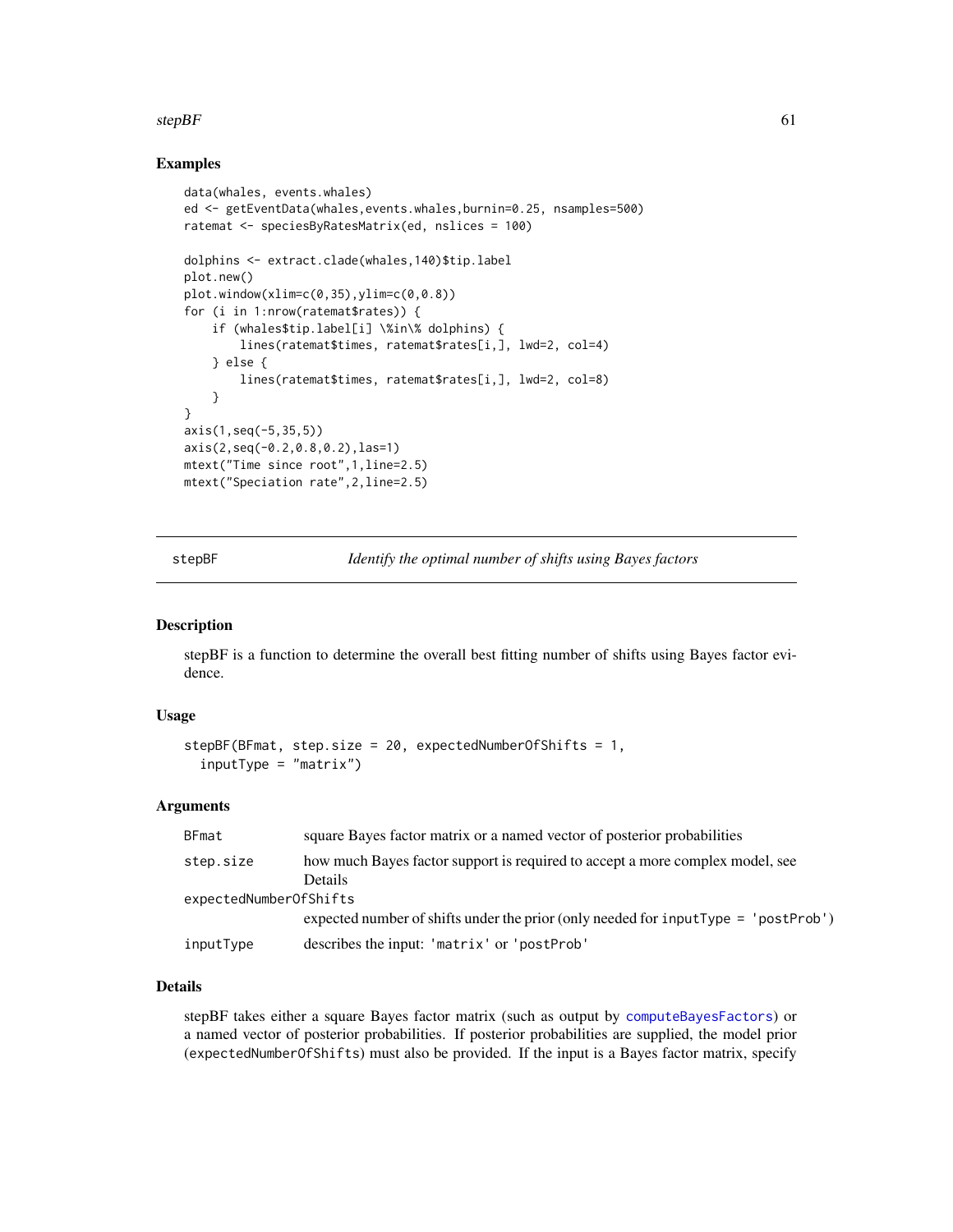inputType = 'matrix', otherwise if the input is a named vector of posterior probabilities, specify inputType = 'postProb'.

The step.size argument is how much Bayes factor support is needed to accept a more complex model. By default, this value is 1, so any more complex model that has a better Bayes factor than the previous model will be accepted. Increasing the step size greatly reduces the Type I error at the cost of inflating Type II error. So, with increasing step.size, you will infer fewer shifts.

#### Value

a list of 3 items: the number of shifts for the best model, the number of shifts for the second best model, and the Bayes factor support for the best model over the second best.

#### Author(s)

Jonathan Mitchell

#### References

<http://bamm-project.org>

### See Also

[computeBayesFactors](#page-11-0)

#### Examples

```
data(mcmc.whales)
# remove 10% burnin
mcmc.whales <- mcmc.whales[floor(0.1 * nrow(mcmc.whales)):nrow(mcmc.whales), ]
# from a square matrix of Bayes factor values (inputType = 'matrix')
bfmat <- computeBayesFactors(mcmc.whales, expectedNumberOfShifts = 1, burnin = 0)
stepBF(bfmat, step.size = 1, inputType = 'matrix')# or from a vector of posterior probabilities (inputType = 'postProb')
postProb <- table(mcmc.whales$N_shifts) / nrow(mcmc.whales)
stepBF(postProb, step.size = 1, inputType = 'postProb')
```
subsetEventData *Subset a* bammdata *object*

#### Description

Subsets a bammdata object. Returns a bammdata object after extracting a specified set of samples from the posterior.

#### Usage

```
subsetEventData(ephy, index)
```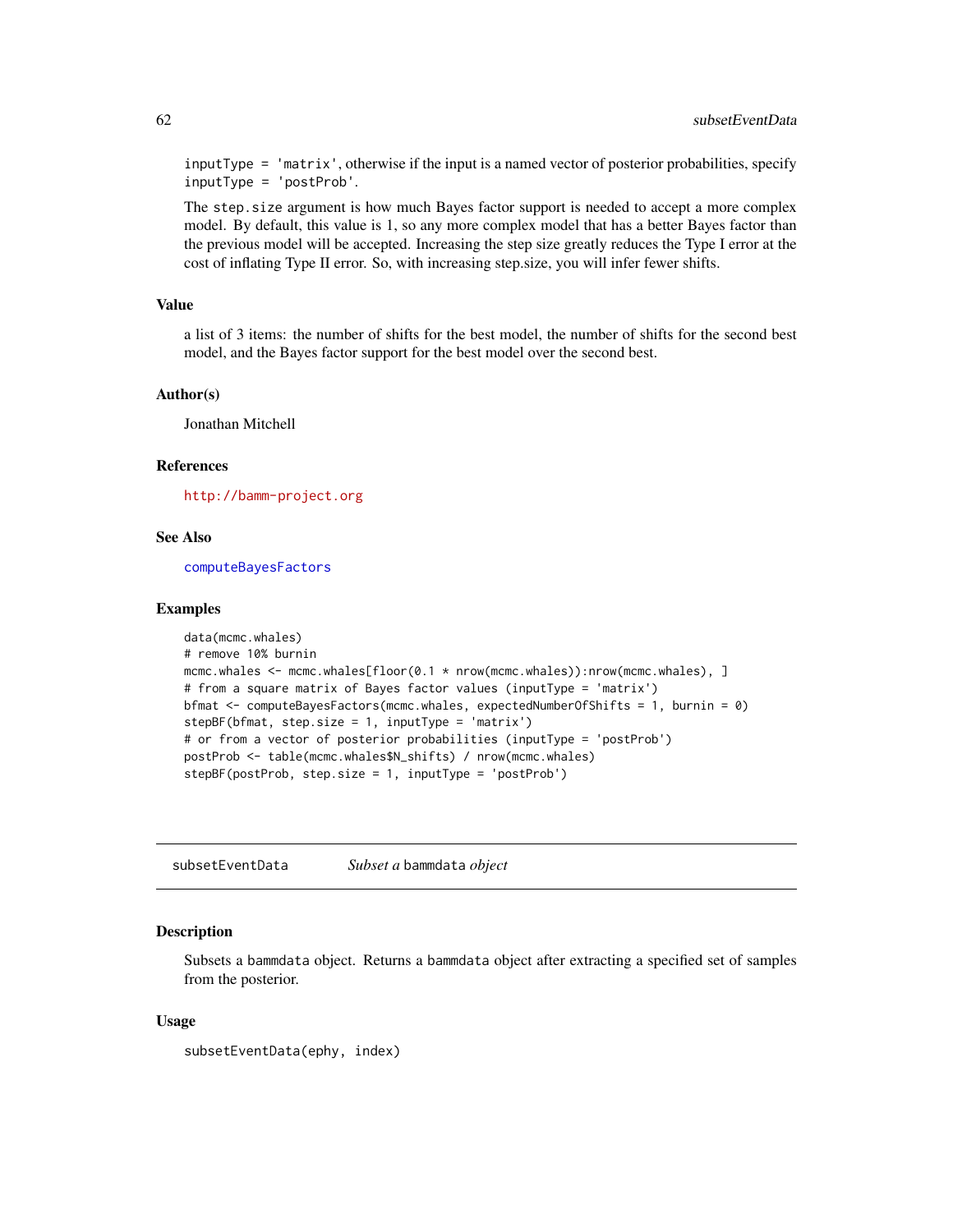### subtreeBAMM 63

#### Arguments

| ephy  | An object of class bammdata.                                                     |
|-------|----------------------------------------------------------------------------------|
| index | A vector of integers corresponding to samples to be extracted from the posterior |
|       | distribution of shift configurations included in the bammedata object.           |

### Details

This will result in an error if you attempt to access samples that do not exist in the ephy data object. For example, if your bammdata object includes 100 samples from a posterior distribution sampled with BAMM, you can only attempt to subset with index values 1:100.

#### Author(s)

Dan Rabosky

### See Also

[plot.bammdata](#page-42-0), [getCohortMatrix](#page-27-0), [image](#page-0-0)

#### Examples

```
data(whales, events.whales)
ed <- getEventData(whales, events.whales, nsamples=500)
ed2 <- subsetEventData(ed, index=1)
plot(ed2)
addBAMMshifts(ed2, cex=2)
```
<span id="page-62-0"></span>subtreeBAMM *Pulls out a subtree from* bammdata *object*

### Description

Given a set of tips or a node, this function extracts the corresponding subtree from the bammdata object. User should specify either a set of tips or a node, and the node will overwrite the tips if both are given.

### Usage

```
subtreeBAMM(ephy, tips = NULL, node = NULL)
```

| ephy | An object of class bammdata.                                                                                            |
|------|-------------------------------------------------------------------------------------------------------------------------|
| tips | An integer or character vector indicating which tips (more than one) to be in-<br>cluded in the subtree.                |
| node | An integer indicating the root of the subtree to be extracted, and it must corre-<br>spond to an innernode on the tree. |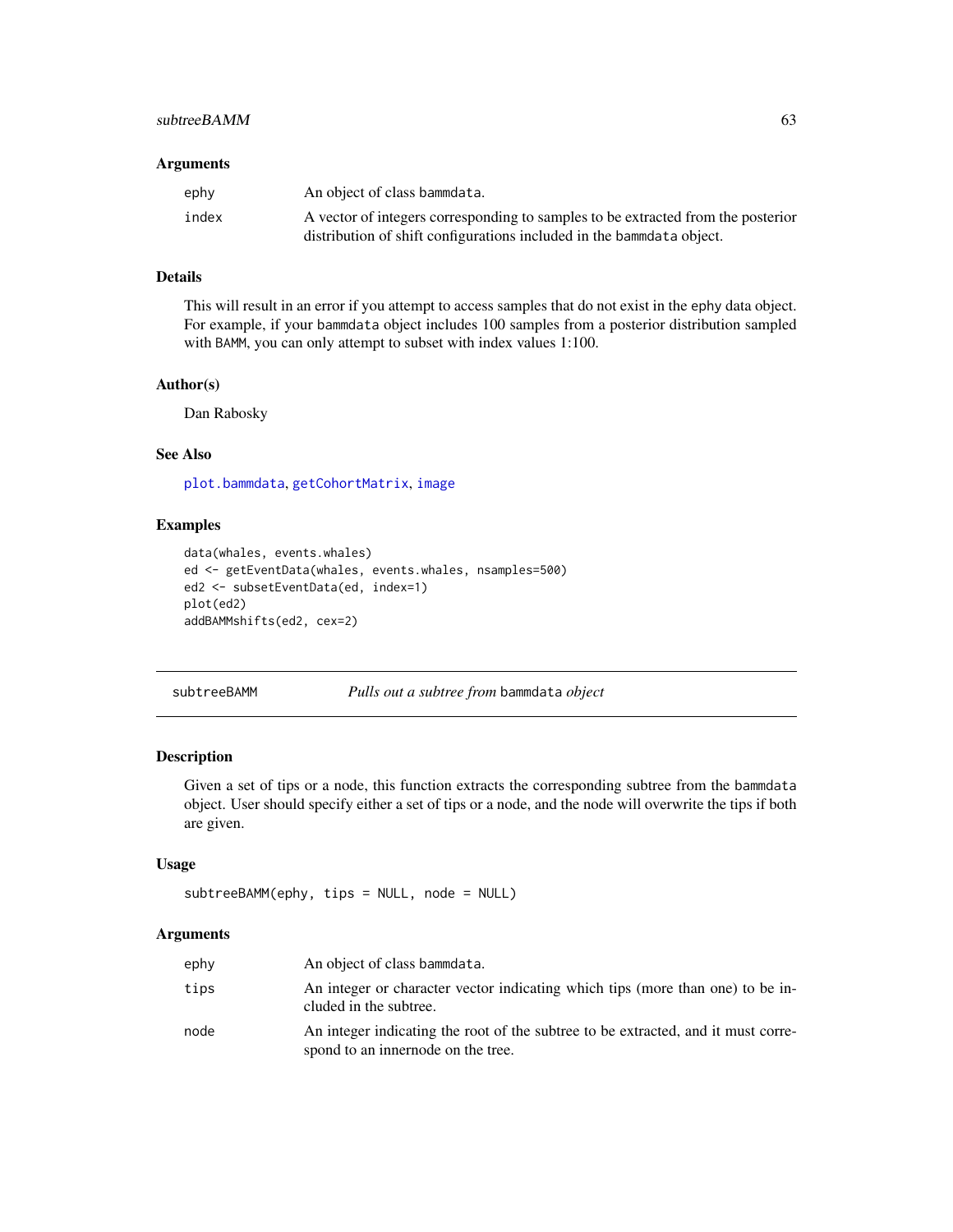This function allows users to extract a subtree from a big bammdata object, and examine the subset using [plot.bammdata](#page-42-0)

### Value

An object of class bammdata.

#### Author(s)

Huateng Huang

### See Also

[getmrca](#page-34-0), [plot.bammdata](#page-42-0)

#### Examples

```
data(whales, events.whales)
ephy <- getEventData(whales, events.whales, burnin=0.25, nsamples=500)
# specify a set of tips for the subtree
tips <- sample(ephy$tip.label,size=20,replace=FALSE)
subphy <- subtreeBAMM(ephy, tips=tips)
# specify a innernode for subsetting
subphy <- subtreeBAMM(ephy, node=103)
# plot the subtree
plot(subphy)
```
summary.bammdata *Summary of rate shift results from* BAMM *analysis*

### Description

Summarizes the posterior distribution on the number of shifts.

### Usage

```
## S3 method for class 'bammdata'
summary(object, display = 10, print = T, ...)
```

| object                  | An object of class bammdata.                                   |
|-------------------------|----------------------------------------------------------------|
| display                 | An integer for the number of rows of the posterior to display. |
| print                   | Print summary of shift distribution in console window?         |
| $\cdot$ $\cdot$ $\cdot$ | Additional arguments (currently unused).                       |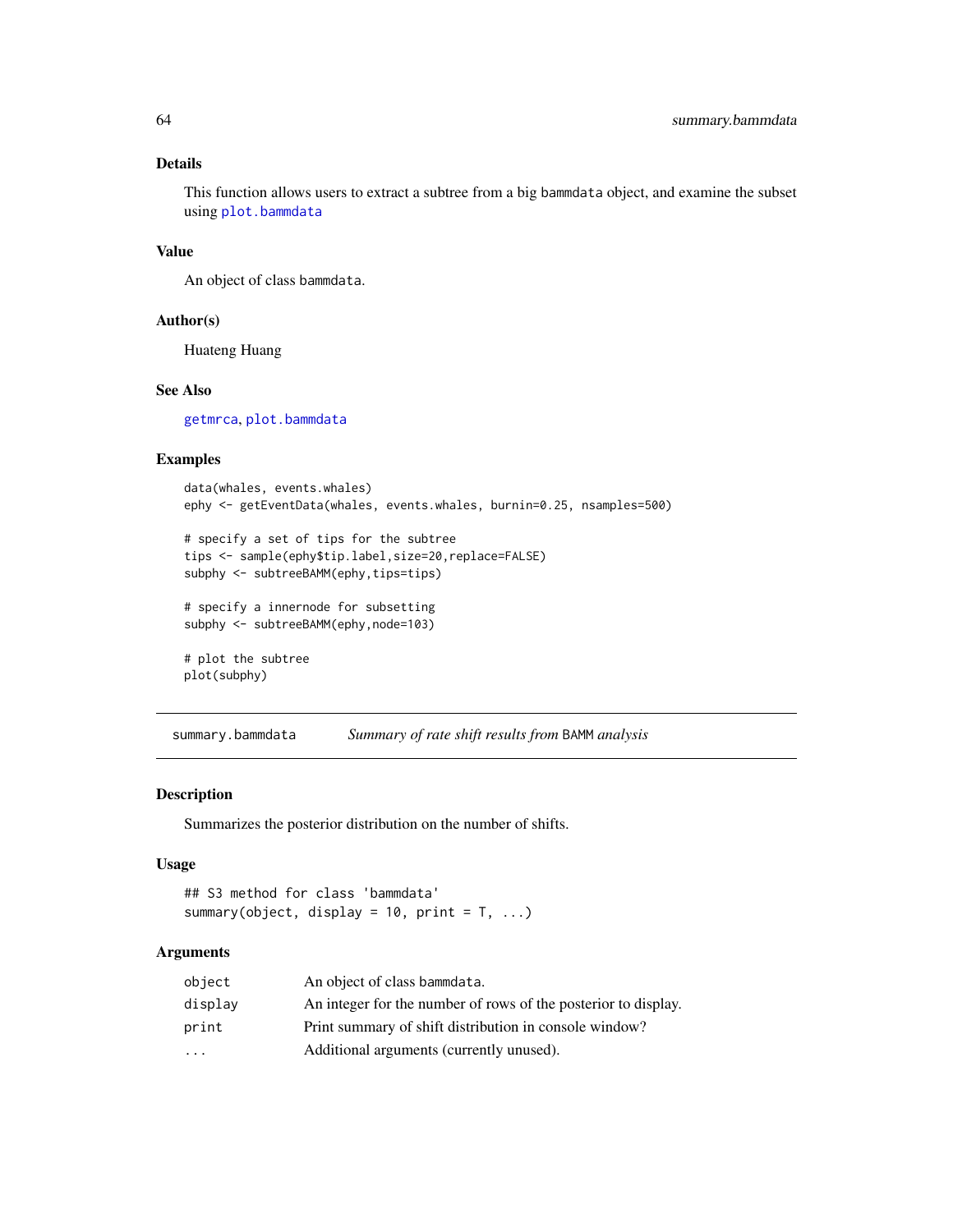Prints to console the number of posterior samples and the posterior distribution on the number of shifts, which is just the fraction of samples in the posterior having 0, 1, 2,...n shifts.

#### Value

Returns (invisibly) a dataframe with 2 components:

| shifts | The number of shifts.                                                                     |
|--------|-------------------------------------------------------------------------------------------|
| prob   | The corresponding posterior probability of a model with a given number of rate<br>shifts. |

## Author(s)

Mike Grundler, Dan Rabosky

### References

<http://bamm-project.org>

## Examples

```
data(whales, events.whales)
ephy <- getEventData(whales, events.whales, nsamples=100)
summary(ephy)
```
summary.credibleshiftset

*Summary of credible set of shift configurations from a* BAMM *analysis*

#### Description

Prints summary attributes of the BAMM credible set of shift configurations.

### Usage

```
## S3 method for class 'credibleshiftset'
summary(object, ...)
```

```
## S3 method for class 'credibleshiftset'
print(x, \ldots)
```

| object, x | An object of class credibleshiftset. |
|-----------|--------------------------------------|
| $\cdots$  | Additional arguments (unused).       |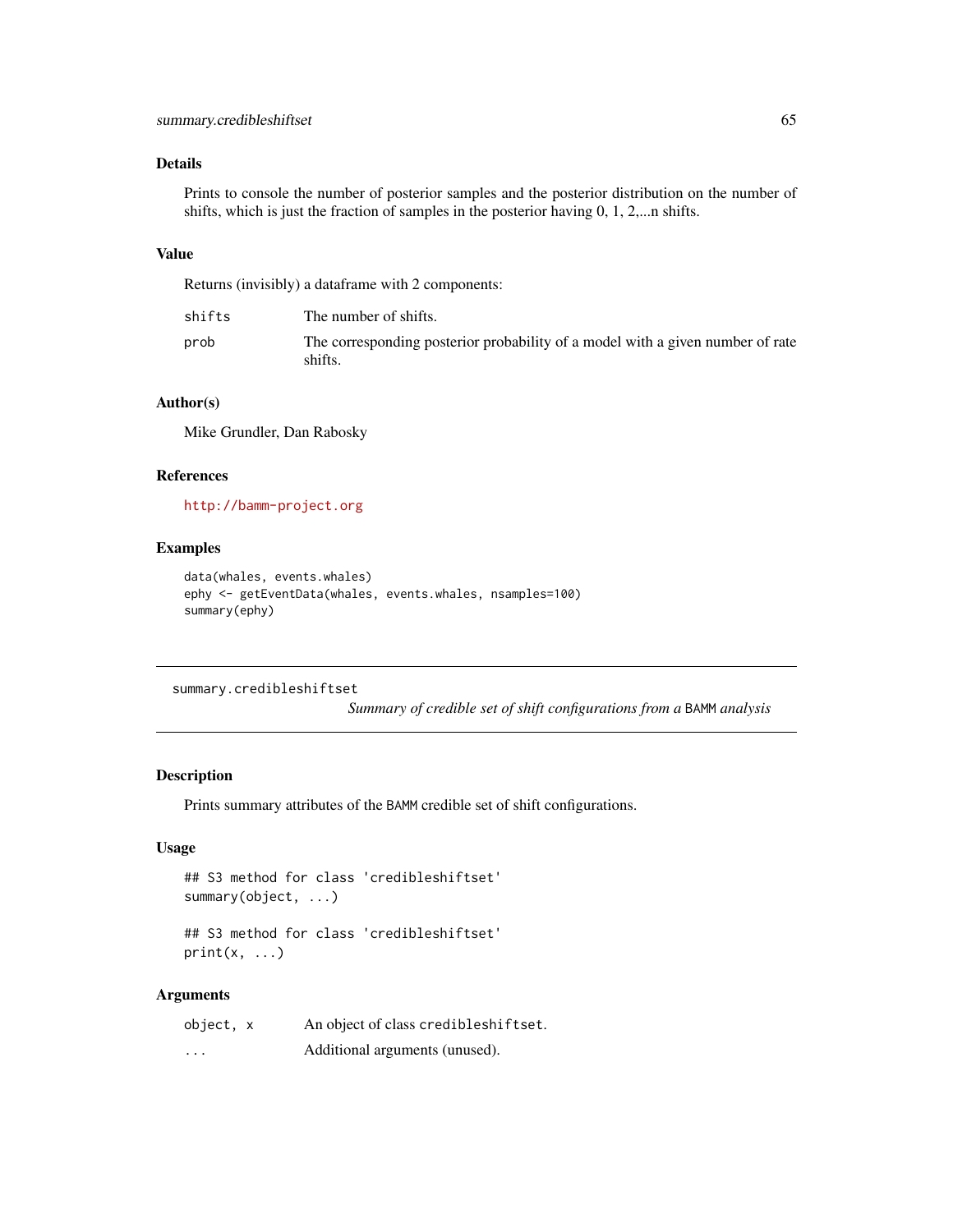Prints to console summary attributes of the XX% credible set of shift configurations sampled using BAMM. Attributes printed include: the number of distinct configurations in the XX% credible set and the posterior probability, cumulative probability, and number of rate shifts in the 9 most-probable shift configurations.

### Value

summary.credibleshiftset returns (invisibly) a dataframe with a number of rows equal to the number of shift configurations in the credible set and four columns:

| rank        | The ranked index of each shift configuration (ranked by posterior probability). |
|-------------|---------------------------------------------------------------------------------|
| probability | The posterior probability of each shift configuration.                          |
| cumulative  | The cumulative probability of each shift configuration.                         |
| N shifts    | The number of rate shifts in each shift configuration (can be zero).            |

#### Author(s)

Dan Rabosky

### References

<http://bamm-project.org>

### See Also

[distinctShiftConfigurations](#page-18-0), [plot.bammshifts](#page-47-0), [credibleShiftSet](#page-13-0)

### Examples

```
data(whales, events.whales)
ed <- getEventData(whales, events.whales, nsamples = 500)
cset <- credibleShiftSet(ed, expectedNumberOfShifts = 1, threshold = 5)
summary(cset)
```
testTimeVariableBranches

*Evaluate evidence for temporal rate variation across tree*

### Description

For each branch in a phylogenetic tree, evaluates the evidence (posterior probability or Bayes factor) that macroevolutionary rates have varied through time.

#### Usage

```
testTimeVariableBranches(ephy, prior_tv = 0.5, return.type = "posterior")
```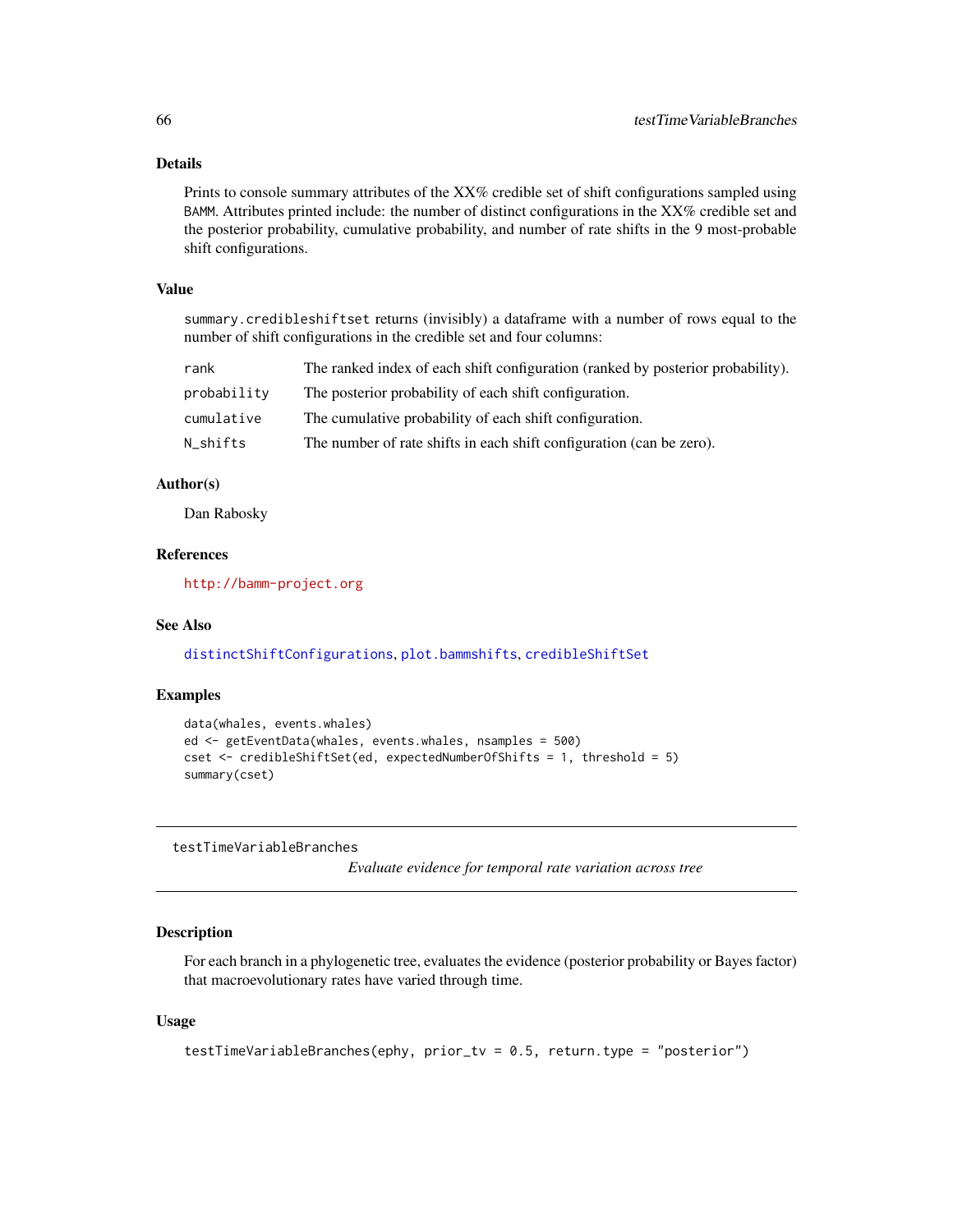#### **Arguments**

| ephy        | An object of class bammdata.                                                                                        |
|-------------|---------------------------------------------------------------------------------------------------------------------|
| prior_tv    | The prior probability that rate shifts lead to a new time-varying rate process<br>(versus a time-constant process). |
| return.type | Either "posterior" or "bayesfactor", depending on which form of evidence<br>you would like.                         |

### Details

In BAMM 2.0, rate shifts on trees can lead to time-varying or constant-rate diversification processes. In other words, the model will incorporate temporal variation in rates only if there is sufficient evidence in the data to favor it. The function testTimeVariableBranches enables the user to extract the evidence in favor of time-varying rates on any branch of a phylogenetic tree from a bammdata object.

The function returns a copy of the original phylogenetic tree, but where branch lengths have been replaced by either the posterior probability (return.type = "posterior") or the Bayes factor evidence (return.type = "bayesfactor") that the macroevolutionary rate regime governing each branch is time-variable. Consider a particular branch X on a phylogenetic tree. If the length of this branch is 0.97 and return. type = "posterior", this implies that branch X was governed by a time-varying rate dynamic in 97% of all samples in the posterior. Alternatively, only 3% of samples specified a constant rate dynamic on this branch.

The function also provides an alternative measure of support if return.type = "bayesfactor". In this case, the Bayes factor evidence for temporal rate variation is computed for each branch. We simply imagine that diversification rates on each branch can be explained by one of two models: either rates vary through time, or they do not. In the above example (branch X), the Bayes factor would be computed as follows, letting *Prob\_timevar* and *Prior\_timevar* be the posterior and prior probabilities that a particular branch is governed by a time-varying rate process:

### *( Prob\_timevar) / (1 - Prob\_timevar)* \* *(1 - prior\_timevar) / (prior\_timevar)*

The Bayes factor is not particularly useful under uniform prior odds (e.g., prior\_tv =  $0.5$ ), since this simply reduces to the ratio of posterior probabilities. Note that the prior must correspond to whatever you used to analyze your data in BAMM. By default, time-variable and time-constant processes are assumed to have equal prior odds.

This function can be used several ways, but this function allows the user to quickly evaluate which portions of a phylogenetic tree have "significant" evidence for rate variation through time (see Examples below).

#### Value

An object of class phylo, but where branch lengths are replaced with the desired evidence (posterior probability or Bayes factor) that each branch is governed by a time-varying rate dynamic.

### Author(s)

Dan Rabosky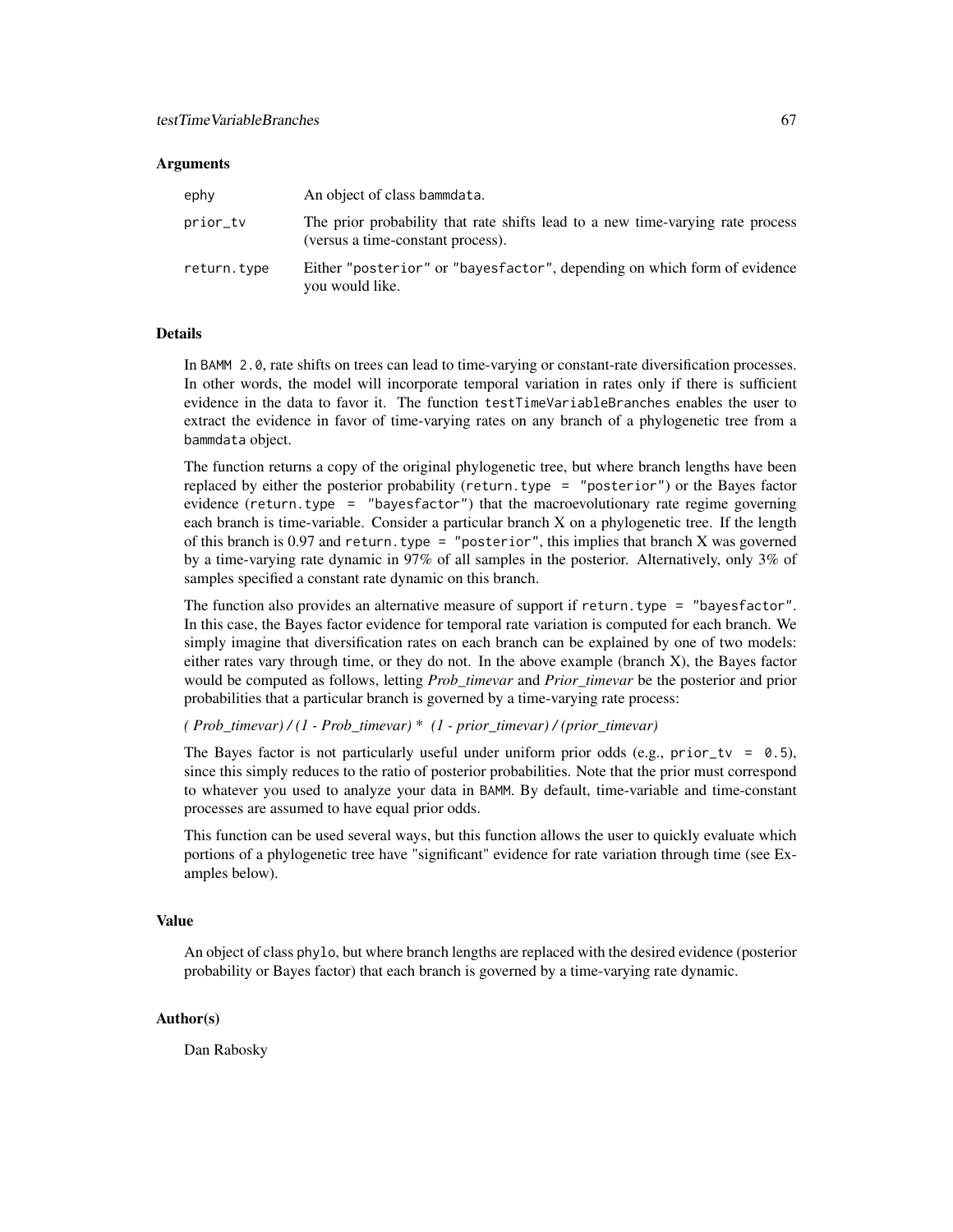#### References

<http://bamm-project.org>

### See Also

[getRateThroughTimeMatrix](#page-35-0)

### Examples

```
# Load whale data:
data(whales, events.whales)
ed <- getEventData(whales, events.whales, burnin=0.1, nsamples=200)
# compute the posterior probability of
# time-varying rates on each branch
tree.pp <- testTimeVariableBranches(ed)
# Plot tree, but color all branches where the posterior
# probability of time-varying rates exceeds 95\%:
colvec <- rep("black", nrow(whales$edge))
colvec[tree.pp$edge.length >= 0.95] <- 'red'
plot.phylo(whales, edge.color=colvec, cex=0.5)
# now, compute Bayes factors for each branch:
tree.bf <- testTimeVariableBranches(ed, return.type = "bayesfactor")
# now, assume that our prior was heavily stacked in favor
# of a time-constant process:
tree.bf2 <- testTimeVariableBranches(ed, prior_tv = 0.1,
                                     return.type = "bayesfactor")
# Plotting the branch-specific Bayes factors against each other:
plot.new()
par(mar=c(5,5,1,1))
plot.window(xlim=c(0, 260), ylim=c(0, 260))
points(tree.bf2$edge.length, tree.bf$edge.length, pch=21, bg='red',
       cex=1.5)
axis(1)
axis(2, 1as=1)mtext(side=1, text="Bayes factor: prior_tv = 0.1", line=3, cex=1.5)
mtext(side = 2, text = "Bayes factor: uniform prior odds", line=3,
      cex=1.5)
# and you can see that if your prior favors CONSTANT RATE dynamics
# you will obtain much stronger Bayes factor support for time varying
# rates.
# IF the evidence is present in your data to support time variation.
# To be clear, the Bayes factors in this example were computed from the
```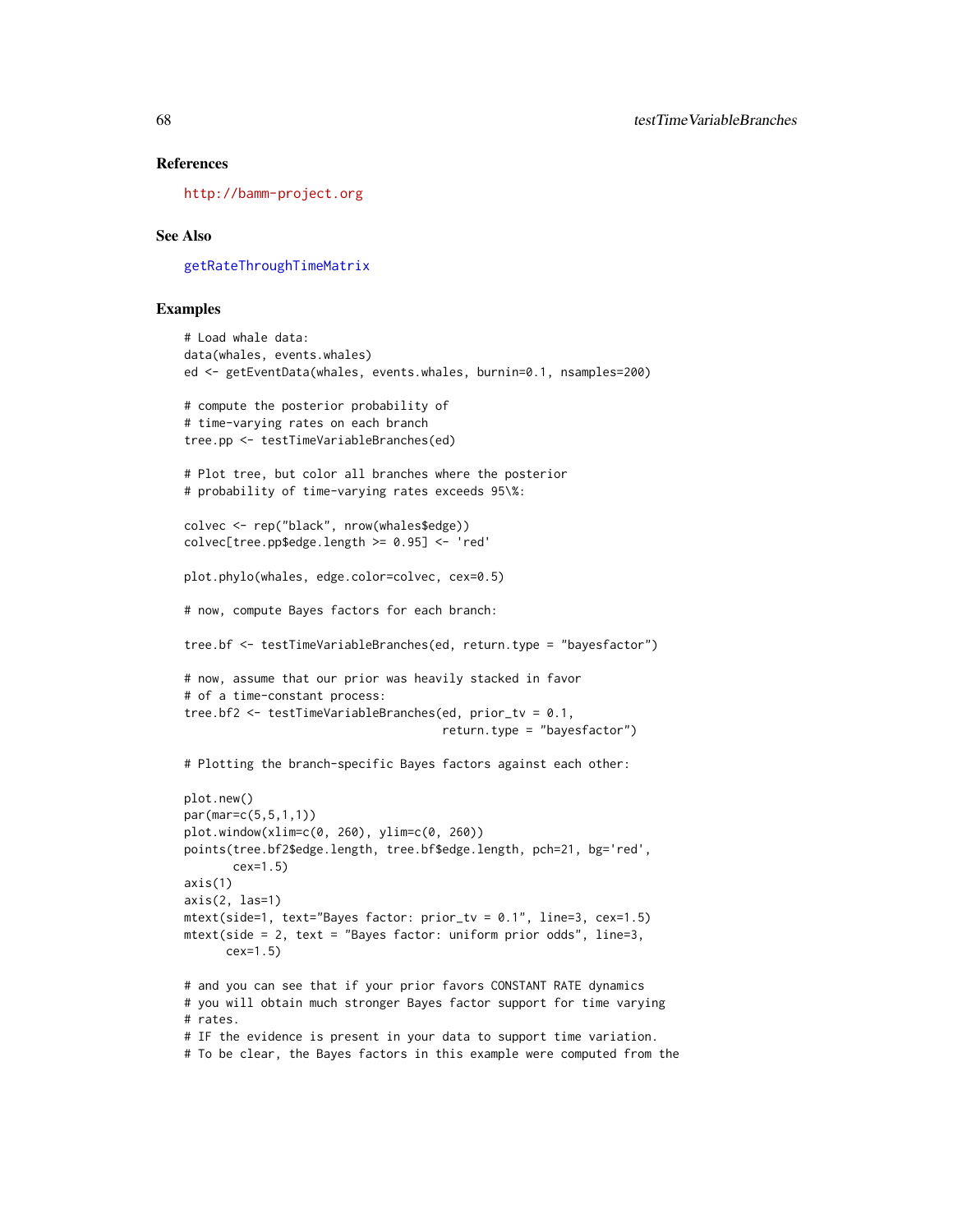# same posterior probabilities: it is only the prior odds that differed.

traitDependentBAMM *STRAPP: STructured Rate Permutations on Phylogenies*

#### Description

Given a bammdata object and a vector of (continuous) trait data, assess whether the correlation between the trait and bamm estimated speciation, extinction or net diversification rate is significant using permutation. A set of posterior samples is randomly drawn from the bammdata object. If the trait is continuous, this function calculates the correlation coefficients between the trait and tip rates (observed correlation), as well as that with permuted rates for each posterior sample. In a onetailed test for positive correlations, the reported p-value is the proportion of the posterior samples in which the observed correlation is larger than the correlations calculated with permuted rates. In a two-tailed test, the reported p-value is the proportion of the posterior samples in which the null correlation is as extreme as the correlation observed. If the trait is binary, the U statistic of the Mann-Whitney test is calculated instead of correlation coefficients to assess whether there is a significant difference in rate between the two trait states. For categorical traits with more than two states, the Kruskal-Wallis rank sum statistic is used.

#### Usage

```
traitDependentBAMM(ephy, traits, reps, rate = "speciation",
  return.full = FALSE, method = "spearman", logrates = TRUE,
  two.tailed = TRUE, traitorder = NA, nthreads = 1)
```

| ephy        | An object of class bammdata.                                                                                                                                                                                                                                                               |
|-------------|--------------------------------------------------------------------------------------------------------------------------------------------------------------------------------------------------------------------------------------------------------------------------------------------|
| traits      | A vector of trait data, with names corresponding to tips in the bammdata object.<br>It can be numeric or categorical.                                                                                                                                                                      |
| reps        | An integer specifying the number of permutations (i.e., the number of posterior<br>samples to randomly draw with replacement from the bammdata object).                                                                                                                                    |
| rate        | A character string specifying which estimated rate from the bammdata object<br>to use for testing correlation, must be one of 'speciation', 'extinction', or 'net<br>diversification'. Defaults to 'speciation'. You can specify just the initial letter.<br>Ignored for trait event data. |
| return.full | A logical. If TRUE, the list of posterior samples, the observed correlation for<br>each posterior sample, and the null distribution will be included in the returned<br>object. Defaults to FALSE.                                                                                         |
| method      | A character string, must be one of 'spearman', 'pearson', 'mann-whitney', or<br>'kruskal'. Defaults to 'spearman'. You can specify just the initial letter.                                                                                                                                |
| logrates    | A logical. If TRUE log-transform the rates before analysis. Defaults to TRUE.<br>This can only matter for the pearson correlation.                                                                                                                                                         |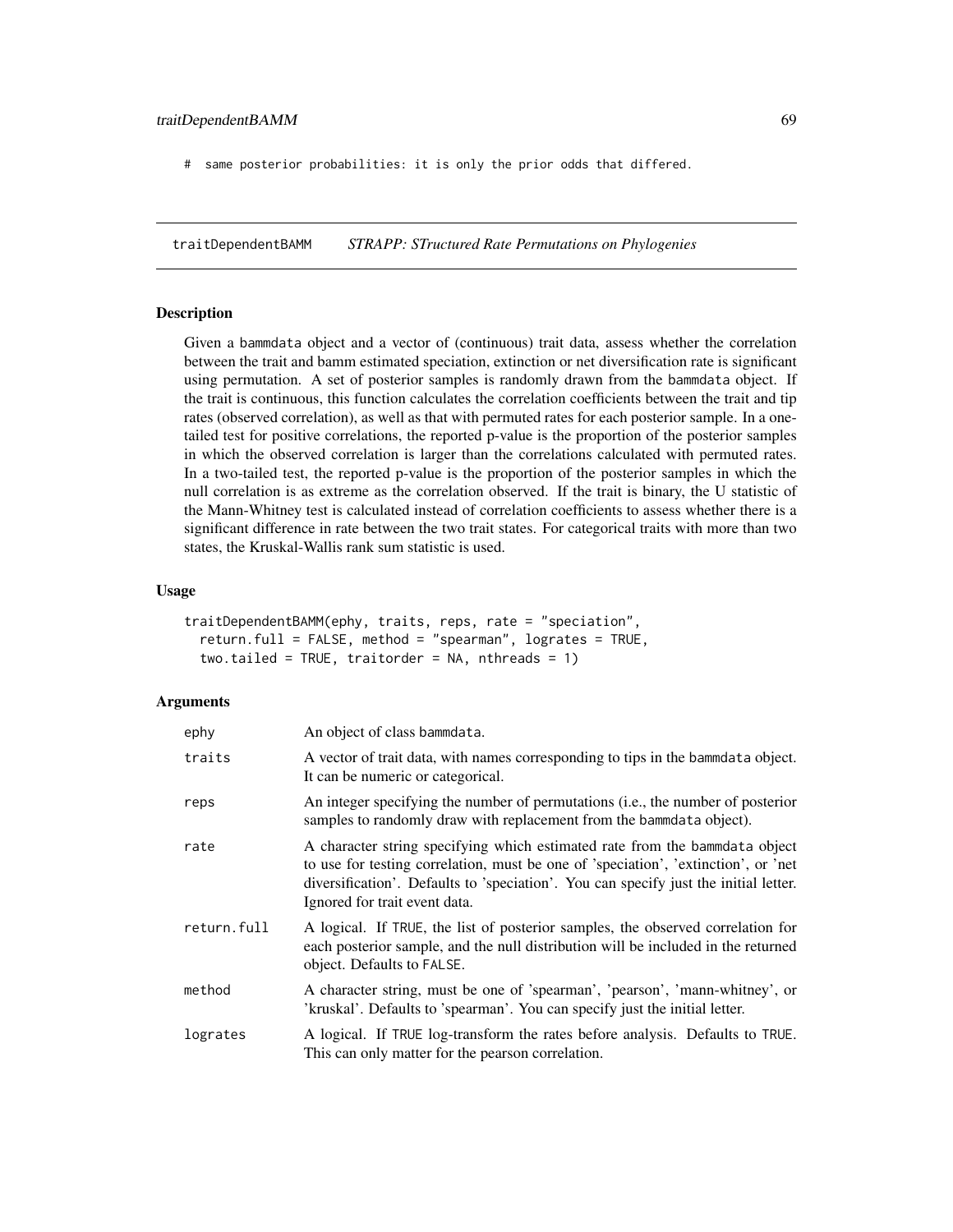| two.tailed | A logical, used for continuous trait data. If TRUE, perform a two-tailed statistical<br>test (i.e., if the null distribution is symmetric, it is equivalent to doubling the<br>p-value). Defaults to TRUE.                                                                                                                                                                                                                                           |
|------------|------------------------------------------------------------------------------------------------------------------------------------------------------------------------------------------------------------------------------------------------------------------------------------------------------------------------------------------------------------------------------------------------------------------------------------------------------|
| traitorder | A character string specifying the direction of correlation for the alternative hy-<br>pothesis. For continuous traits, it must be either "positive" or "negative"; only<br>the initial letter is needed. For binary traits, it must be a string indicating states<br>with increasing rate under the alternative hypothesis, separated by comma (e.g.,<br>A, B'). One-tailed test for categorical data with more than two states is not<br>supported. |
| nthreads   | Number of threads to use for parallelization of the function. The R package<br>parallel must be loaded for $n$ threads $> 1$ .                                                                                                                                                                                                                                                                                                                       |

Tip rates –trait, speciation, extinction, or net diversification rates– are permuted in a way such that pairwise covariances in rates between species are maintained. That is, tips with the same tipStates still have the same rate after permutation. Posterior samples are randomly selected with replacement from the bammdata object, so reps could be smaller or larger than the total number of samples in the object.

This function expects that the bamm-data object and the trait data have the same taxon set. It may be necessary to subset the trait data and/or run [subtreeBAMM](#page-62-0) on the bamm-data object in order to meet this requirement.

#### Value

A list with the following components:

- estimate A numeric value for continous trait data: the average observed correlation between tip rates and the trait across the posterior samples. For categorical traits, it is a list showing the median species-specific rates for each trait state.
- p.value A numeric value. The probability that the observed correlation is less than or equal to a sample from the null distribution.
- method A character string, as input.
- rate A character string, as input.
- two.tailed A logical, as input.
- gen An integer vector, recording which posterior samples were selected. Only present when return.full is TRUE.
- obs.corr A numeric vector, the observed correlation coefficents for each posterior sample. Only present when return.full is TRUE. For binary traits, centered U statistics (U -  $n1*$ n2/2; where n1 and n2 are the number of species in each state of the binary trait) is reported.
- null A numeric vector. The null distribution of correlation coefficients (or centered U statistics for binary traits) from permutation. Only present when return.full is TRUE.

#### Author(s)

Dan Rabosky, Huateng Huang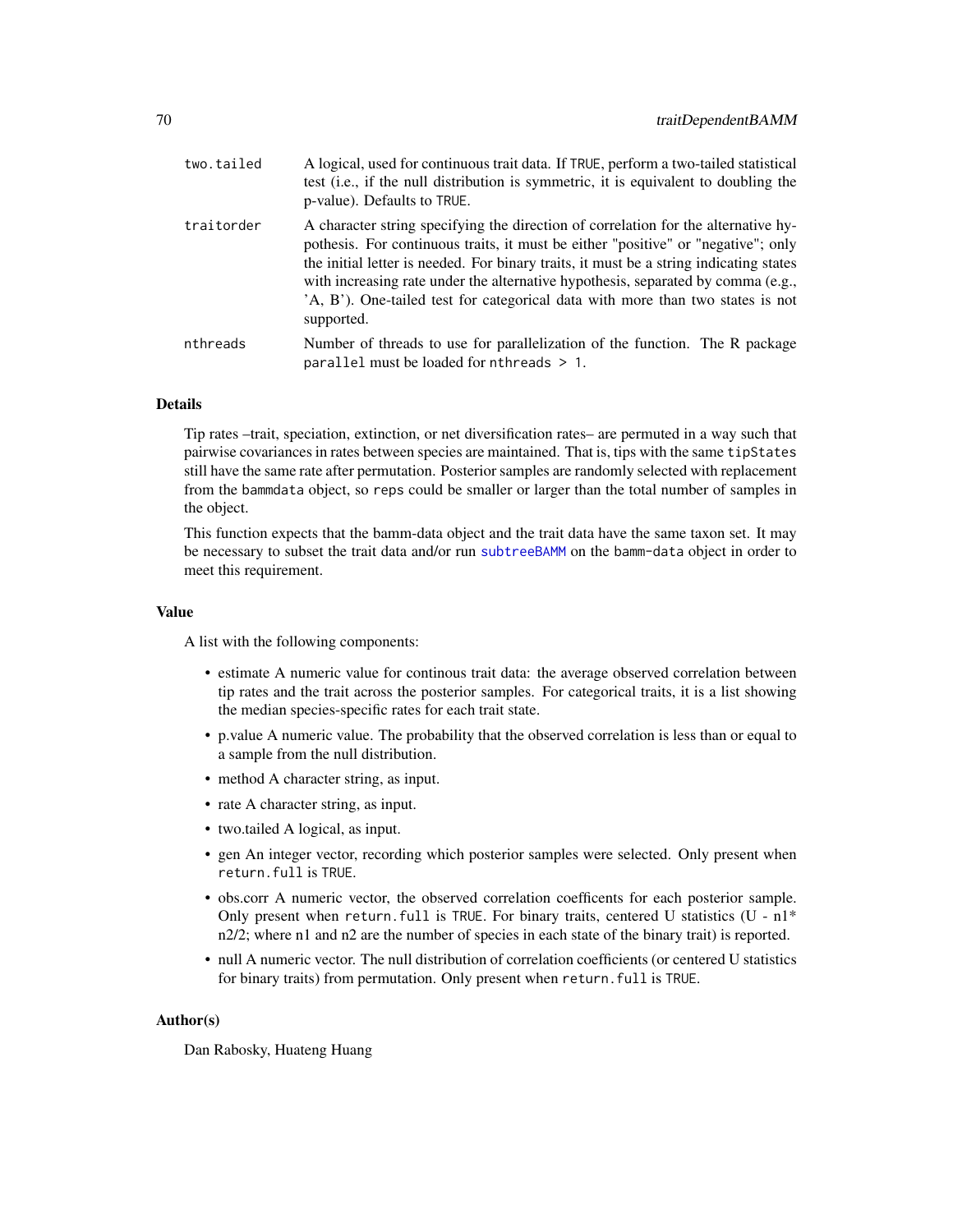### transparentColor 71

#### References

### <http://bamm-project.org>

Rabosky, D. L. and Huang, H., 2015. A Robust Semi-Parametric Test for Detecting Trait-Dependent Diversification. Systematic Biology 65: 181-193.

Rabosky, D. L. 2014. Automatic detection of key innovations, rate shifts, and diversity-dependence on phylogenetic trees. PLoS ONE 9:e89543.

Rabosky, D. L., F. Santini, J. T. Eastman, S. A. Smith, B. L. Sidlauskas, J. Chang, and M. E. Alfaro. 2013. Rates of speciation and morphological evolution are correlated across the largest vertebrate radiation. Nature Communications DOI: 10.1038/ncomms2958.

### See Also

[subtreeBAMM](#page-62-0)

#### Examples

```
# using a small subset of the fish data set (300 taxa) in Rabosky et al.
# 2013. Nat. Com. paper
data(fishes, events.fishes)
xx <- getEventData(phy = fishes, eventdata = events.fishes,
      nsamples = 500, type = "diversification")
# traits.fishes is the trait -- body size
data(traits.fishes)
x <- traitDependentBAMM(ephy = xx, traits = traits.fishes, reps = 1000,
                        return.full = TRUE, method = 's', logrates = TRUE,
                        two.tailed = TRUE)
```
transparentColor *Define colors with transparency*

#### **Description**

Converts a named color and opacity and returns the proper RGB code.

#### Usage

```
transparentColor(namedColor, alpha = 0.8)
```
### Arguments

| namedColor | A color name.                                                       |
|------------|---------------------------------------------------------------------|
| alpha      | A transparency value between 0 and 1, where 0 is fully transparent. |

### Details

This function is used internally by [plotRateThroughTime](#page-51-0).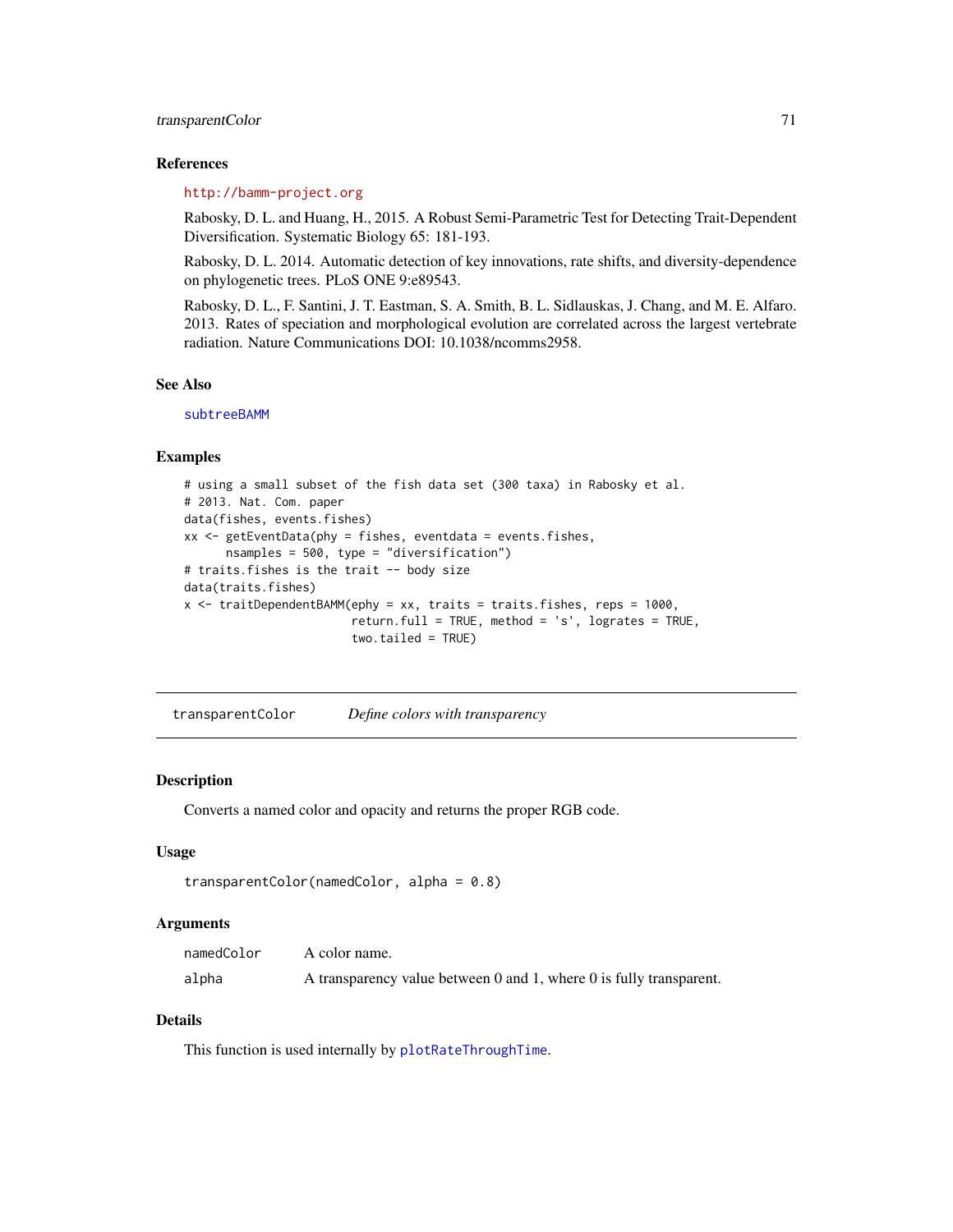Returns the transparent color in RGB format.

### Author(s)

Pascal Title

writeEventData *Write a* bammdata *object to disk*

# Description

Takes a bammdata object and re-writes it back into a treefile and an event csv file.

## Usage

```
writeEventData(ephy, outtreefile, outeventfile, ...)
```
# Arguments

| ephy         | A bammdata object.                               |
|--------------|--------------------------------------------------|
| outtreefile  | The file name for outputting the tree.           |
| outeventfile | The file name for outputting the event csv file. |
|              | Additional arguments to pass to write.csv.       |

# See Also

[subtreeBAMM](#page-62-0)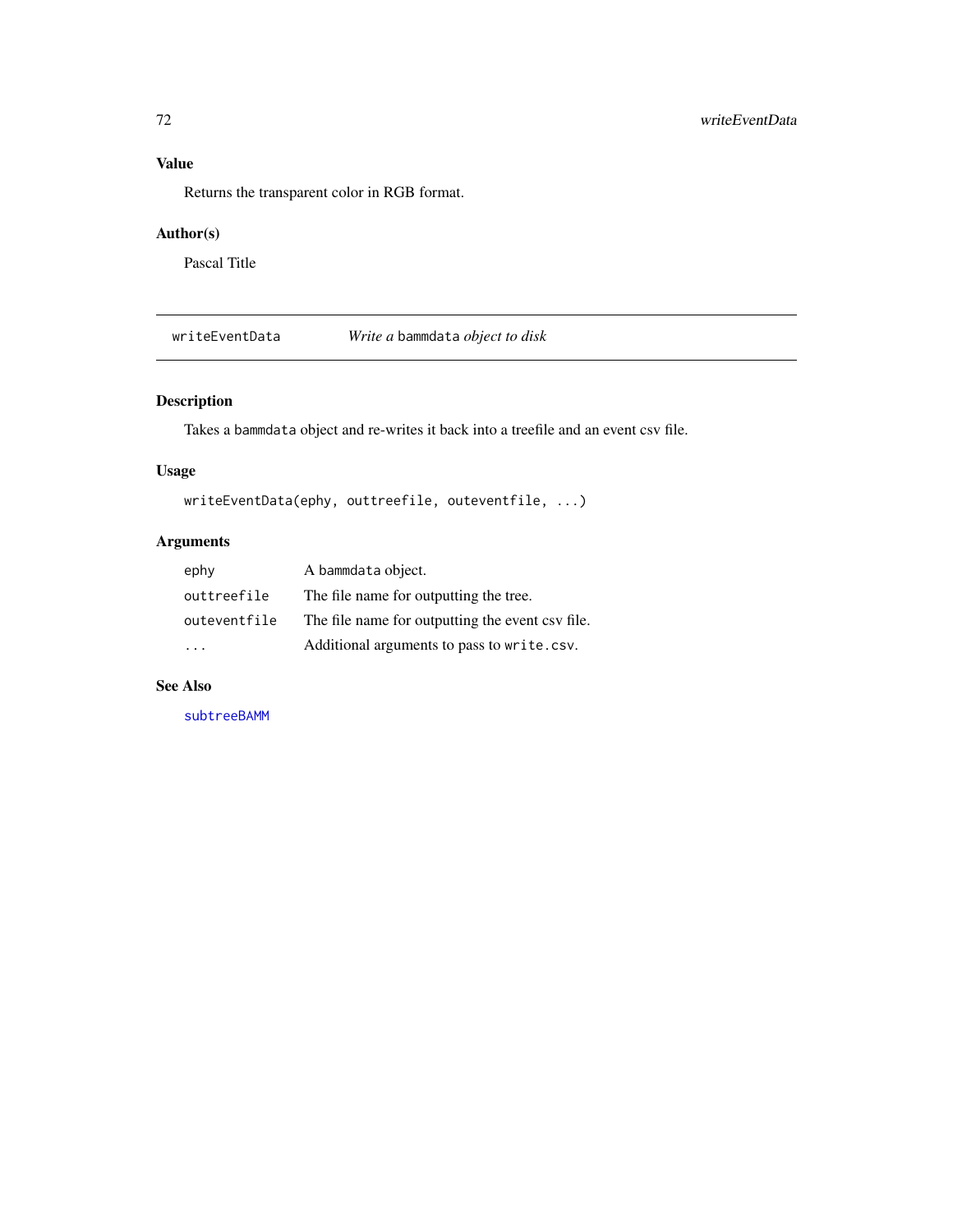## **Index**

∗Topic datasets BAMMtools-data, [10](#page-9-0) ∗Topic graphics addBAMMshifts, [4](#page-3-0) assignColorBreaks, [6](#page-5-0) cumulativeShiftProbsTree, [18](#page-17-0) dtRates, [21](#page-20-0) getJenksBreaks, [32](#page-31-0) maximumShiftCredibility, [42](#page-41-0) plot.bammdata, [43](#page-42-0) subtreeBAMM, [63](#page-62-0) ∗Topic manip getmrca, [35](#page-34-0) maximumShiftCredibility, [42](#page-41-0) subsetEventData, [62](#page-61-0) transparentColor, [71](#page-70-0) ∗Topic models computeBayesFactors, [12](#page-11-0) credibleShiftSet, [14](#page-13-0) getBestShiftConfiguration, [23](#page-22-0) getBranchShiftPriors, [25](#page-24-0) getCladeRates, [26](#page-25-0) getCohortMatrix, [28](#page-27-0) getEventData, [29](#page-28-0) getMarginalBranchRateMatrix, [33](#page-32-0) getMeanBranchLengthTree, [34](#page-33-0) getRateThroughTimeMatrix, [36](#page-35-0) getShiftNodesFromIndex, [38](#page-37-0) getTipRates, [39](#page-38-0) plot.bammdata, [43](#page-42-0) setBAMMpriors, [58](#page-57-0) speciesByRatesMatrix, [60](#page-59-0) summary.bammdata, [64](#page-63-0) summary.credibleshiftset, [65](#page-64-0) ∗Topic nonparametric traitDependentBAMM, [69](#page-68-0) ∗Topic package BAMMtools, [9](#page-8-0)

addBAMMlegend, [3](#page-2-0)

addBAMMshifts, [4,](#page-3-0) *[24](#page-23-0)*, *[39](#page-38-0)*, *[43](#page-42-0)*, *[47](#page-46-0)* assignColorBreaks, [6,](#page-5-0) *[32](#page-31-0)*, *[44,](#page-43-0) [45](#page-44-0)*, *[47](#page-46-0)*, *[49](#page-48-0)*, *[51](#page-50-0)* axis, *[3](#page-2-0)* BAMMlikelihood, [8](#page-7-0) BAMMtools, [9](#page-8-0)

BAMMtools-data, [10](#page-9-0) BAMMtools-package *(*BAMMtools*)*, [9](#page-8-0) barplot, *[52](#page-51-0)*

cohorts, [11](#page-10-0) colorRampPalette, *[47](#page-46-0)* computeBayesFactors, [12,](#page-11-0) *[61,](#page-60-0) [62](#page-61-0)* credibleShiftSet, [14,](#page-13-0) *[20](#page-19-0)*, *[24](#page-23-0)*, *[26](#page-25-0)*, *[41](#page-40-0)[–43](#page-42-0)*, *[51](#page-50-0)*, *[66](#page-65-0)* cumulativeShiftProbsTree, [18,](#page-17-0) *[43](#page-42-0)*

distinctShiftConfigurations, *[17](#page-16-0)*, [19,](#page-18-0) *[26](#page-25-0)*, *[41](#page-40-0)*, *[49](#page-48-0)*, *[51](#page-50-0)*, *[66](#page-65-0)* dtRates, [21,](#page-20-0) *[31](#page-30-0)*, *[44](#page-43-0)*, *[47](#page-46-0)*

events.fishes *(*BAMMtools-data*)*, [10](#page-9-0) events.primates *(*BAMMtools-data*)*, [10](#page-9-0) events.whales *(*BAMMtools-data*)*, [10](#page-9-0)

fishes *(*BAMMtools-data*)*, [10](#page-9-0)

```
generateControlFile, 22
getBestShiftConfiguration, 23, 42, 43
getBranchShiftPriors, 17, 25, 41
getCladeRates, 26
getCohortMatrix, 12, 28, 63
getEventData, 16, 24, 29, 35, 40, 54
getJenksBreaks, 32
getMarginalBranchRateMatrix, 33
getMeanBranchLengthTree, 34
getmrca, 35, 64
getRateThroughTimeMatrix, 36, 54, 60, 68
getShiftNodesFromIndex, 5, 38
getTipRates, 39
```